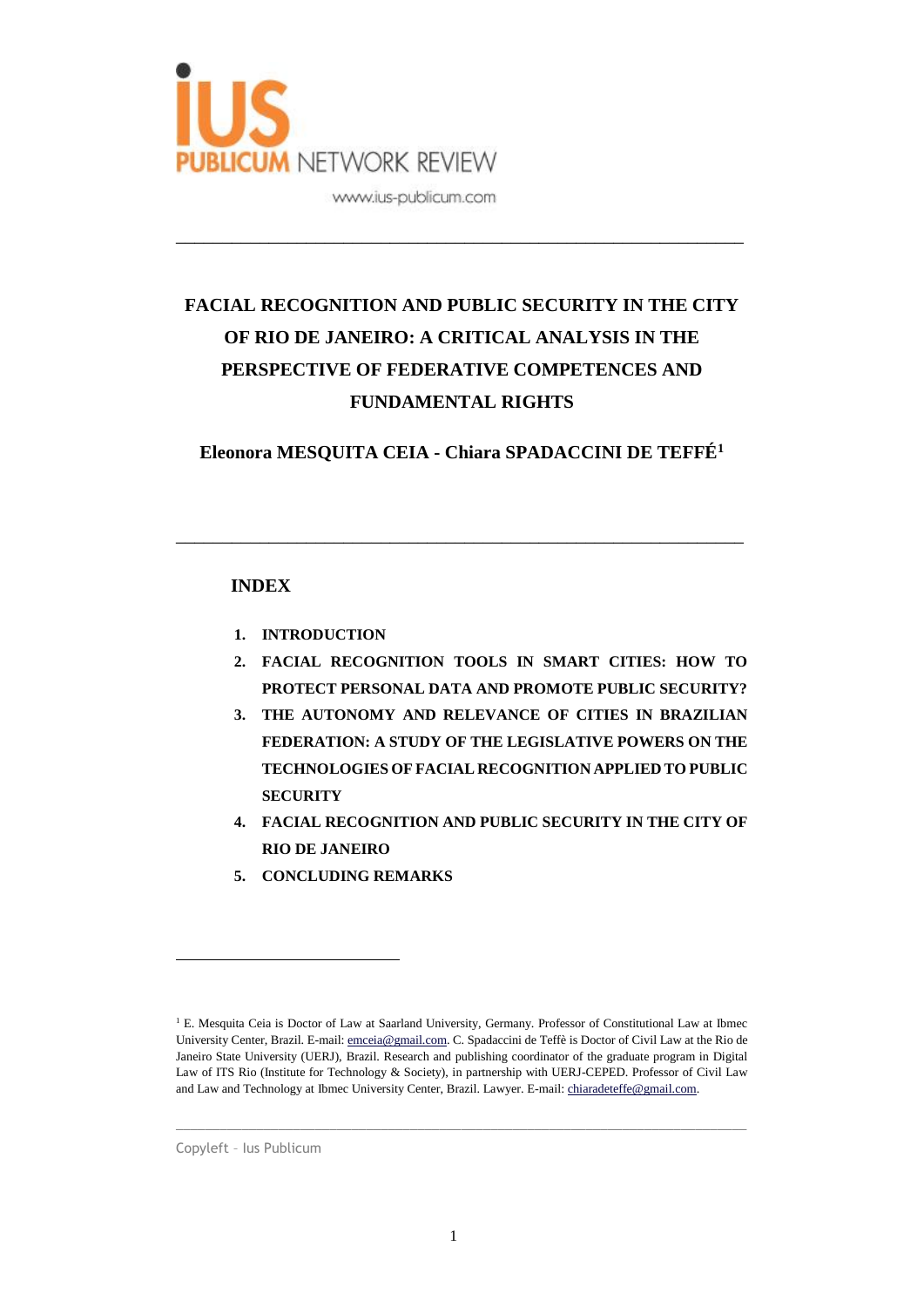

#### **1. INTRODUCTION**

Since the first half of the 20th century, Brazil has experienced a rapid and poorly controlled urbanization process, which culminated in the emergence of megacities. They include São Paulo and Rio de Janeiro with more than 12 and 6 million inhabitants respectively<sup>2</sup>. Most Brazilian cities face pressures and demands regarding housing, public health, transport, environmental protection, poverty, and violence. Searching for solutions and answers to these issues, cities engage in projects and initiatives of innovation and mutual cooperation based on the notions of "sustainable cities", "solidarity cities" and "smart cities"<sup>3</sup> .

\_\_\_\_\_\_\_\_\_\_\_\_\_\_\_\_\_\_\_\_\_\_\_\_\_\_\_\_\_\_\_\_\_\_\_\_\_\_\_\_\_\_\_\_\_\_\_\_\_\_\_\_\_\_\_\_\_\_\_\_\_

Smart cities are those that implement new technologies to conduct and monitor urban life, with the purpose to solve their major challenges, such as urban violence. In fact, public security is identified as the third main problem of Brazilian cities, after health and education, in line with opinion polls carried out during the 2020 municipal elections<sup>4</sup>.

Therefore, new technologies are more and more being used in combating crime by local authorities. One of these technologies is facial recognition, whose use for public security is controversial: due to some technical failures and false positives, it has reinforced discrimination against particular social groups and brought a series of questions concerning

 $\_$  , and the set of the set of the set of the set of the set of the set of the set of the set of the set of the set of the set of the set of the set of the set of the set of the set of the set of the set of the set of th

Copyleft – Ius Publicum

<sup>2</sup> Instituto Brasileiro de Geografia e Estatística, *Cidades e Estados* (2020), [https://www.ibge.gov.br/cidades-e](about:blank)[estados.](about:blank)

<sup>3</sup> R. HIRSCHL, *City, State*: *constitutionalism and the megacity*, 2020.

<sup>4</sup> F. VASCONCELLOS*, Em ano de pandemia, saúde bate recorde como principal problema apontado pelos eleitores nas capitais, segundo o Ibope*. G1 (Oct. 9) 2020, [https://g1.globo.com/politica/eleicoes/2020/eleicao-em](about:blank)[numeros/noticia/2020/10/09/em-ano-de-pandemia-saude-bate-recorde-como-principal-problema-apontado-pelos](about:blank)[eleitores-nas-capitais-segundo-o-ibope.ghtml.](about:blank)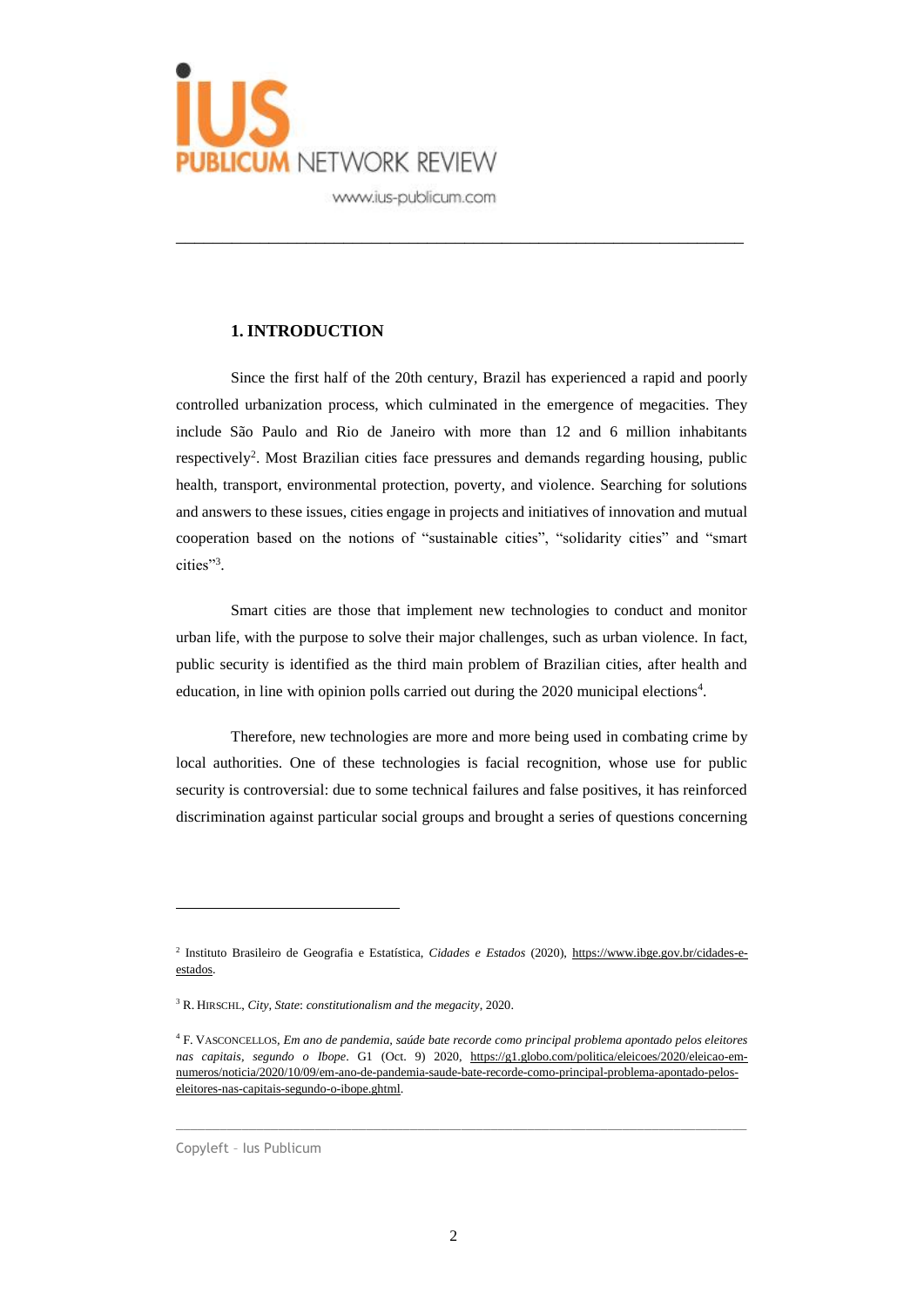

the protection of fundamental rights. It is also understood by many as an instrument of political and social control.

\_\_\_\_\_\_\_\_\_\_\_\_\_\_\_\_\_\_\_\_\_\_\_\_\_\_\_\_\_\_\_\_\_\_\_\_\_\_\_\_\_\_\_\_\_\_\_\_\_\_\_\_\_\_\_\_\_\_\_\_\_

In this context, different institutions around the world, including some Brazilian organizations, presented in June 2021 an "open letter calling for a global ban on uses of facial recognition and remote biometric recognition technologies that enable mass and discriminatory surveillance"<sup>5</sup>. Up to the present time, in Brazil, the use of these technologies for public security purposes has not been yet regulated by a specific law, which should address their application, as well as the respective data treatment.

According to Brazilian General Data Protection Law – Lei Geral de Proteção de Dados, LGPD, in Portuguese – (Law n. 13,709/2018), the processing of personal data that is done exclusively for purposes of public security, national defense, state security, or activities of investigation and prosecution of criminal offenses should be regulated by specific legislation. In practice, however, the local authorities did not wait for the due regulation. In 2019, at least 37 Brazilian cities $<sup>6</sup>$  were already making use of facial recognition technologies</sup> in the fight against urban violence. In addition, there are state and municipal laws in force which regulate facial recognition practices and draft bills on the same subject.

Considering the constitutional autonomy of cities under Brazilian law, the paper aims to analyze the main controversies on facial recognition technologies for public security purposes, namely the potential conflicts of competence between federated entities and the risks of violations of minorities' fundamental rights. To reach its goal and answer its central problems, the paper uses bibliographical and documentary research methods. As a case study, the paper assesses the experience of the city of Rio de Janeiro, where facial recognition has

 $\_$  , and the set of the set of the set of the set of the set of the set of the set of the set of the set of the set of the set of the set of the set of the set of the set of the set of the set of the set of the set of th

Copyleft – Ius Publicum

<sup>5</sup> Accessnow, *Open letter calling for a global ban on biometric recognition technologies that enable mass and discriminatory surveillance*, 2021[, https://www.accessnow.org/ban-biometric-surveillance/.](about:blank)

<sup>6</sup> Instituto Igarapé, *Tecnologias policiais no contexto brasileiro*, 2020[, https://igarape.org.br/tecnologias-policiais](about:blank)[no-contexto-brasileiro/.](about:blank)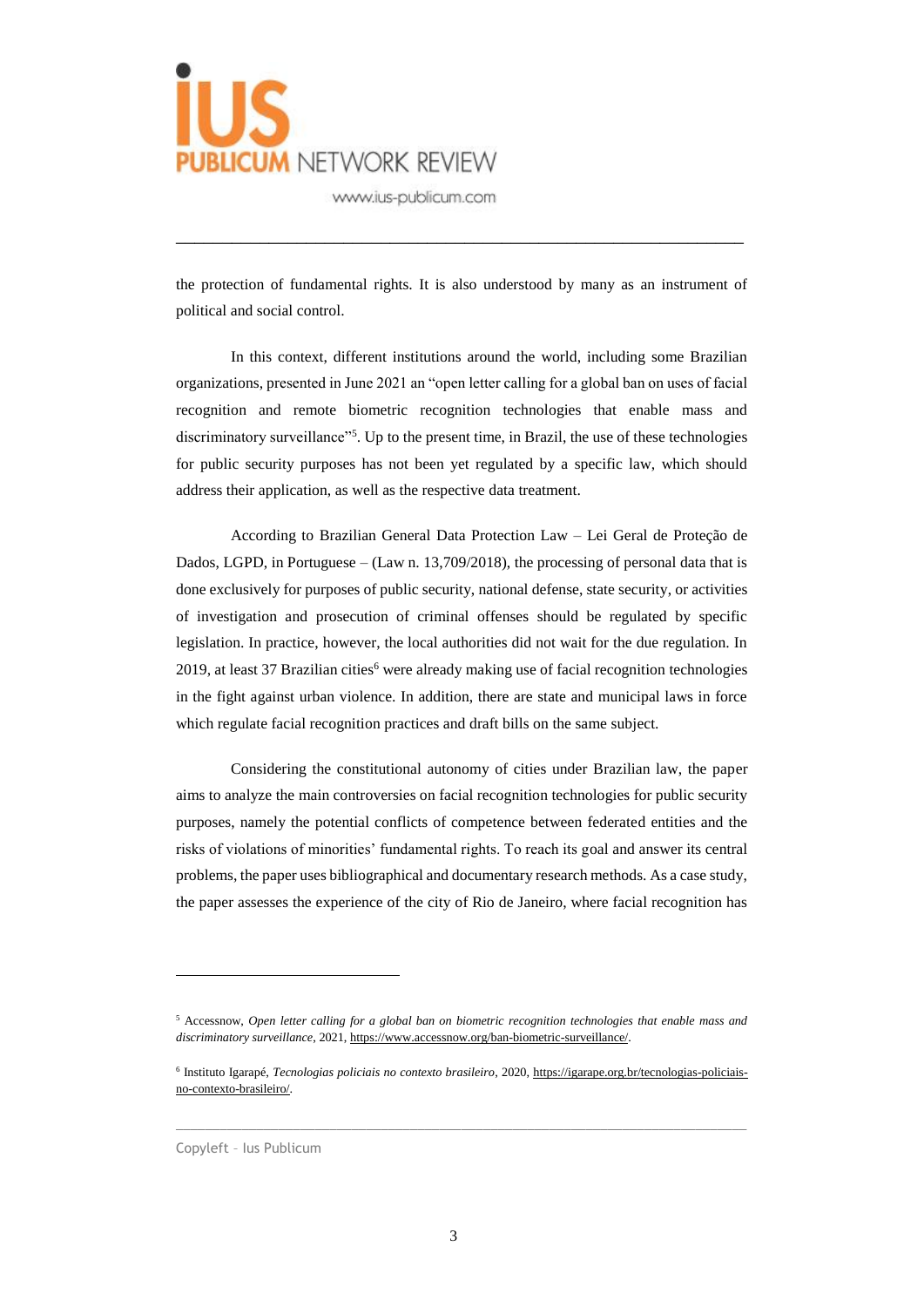

been increasingly implemented since the 2019 Carnival. It is organized as follows: in the next section, the principles, purposes, and risks of the use of facial recognition technology in smart cities will be examined, particularly regarding the provisions of the Brazilian General Data Protection Law. Subsequently, the analysis will turn to the legislative power division system among federative entities in Brazil, on the matter of facial recognition technology for public security purposes, with emphasis placed on the autonomous status of cities under the Brazilian Constitution. After, the recent developments in the application of facial recognition technology for public security purposes in Rio de Janeiro will be discussed.

\_\_\_\_\_\_\_\_\_\_\_\_\_\_\_\_\_\_\_\_\_\_\_\_\_\_\_\_\_\_\_\_\_\_\_\_\_\_\_\_\_\_\_\_\_\_\_\_\_\_\_\_\_\_\_\_\_\_\_\_\_

### **2. FACIAL RECOGNITION TOOLS IN SMART CITIES: HOW TO PROTECT PERSONAL DATA AND PROMOTE PUBLIC SECURITY?**

Technology expands the reach of human capabilities by accurately recording geographic locations, personal preferences, sensitive data, and people with whom we interact. Therefore, it is necessary to define, as well as a specific legal basis for the processing of data, when, where, how and for what purposes personal information may be processed. In addition, good practices, restrictions, and safeguards for the human person in all data-related activity must be established, bearing in mind the strategic, financial, and commercial values they hold. The crossings and inferences obtained from the treatment of personal information have significantly boosted sectors related to the economy, the market, and security (public and private), with an increase, as a result, in surveillance structures and data extraction.

The use of big data and artificial intelligence in the activities of the State is in line with a discourse on expanding the efficiency and digitization of Public Administration. It is understood that large databases accessible to a greater number of institutions allow an increase in the accuracy of diagnoses, planning, and the synergy of activities. The expansion of the State's capacity to handle information increases its power in front of citizens and asserts the asymmetry between the parties. In the field of public security, such tools make more precise and invasive identification, tracking, and surveillance mechanisms used both preventively and for criminal prosecution.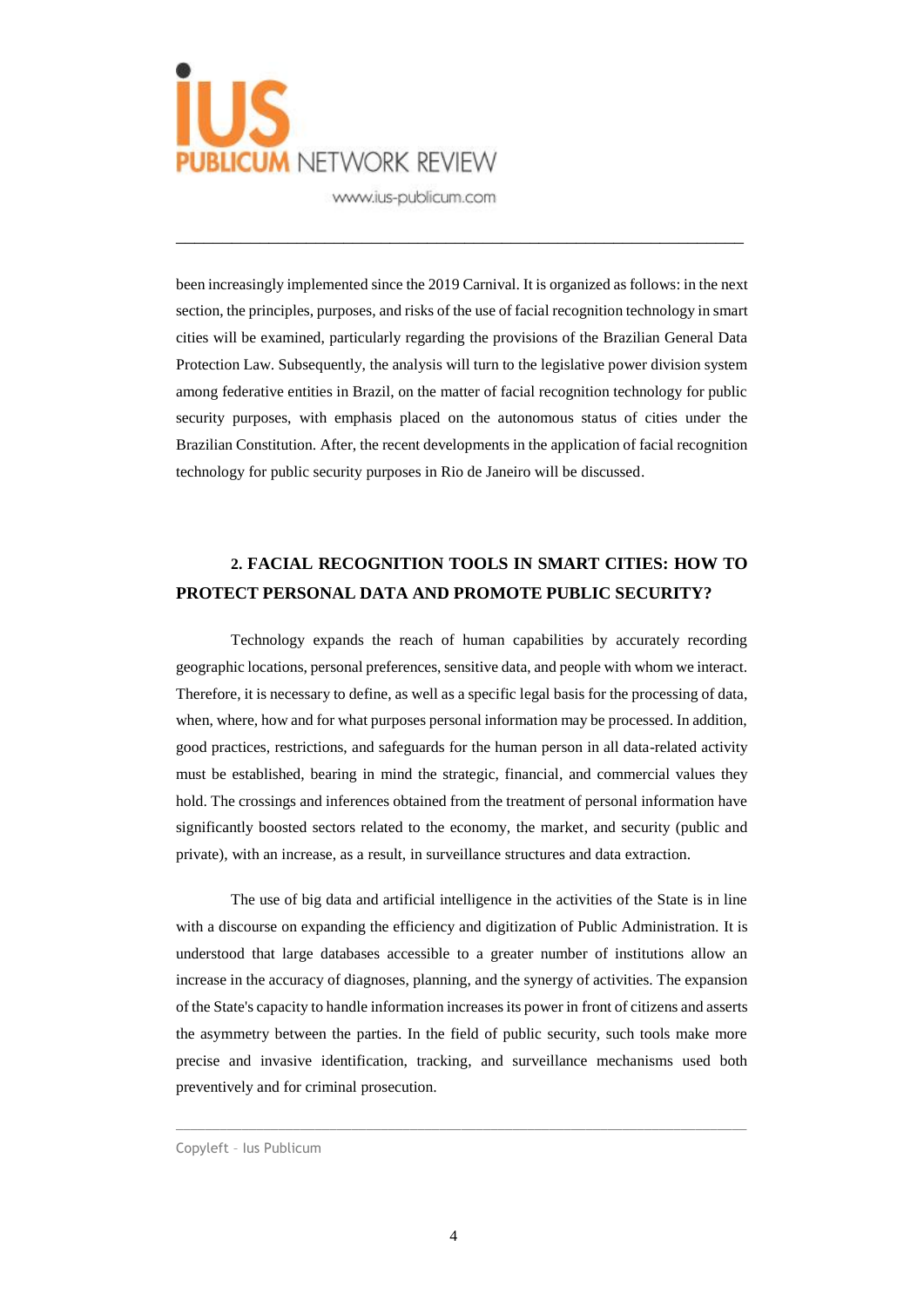

Systems endowed with Artificial Intelligence<sup>7</sup> have applications in various activities aimed at security and defense, for example, in platforms and applications related to smart cities and in facial recognition and intelligent policing structures. Some solutions allow the identification of objects and people in images, as well as audio analysis applications demonstrate the ability to detect, for example, the sounds of gunshots, car crashes, or agglomerations, with automatic alerts being sent to the authorities responsible.

\_\_\_\_\_\_\_\_\_\_\_\_\_\_\_\_\_\_\_\_\_\_\_\_\_\_\_\_\_\_\_\_\_\_\_\_\_\_\_\_\_\_\_\_\_\_\_\_\_\_\_\_\_\_\_\_\_\_\_\_\_

In the current context, it can be seen how difficult it is to leave structures established by major technology agents and by the States, either because of the usefulness and quality of the services offered or because of their essentiality for the exercise of rights and duties as citizens. This can become even more difficult if people start to depend on the networks both to make a large part of their decisions and to use goods and services. The traceability of the person has been increasingly sophisticated, including the sharing of data between agents for control and security purposes in public and private spheres, such as airports, places of major events, and areas identified as demanding greater attention.

This dynamic is analyzed by Shoshana Zuboff<sup>8</sup>, who developed the concept of surveillance capitalism: a framework that considers human experience as raw material, free, and available for hidden business practices of extracting, predicting, and selling data. By offering seemingly free services to billions of people, the providers responsible for these services monitor user behavior, obtaining surprising details, inferring, and even shaping behavior. Surveillance capitalists discovered that they could process data not only to know our behavior but also to shape it. This has become an economic imperative. It was no longer enough to automate the flow of information about us; the goal became to automate us. This

 $\_$  , and the set of the set of the set of the set of the set of the set of the set of the set of the set of the set of the set of the set of the set of the set of the set of the set of the set of the set of the set of th

Copyleft – Ius Publicum

<sup>7</sup> Brasil, *Ordinance GM No. 4,617*. *Establishes the Brazilian Strategy for Artificial Intelligence and its thematic axes*, 2021[, https://www.in.gov.br/en/web/dou/-/portaria-gm-n-4.617-de-6-de-abril-de-2021-\\*-313212172.](about:blank)

<sup>8</sup> S. ZUBOFF, *The Age of Surveillance Capitalism*: *The Fight for a Human Future at the New Frontier of Power*, 2019.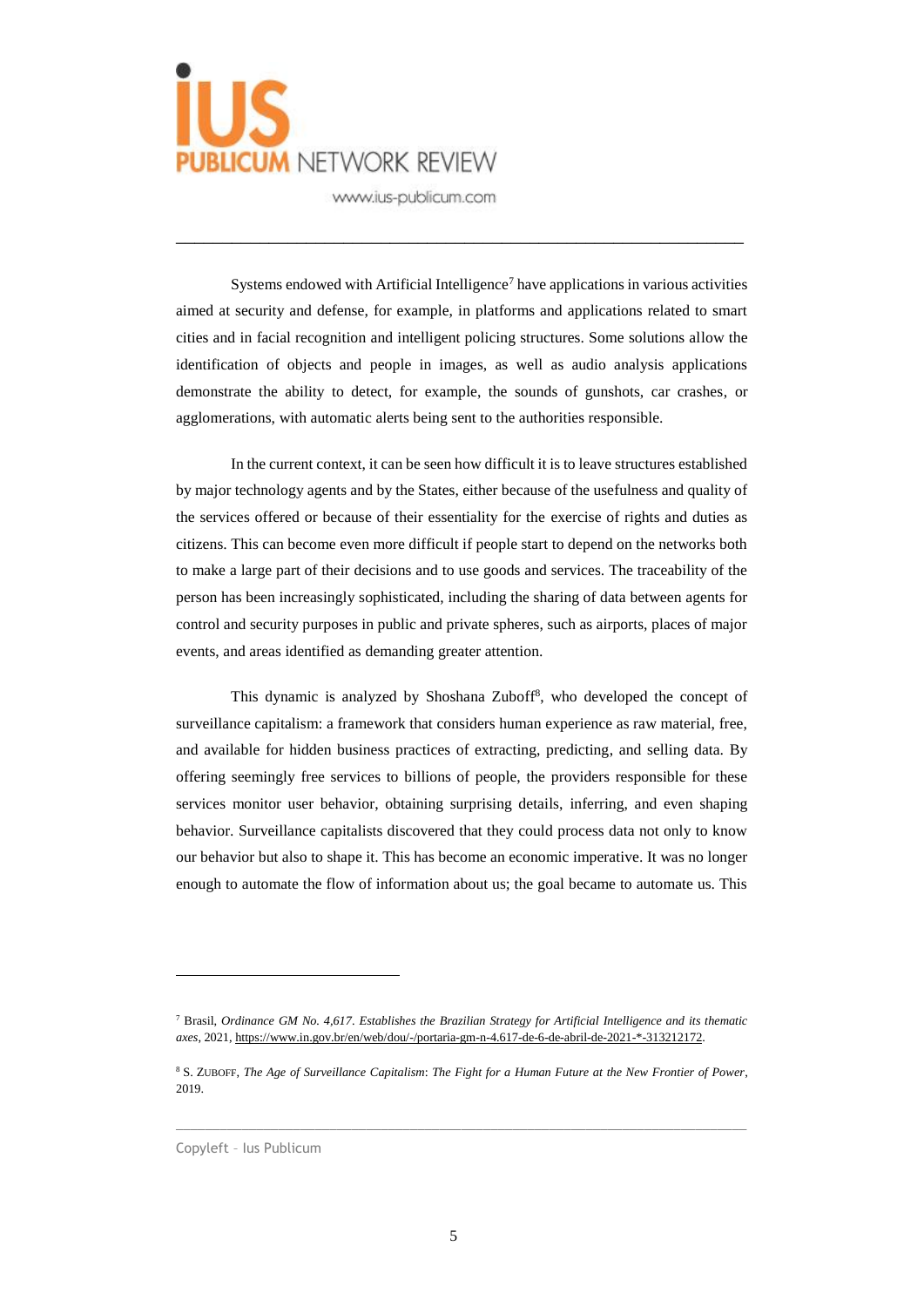

would be another phase in the evolution of capitalism: it would aim at exploiting behavioral predictions secretly derived from the surveillance imposed on users.<sup>9</sup>

\_\_\_\_\_\_\_\_\_\_\_\_\_\_\_\_\_\_\_\_\_\_\_\_\_\_\_\_\_\_\_\_\_\_\_\_\_\_\_\_\_\_\_\_\_\_\_\_\_\_\_\_\_\_\_\_\_\_\_\_\_

In this way, almost every product or service that begins with the word "smart" or "custom", every internet-enabled device and every "digital assistant" represent part of the supply chain of behavioral data that is used to predict our futures in a surveillance economy. While some of this data is applied to service improvement, much of it feeds advanced processes known as machine intelligence and is important for building predictive products that anticipate what you will do now, soon, and later.

These prediction products are traded in a new kind of marketplace that Zuboff calls *behavioral futures markets*. <sup>10</sup> In this scenario, the agents of surveillance capitalism would have enriched immensely from these commercial operations, as many companies would be willing to bet on our future behavior. She claims that knowledge, authority, and power rest with surveillance capital, for which we are only "natural human resources".

Then, what Frank Pasquale called the "one way mirror"<sup>11</sup> was created, in which the personal data of citizens have been processed by governments and tech giants so that such agents know everything about people, while they do nothing or little about the first two. Your predictions are about us, but not for us. All this happens through constant and massive

 $\_$  , and the set of the set of the set of the set of the set of the set of the set of the set of the set of the set of the set of the set of the set of the set of the set of the set of the set of the set of the set of th

<sup>9</sup> S. ZUBOFF, *'Surveillance capitalism' has gone rogue. We must curb its excesses*, in *The Washington Post*, Jan. 24, 2019, [https://www.washingtonpost.com/opinions/surveillance-capitalism-has-gone-rogue-we-must-curb-its](about:blank)[excesses/2019/01/24/be463f48-1ffa-11e9-9145-3f74070bbdb9\\_story.html.](about:blank)

<sup>10</sup> S. ZUBOFF, *'The goal is to automate us': welcome to the age of surveillance capitalism*, in *The Guardian*, Jan. 20, 2019, [https://www.theguardian.com/technology/2019/jan/20/shoshana-zuboff-age-of-surveillance-capitalism](about:blank)[google-facebook.](about:blank)

<sup>&</sup>lt;sup>11</sup> "We do not live in a peaceable kingdom of private walled gardens; the contemporary world more closely resembles a one-way mirror. Important corporate actors have unprecedented knowledge of the minutiae of our daily lives, while we know little to nothing about how they use this knowledge to influence the important decisions that we and they—make." See F. PASQUALE, *The black box society* (2015), at 9.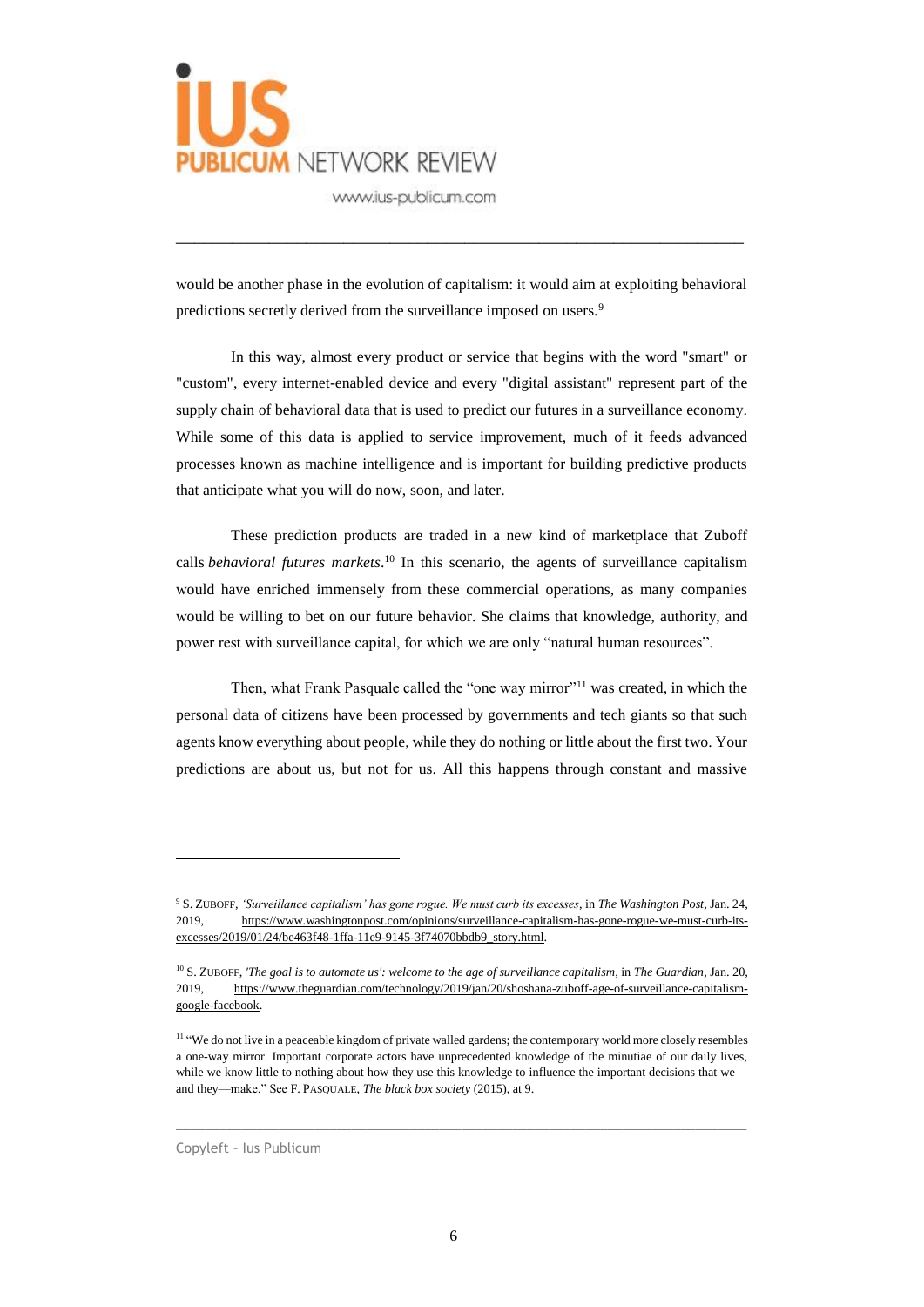

monitoring and vigilance about each step of our life, which leads to surveillance capitalism, whose main consequence is the consolidation of a surveillance society as well.<sup>12</sup>

\_\_\_\_\_\_\_\_\_\_\_\_\_\_\_\_\_\_\_\_\_\_\_\_\_\_\_\_\_\_\_\_\_\_\_\_\_\_\_\_\_\_\_\_\_\_\_\_\_\_\_\_\_\_\_\_\_\_\_\_\_

In this environment, the Brazilian General Data Protection Law (Law No. 13,709/18 – *Lei Geral de Proteção de Dados*: LGPD) entered into force in the second half of 2020. Then, in February 2022, Constitutional Amendment No. 115 was enacted, which amended the 1988 Federal Constitution to include the protection of personal data among fundamental rights. Therefore, this protection explicitly became an indelible clause, being guaranteed to individuals and groups.

Considering the rules on this subject, the protection of personal data in Brazil is understood as a way of a) containing the harmful effects of surveillance capitalism and the manipulations arising from large platforms; b) removing the risks that certain applications with algorithms can pose to fundamental freedoms; and c) providing assurances to people in the face of opacity and lack of accountability of many political and economic structures.<sup>13</sup>

The LGPD (Brazilian Data Protection Law) brought a wide range of principles for the protection of personal data and mandatory compliance rules for all persons involved in the processing of personal data. It presents a normative structure that imposes that both a natural person and a legal entity of either public or private law conform to its commands.

 $\_$  , and the set of the set of the set of the set of the set of the set of the set of the set of the set of the set of the set of the set of the set of the set of the set of the set of the set of the set of the set of th

<sup>&</sup>lt;sup>12</sup> "The corporate strategists and governmental authorities of the future will deploy their massive resources to keep their one-way mirrors in place; the advantages conferred upon them by Big Data technologies are too great to give up without a fight. But black boxes are a signal that information imbalances have gone too far. We have come to rely on the titans of reputation, search, and finance to help us make sense of the world; it is time for policymakers to help us make sense of the sensemakers." *Id*., at 17.

<sup>&</sup>lt;sup>13</sup> "As more and more data flows from your body and brain to the smart machines via the biometric sensors, it will become easy for corporations and government agencies to know you, manipulate you, and make decisions on your behalf. Even more importantly, they could decipher the deep mechanisms of all bodies and brains, and thereby gain the power to engineer life. If we want to prevent a small elite from monopolizing such godlike powers, and if we want to prevent humankind from splitting into biological castes, the key question is: who owns the data? Does the data about my DNA, my brain and my life belong to me, to the government, to a corporation, or to the human collective?" See Y. NOAH HARARI, *21 Lessons for the 21st Century*, E-book, 2018.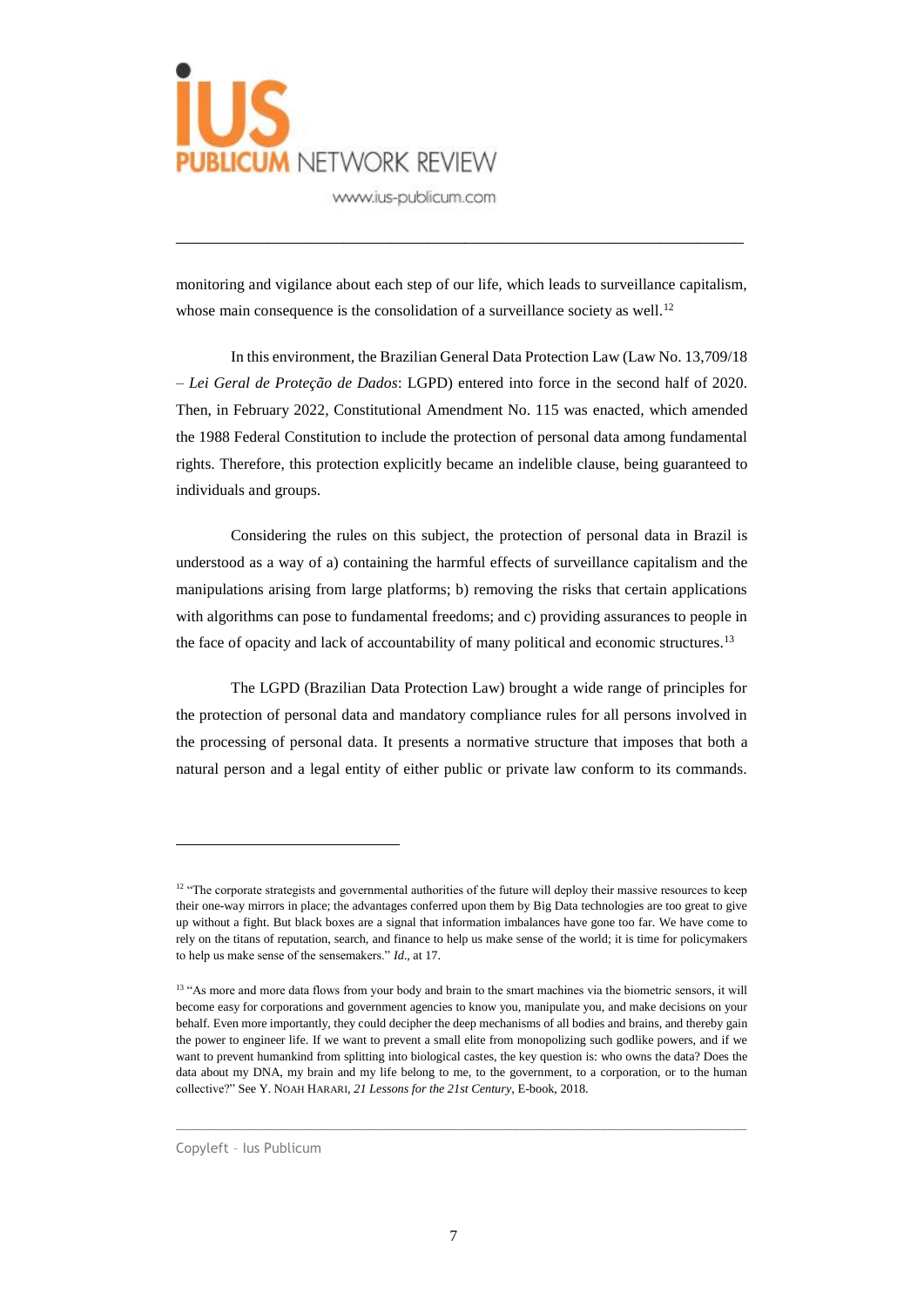

Considering the importance of information for power structures and the asymmetric structures often existing between controllers and data subjects, the LGPD seeks to guarantee legal and technical instruments that increase the power and control of the natural person over their data (understood as information relating to an identified or identifiable natural person).

\_\_\_\_\_\_\_\_\_\_\_\_\_\_\_\_\_\_\_\_\_\_\_\_\_\_\_\_\_\_\_\_\_\_\_\_\_\_\_\_\_\_\_\_\_\_\_\_\_\_\_\_\_\_\_\_\_\_\_\_\_

Therefore, there are requirements such as, for example, the documental record of informational flows, contractual amendments that deal with the processing of personal data, updating of privacy policies and terms of use, expansion of the areas of information security and data protection (with the establishment of a data protection officer) and minimization of the risk of unauthorized access to data by third parties or unauthorized persons.

In article 5, item II, the LGPD details which data is considered sensitive, such as those dealing with racial or ethnic origin, religious conviction, political opinion, and membership in a union or organization of a religious, philosophical, or political nature. Data relating to health or sex life and genetic or biometric data are also sensitive. The expanded protection of sensitive data in legal norms represents the realization of the principles of free development of the personality and non-discrimination.<sup>14</sup> It is particularly relevant for guaranteeing the fundamental rights and freedoms of data subjects. This is because, due to the quality and nature of the information sensitive data brings, its treatment or possible leakage may generate significant risks to human beings and may be a source of prejudice and unlawful or abusive discrimination.

Thus, to avoid adverse effects for the data subject, the processing of sensitive data for legitimate purposes must be accompanied by adequate safeguards, which consider the

 $\_$  , and the set of the set of the set of the set of the set of the set of the set of the set of the set of the set of the set of the set of the set of the set of the set of the set of the set of the set of the set of th

 $14$  The principle of non-discrimination – a relevant foundation for the expanded protection of sensitive data – appears in the LGPD twice: first, in item IX of article 6, which defines it as the "impossibility of carrying out the processing for unlawful or abusive discriminatory purposes", and in the second, paragraph 2 of Article 20, which provides for the possibility for the National Data Protection Authority to carry out an audit to verify discriminatory aspects in the automated processing of personal data. See A. FRAZÃO, *Fundamentos da proteção dos dados pessoais. Noções introdutórias para a compreensão da importância da Lei Geral de Proteção de dados*, in Lei geral de proteção de dados pessoais e suas repercussões no direito brasileiro v. 1, Gustavo Tepedino, Ana Frazão & Milena Donato Oliva org., 2019.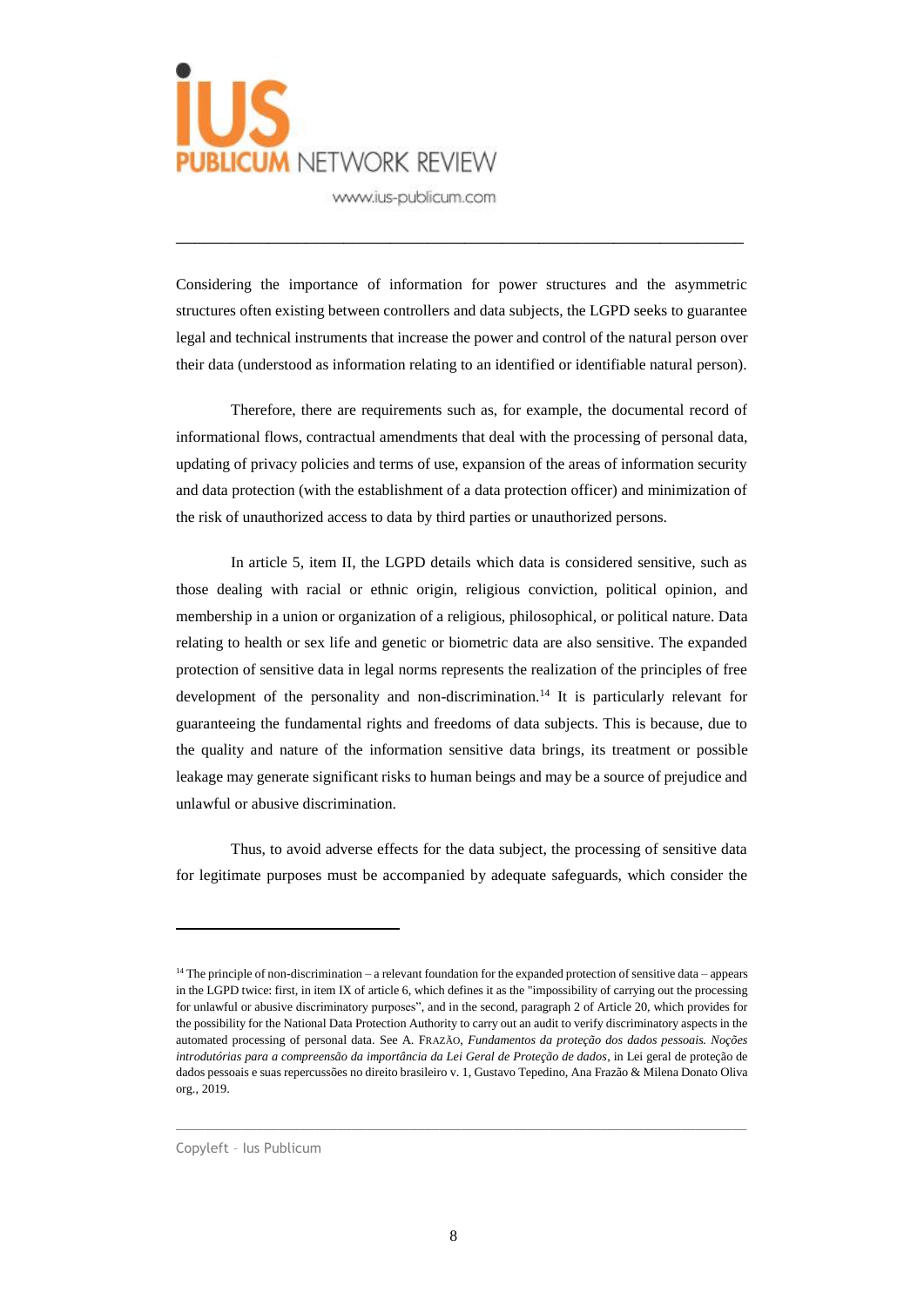

risks at stake and the rights to be protected, as specific and more restrictive legal bases for its treatment (such as Article 11 of the LGPD); obligation of professional secrecy; risk analysis; data protection impact assessment <sup>15</sup>; and organizational and technical security measures. Actions aligned with the privacy by design<sup>16</sup> logic — privacy and data protection must be considered from the beginning and throughout the life cycle of the project, system, service, product or process, that is, companies and organizations are encouraged to implement technical and organizational measures, at the earliest stages of the design of the processing operations, in such a way that safeguards privacy and data protection principles right from

\_\_\_\_\_\_\_\_\_\_\_\_\_\_\_\_\_\_\_\_\_\_\_\_\_\_\_\_\_\_\_\_\_\_\_\_\_\_\_\_\_\_\_\_\_\_\_\_\_\_\_\_\_\_\_\_\_\_\_\_\_

 $\overline{a}$ 

<sup>&</sup>lt;sup>15</sup> The LGPD uses the expression "relatório de impacto à proteção de dados pessoais" (impact report) instead of "impact assessment". However, considering that "Data Protection Impact Assessment" (DPIA) is more common in laws of data protection, we chose to translate the term as "data protection impact assessment". Although in Brazil developing a data protection impact assessment is not a mandatory rule for the processing of sensitive data, in addition to being good practice and instrument of compliance and accountability, it may be required by the National Data Protection Authority (article 38, LGPD). The impact assessment can be defined as documentation from the controller that contains the description concerning the proceedings of the personal data processing that could pose risks to civil liberties and fundamental rights, as well as measures, safeguards, and mechanisms to mitigate said risk. The document must be prepared before the institution starts processing data.

<sup>16</sup> A. CAVOUKIAN, *Operationalizing Privacy by Design: A Guide to Implementing Strong Privacy Practices*, 2012, [http://www.ontla.on.ca/library/repository/mon/26012/320221.pdf.](http://www.ontla.on.ca/library/repository/mon/26012/320221.pdf) A. CAVOUKIAN, *Privacy by Design: The 7 Foundational Principles*, 2010, [https://iapp.org/resources/article/privacy-by-design-the-7-foundational](about:blank)[principles/.](about:blank) European Data Protection Board, *Guidelines 4/2019 on Article 25 Data Protection by Design and by Default*, 2020, [https://edpb.europa.eu/our-work-tools/our-documents/guidelines/guidelines-42019-article-25-data](about:blank)[protection-design-and\\_en.](about:blank) In turn, article 46 of LGPD states: "Processing agents shall adopt security, technical and administrative measures able to protect personal data from unauthorized accesses and accidental or unlawful situations of destruction, loss, alteration, communication or any type of improper or unlawful processing. §1 The national authority may provide minimum technical standards to make the provisions of the lead sentence of this article applicable, taking into account the nature of the processed information, the specific characteristics of the processing and the current state of technology, especially in the case of sensitive personal data, as well as the principles provided in the lead sentence of article 6 of this Law. §2 The measures mentioned in the lead sentence of this article shall be complied with as from the conception phase of the product or service until its execution". And article 49 of LGPD declares: "The systems used for processing personal data shall be structured in order to meet the security requirements, standards of good practices and governance, general principles provided in this Law and other regulatory rules". See R. LEMOS *ET AL*, *Brazilian General Data Protection Law* (2020), [https://iapp.org/media/pdf/resource\\_center/Brazilian\\_General\\_Data\\_Protection\\_Law.pdf.](https://iapp.org/media/pdf/resource_center/Brazilian_General_Data_Protection_Law.pdf)

Copyleft – Ius Publicum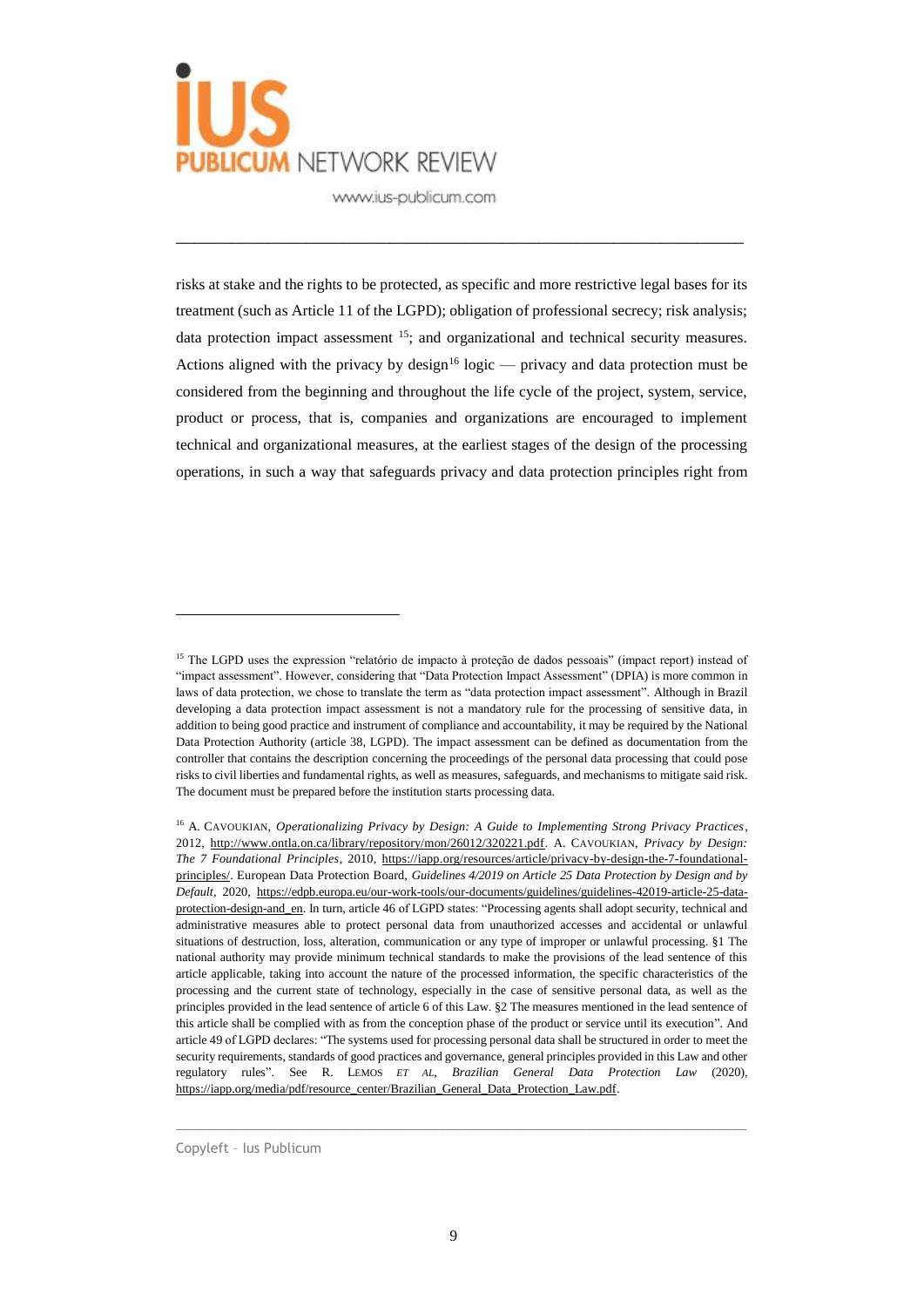

the start<sup>17</sup> — must always be taken in the development of surveillance and control technologies, including prior impact assessments and technical and organizational accountability measures.

\_\_\_\_\_\_\_\_\_\_\_\_\_\_\_\_\_\_\_\_\_\_\_\_\_\_\_\_\_\_\_\_\_\_\_\_\_\_\_\_\_\_\_\_\_\_\_\_\_\_\_\_\_\_\_\_\_\_\_\_\_

In surveillance technologies, such as facial recognition, there is usually significant processing of biometric data, because they offer resources to identify and authenticate individuals reliably and quickly, based on a set of recognizable and verifiable data, which are unique and specific information about their holders. The body becomes the password, the unique and exclusive means of individualizing the person.

Biometrics is the science of establishing someone's identity by measuring and analyzing their physiological (can be either morphological or biological) or behavioral attributes.<sup>18</sup> In the first case, examples are fingerprints, iris recognition, retinal identification, the face's shape, dental arch, the hand's shape, and vein pattern. DNA, blood, saliva, or urine may be used by medical teams and police forensics. Physiological measures often offer the benefit of remaining more stable throughout an individual's lifetime.

In the second case (behavioral measurements), it is possible to mention the way the person types, how he walks, characteristic gestures, signature dynamics (speed of pen movement, accelerations, pressure, and inclination), the height that the individual usually holds the cell phone, the shape how he moves the computer mouse, the pressure he exerts on the keyboard or screen, and even how he corrects the words. It is understood that the concept of biometric data should be extracted both from studies published by specific groups<sup>19</sup> and

 $\_$  , and the set of the set of the set of the set of the set of the set of the set of the set of the set of the set of the set of the set of the set of the set of the set of the set of the set of the set of the set of th

<sup>17</sup> European Commission, *What does data protection 'by design' and 'by default' mean?*, 2021, [https://ec.europa.eu/info/law/law-topic/data-protection/reform/rules-business-and-organisations/obligations/what](https://ec.europa.eu/info/law/law-topic/data-protection/reform/rules-business-and-organisations/obligations/what-does-data-protection-design-and-default-mean_en)[does-data-protection-design-and-default-mean\\_en.](https://ec.europa.eu/info/law/law-topic/data-protection/reform/rules-business-and-organisations/obligations/what-does-data-protection-design-and-default-mean_en)

<sup>18</sup> See T. GROUP, *What is biometrics? Authentication & identification*, 2020, [https://www.thalesgroup.com/en/markets/digital-identity-and-security/government/inspired/biometrics.](about:blank)

<sup>19</sup> European Union, *Article 29 Data Protection Working Party. Working document on biometrics*, 2003, [https://ec.europa.eu/justice/article-29/documentation/opinion-recommendation/files/2003/wp80\\_en.pdf.](about:blank) European Union, *Article 29 Data Protection Working Party. Opinion 02/2012 on facial recognition in online and mobile* 

Copyleft – Ius Publicum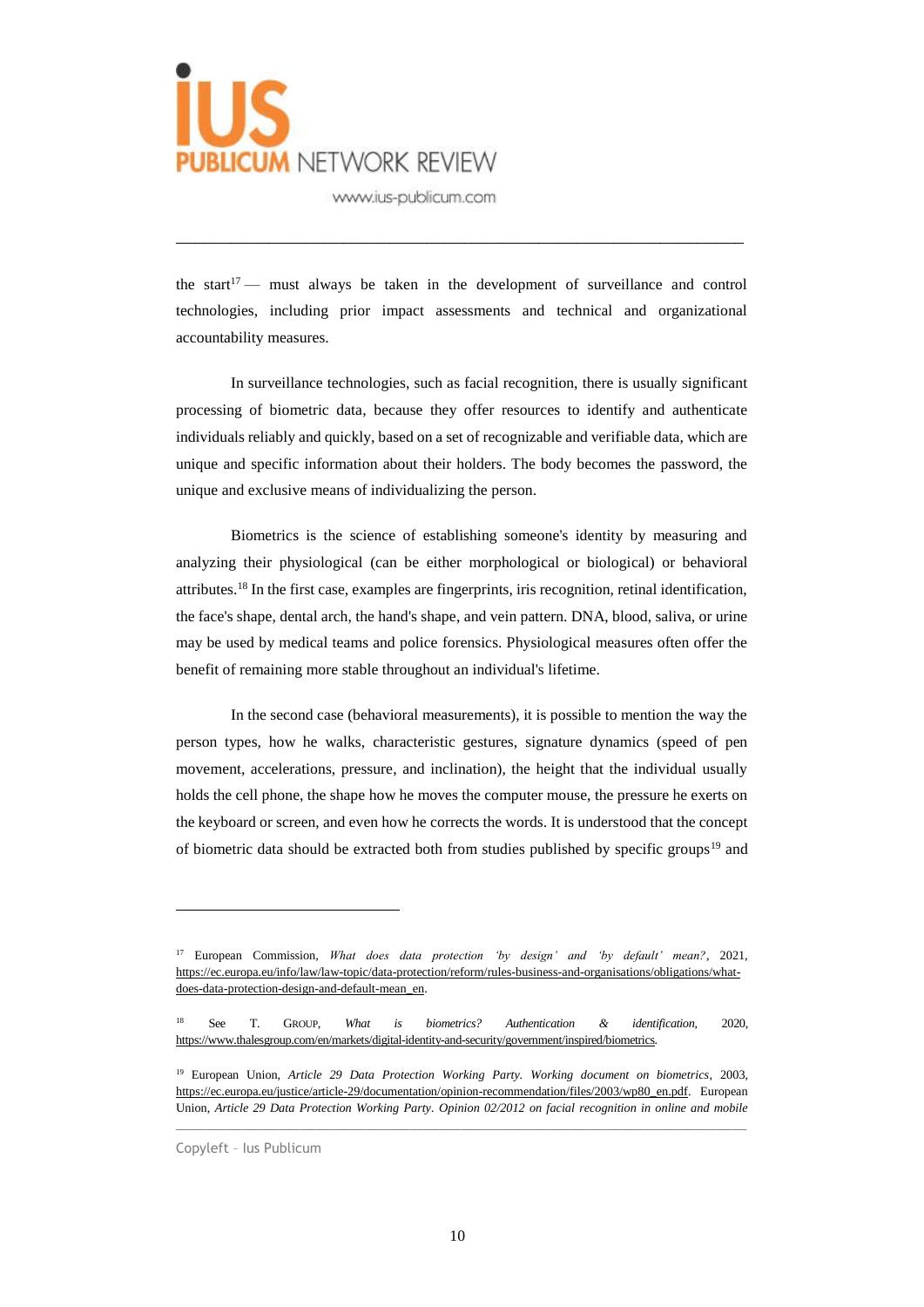

from foreign standards.<sup>20</sup> Based on the General Data Protection Regulation<sup>21</sup>, it is possible to understand biometric data as "personal data resulting from specific technical processing relating to the physical, physiological or behavioral characteristics of a natural person, which allow or confirm the unique identification of that natural person, such as facial images or dactyloscopic data".

\_\_\_\_\_\_\_\_\_\_\_\_\_\_\_\_\_\_\_\_\_\_\_\_\_\_\_\_\_\_\_\_\_\_\_\_\_\_\_\_\_\_\_\_\_\_\_\_\_\_\_\_\_\_\_\_\_\_\_\_\_

As technology advances, the use of human characteristics as information will continue to present challenges to notions of privacy and the protection of personal data. The reliability of biometric data and systems has increased. Biometrics is generally considered strong and valuable for authentication systems. However, it is necessary to understand ways to better protect such data and avoid disproportionate processing. In addition to issues related to public security, criminal prosecution, and terrorism prevention, in recent times, there has been a growing debate about the establishment of biometric databases for the identification of citizens in identity validation processes and for granting financial benefits from the government.

Article 4 of the LGPD presents hypotheses in which this Law does not apply directly to the processing of personal data. The provision is particularly relevant for the present study

 $\_$  , and the set of the set of the set of the set of the set of the set of the set of the set of the set of the set of the set of the set of the set of the set of the set of the set of the set of the set of the set of th

Copyleft – Ius Publicum

*services* (2012), [https://ec.europa.eu/justice/article-29/documentation/opinion](about:blank)[recommendation/files/2012/wp192\\_en.pdf.](about:blank) European Union*, Article 29 Data Protection Working Party. Opinion 3/2012 on developments in biometric technologies* (2012), [https://ec.europa.eu/justice/article-](about:blank)[29/documentation/opinion-recommendation/files/2012/wp193\\_en.pdf.](about:blank)

<sup>20</sup> The California Consumer Privacy Act (CCPA) understands biometric information as "(…) an individual's physiological, biological or behavioral characteristics, including an individual's deoxyribonucleic acid (DNA), that can be used, singly or in combination with each other or with other identifying data, to establish individual identity. Biometric information includes, but is not limited to, imagery of the iris, retina, fingerprint, face, hand, palm, vein patterns, and voice recordings, from which an identifier template, such as a faceprint, a minutiae template, or a voiceprint, can be extracted, and keystroke patterns or rhythms, gait patterns or rhythms, and sleep, health, or exercise data that contain identifying information". See TERMSFEED, *Biometrics and the CCPA*, 2021, [https://www.termsfeed.com/blog/ccpa-biometrics/.](about:blank)

<sup>21</sup> Eur-Lex, *Regulation (EU) 2016/679 of the European Parliament and of the Council*, 2016, [https://eur](about:blank)[lex.europa.eu/legal-content/PT/TXT/?uri=celex%3A32016R0679.](about:blank)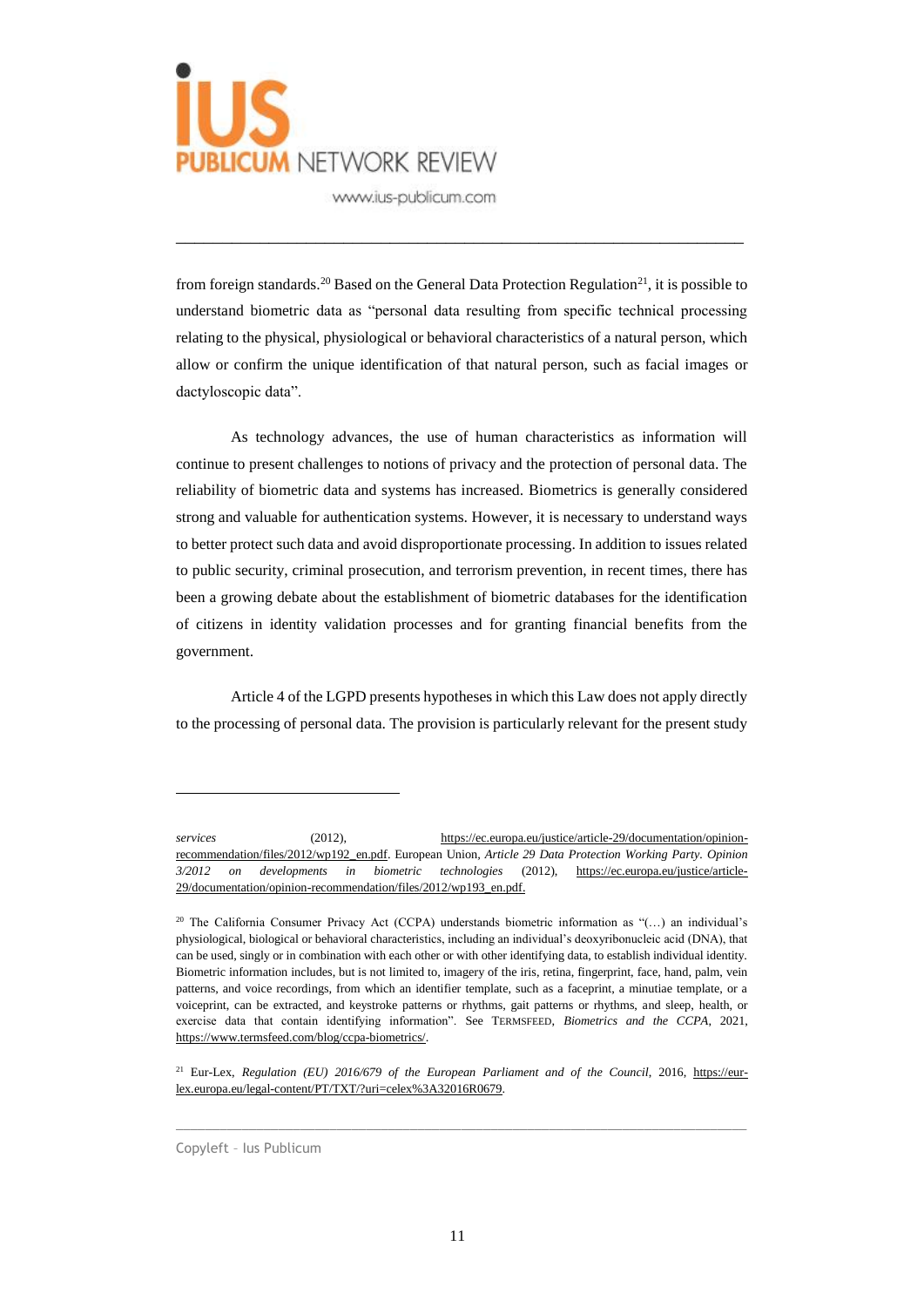

since it exempts from the direct application of the LGPD the data processing done exclusively for purposes of a) public security; b) national defense; c) State security; or d) activities of investigation and prosecution of criminal offenses (article 4, III, of the LGPD). Even if the processed data is sensitive, if the situation is within the scope of article 4, III, as is the application of facial recognition technology for public security purposes, the LGPD will not be applied.

\_\_\_\_\_\_\_\_\_\_\_\_\_\_\_\_\_\_\_\_\_\_\_\_\_\_\_\_\_\_\_\_\_\_\_\_\_\_\_\_\_\_\_\_\_\_\_\_\_\_\_\_\_\_\_\_\_\_\_\_\_

Paragraph 1 of article 4 of the LGPD provides that the processing of personal data established in item III shall be governed by *specific legislation*, which shall provide proportional and strictly necessary measures for fulfilling the public interest, subject to due legal process, the general principles of protection and the rights of the data subjects as provided in this Law. It is understood that such legislation must be of federal scope and present the general provisions on the matter, to directly guide the other entities. In addition, the National Data Protection Authority shall issue technical opinions or recommendations regarding the exceptions provided in item III of the lead sentence of this article and shall request of the responsible parties a data protection impact assessment (§3). This is a case of mandatory reporting, which highlights the protective nature of the rule.

Given the legal provision, a commission of jurists was created by the president of the Chamber at the time to prepare a draft of the specific legislation, which was released in November 2020 and became known as the "Criminal LGPD".<sup>22</sup> The text sought to provide specific and secure parameters for personal data processing operations within the scope of public security and criminal prosecution activities, balancing both the protection of the data subject against abuses and the access of authorities to the full potential of tools and platforms for public security and investigations.

 $\_$  , and the set of the set of the set of the set of the set of the set of the set of the set of the set of the set of the set of the set of the set of the set of the set of the set of the set of the set of the set of th

Copyleft – Ius Publicum

<sup>22</sup> Brasil, *Explanatory Memorandum: initial text to compose the draft bill for Data Protection for public security and criminal prosecution,* 2020[, https://static.poder360.com.br/2020/11/DADOS-Anteprojeto-comissao-protecao](about:blank)[dados-seguranca-persecucao-FINAL.pdf.](about:blank)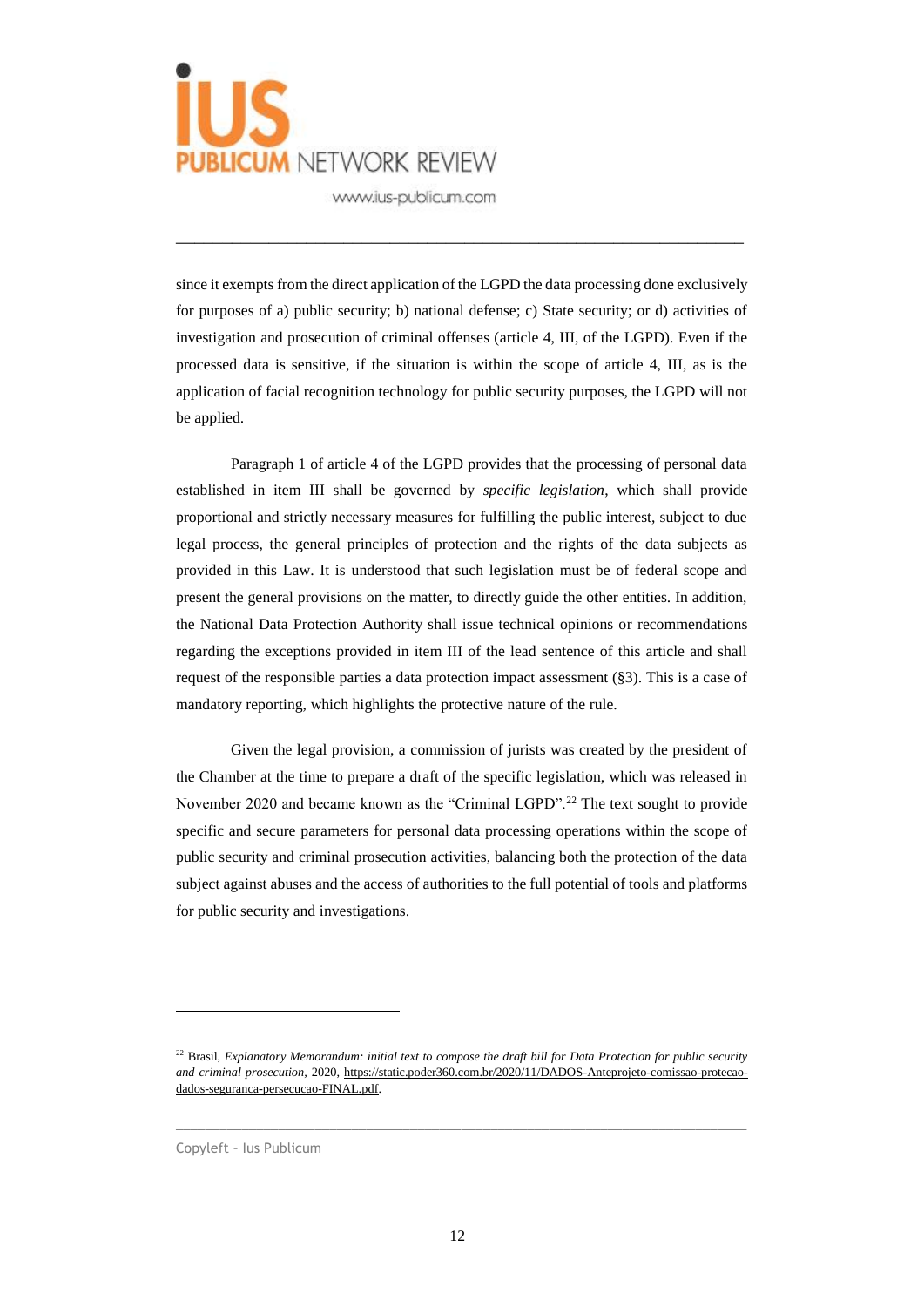

When published, this specific legislation will have a profound impact on public structures that make use of facial recognition and will be relevant to promoting a homogeneous and federal treatment of the subject. In Brazil, so far, there is significant use of facial recognition by both the public and private sectors, with little regulation and some state<sup>23</sup> and municipal norms<sup>24</sup>. In the selected cases, there is no detailed analysis on the part

\_\_\_\_\_\_\_\_\_\_\_\_\_\_\_\_\_\_\_\_\_\_\_\_\_\_\_\_\_\_\_\_\_\_\_\_\_\_\_\_\_\_\_\_\_\_\_\_\_\_\_\_\_\_\_\_\_\_\_\_\_

 $\_$  , and the set of the set of the set of the set of the set of the set of the set of the set of the set of the set of the set of the set of the set of the set of the set of the set of the set of the set of the set of th

 $23$  Federal District - Law No. 6,712/20 provides for the use of facial recognition technology in public security: "Article 2 For the purposes of this Law, the following are considered: I – Facial Recognition Technology: the technology that analyzes facial characteristics used for the exclusive personal identification of individuals in static images or videos; II - continuous surveillance: the use of FRT to engage in a continuous effort to track the physical movements of an identified individual in one or more public places where these movements occur, for a period of time exceeding 72 hours, either in real time or through the application of this technology to historical records. Article 3 The use of FRT for continuous surveillance of an individual or group of individuals is prohibited, under any circumstances. Article 4 The use of FRT in public security is restricted to public equipment located in public spaces. Single paragraph. In places where images are captured with FRT, visible plaques containing the respective information must be attached." Free translation of the original text in Portuguese.

There are also state laws on the application of facial recognition in football stadiums: a) Law No. 21,737/15 - State of Minas Gerais – "Article 4 The installation of facial recognition systems in football stadiums located in the State is authorized." b) Law No. 8,113/19 - State of Alagoas – "Article 5 The installation of facial recognition systems in stadiums located in the State is authorized." c) Law No. 16,873/19 - provides for the sale and consumption of alcoholic beverages in stadiums and sports arenas in the state of Ceará and defines penalties for non-compliance with the marketing rules. "Article 5 It is forbidden to enter stadiums and sports arenas for people carrying any type of drink. Single paragraph. Stadiums and sports arenas, which will be subject to the Public-Private Partnership or Concession, must have video surveillance equipment with facial recognition associated with the turnstiles, as well as the registration of fans". Free translation of the original text in Portuguese.

<sup>24</sup> Law No. 2,474, of July 3, 2019 - Manaus - provides for the incorporation of the Facial Biometric Identification System, in the inspection of the use of gratuity and half-ticket, in Collective Urban Passenger Transport through the Electronic Ticketing System, in the city of Manaus and other measures. See Prefeitura Manaus, *Prefeitura inicia instalação de câmeras de monitoramento para acelerar respostas à população* (2021), [https://www.manaus.am.gov.br/noticia/prefeitura-inicia-instalacao-de-cameras-de-monitoramento-para-acelerar](about:blank)[respostas-a-populacao/.](about:blank)

Law No. 15,405 of April 9, 2019 – Creates and defines the Municipal Video Monitoring Policy of Curitiba and other measures. "Article 1 The Curitiba Municipal Video Monitoring Policy – is created to standardize the monitoring by images of public roads, including public places, areas, environments, vehicles, equipment, and public events in the Municipality." Free translation of the original text in Portuguese. It is observed that, in Curitiba, in an article published in 2020, it was stated that: "Almost 500 new video surveillance cameras will be installed in strategic points of the city by the end of the year. They are high-resolution full HD equipment that includes cameras with facial recognition and with license plate recognition, which are added to the approximately 700 cameras that already exist in streets and tube stations. The project, which marks the launch of the Digital Wall, is a partnership between the city Hall and the Institute of Smart Cities /*Instituto das Cidades Inteligentes* (ICI)". Free translation of the original text in Portuguese. See Prefeitura Curitiba, *Cidade terá câmeras com reconhecimento facial em pontos* 

Copyleft – Ius Publicum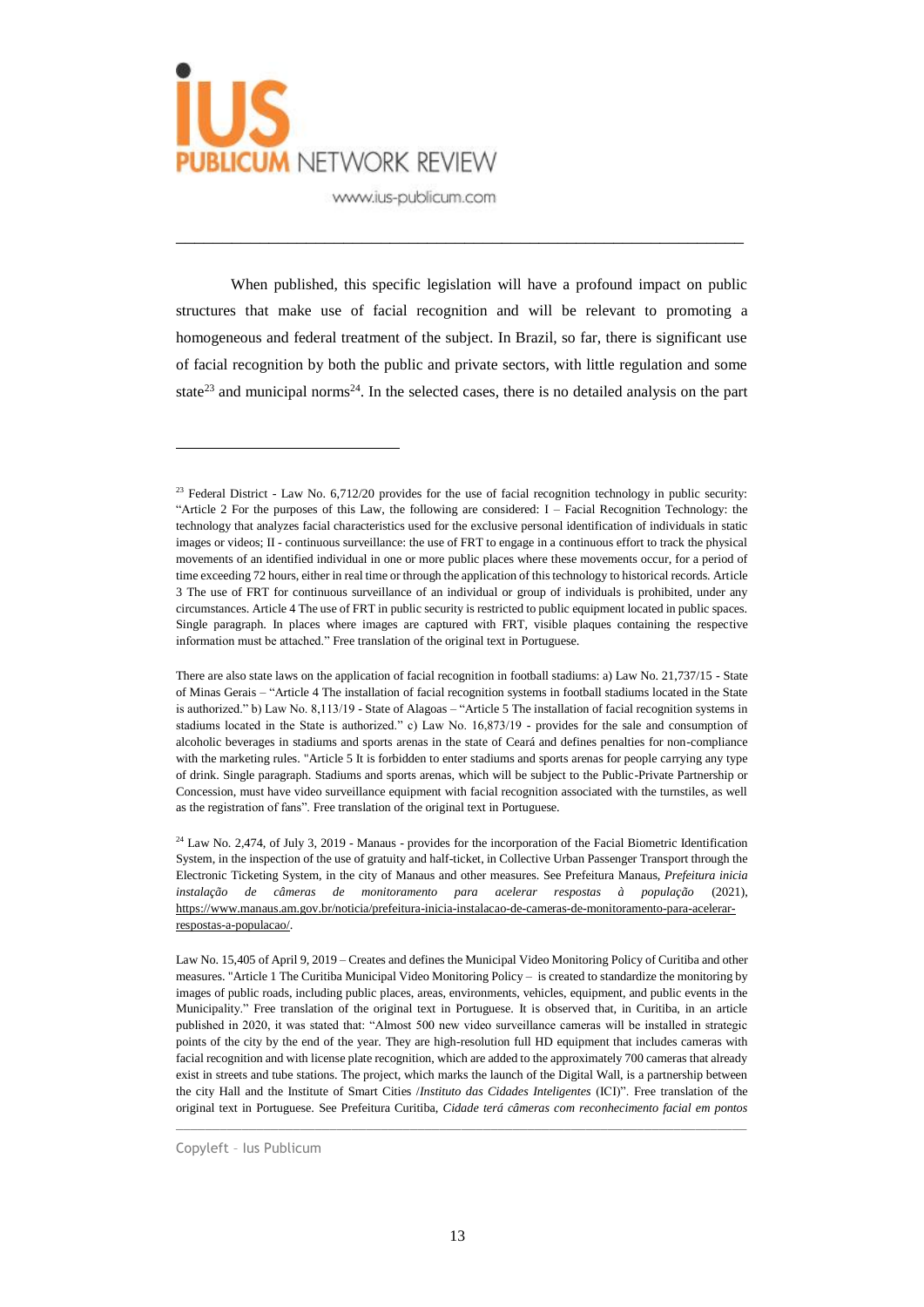

of the legislator about the purpose, proportionality, and the real need for the use of facial recognition and the processing of sensitive data.

\_\_\_\_\_\_\_\_\_\_\_\_\_\_\_\_\_\_\_\_\_\_\_\_\_\_\_\_\_\_\_\_\_\_\_\_\_\_\_\_\_\_\_\_\_\_\_\_\_\_\_\_\_\_\_\_\_\_\_\_\_

The use of facial recognition technologies brings several controversies. Around the world, cities and private companies have been widely debating its application, limits, and eventual ban. Greater technology improvement and the development of specific legislation are also sought. In addition to questions relating to the protection of fundamental freedoms, there is a high concern that facial recognition systems are inaccurate and perpetuate racial discrimination. The relationship developed between facial recognition, public security, and policing creates deep concerns regarding the risks of a broad and general application of such a tool.

Differences in the accuracy rate in the recognition of people of different races (the false positives being more common in the face of black people), genders and ages have already been demonstrated, and the use of this technology may lead to possible scenarios of illicit or abusive discrimination. The bias is especially aggravated in the field of public security, due to historical relations of inequality and discrimination against socially vulnerable populations. Without proper care, algorithms can deepen inequalities and cause coercive measures to be taken wrongly. Given the expansion of this technology and the risks it can generate, it is necessary to promote public, multi-sectorial and informed debate on where, how, and when to apply it.<sup>25</sup>

 $\_$  , and the set of the set of the set of the set of the set of the set of the set of the set of the set of the set of the set of the set of the set of the set of the set of the set of the set of the set of the set of th

Copyleft – Ius Publicum

*estratégicos*, 2020[, https://servidor.curitiba.pr.gov.br/noticias/cidade-tera-cameras-com-reconhecimento-facial-em](about:blank)[pontos-estrategicos/56463.](about:blank)

<sup>&</sup>lt;sup>25</sup> An interesting example is a test conducted by the US Civil Liberties Association (ACLU). The association conducted a "test with a facial recognition program used by Amazon called 'Rekognition'. Among deputies and senators, the system "identified" 28 representatives as criminals. The tool linked the politicians' images to photos in databases of people arrested. In addition to the error in recognition, the association indicated a discriminatory functioning in the case of black people. About 40% of politicians falsely identified as criminals belonged to this segment, although it represents only 20% of the members of Congress whose photos were submitted to the test". Free translation of the original text in Portuguese. See J. VALENTE, *Erros em sistema de reconhecimento facial geram polêmica nos EUA*. Agência brasil, July 28, 2018,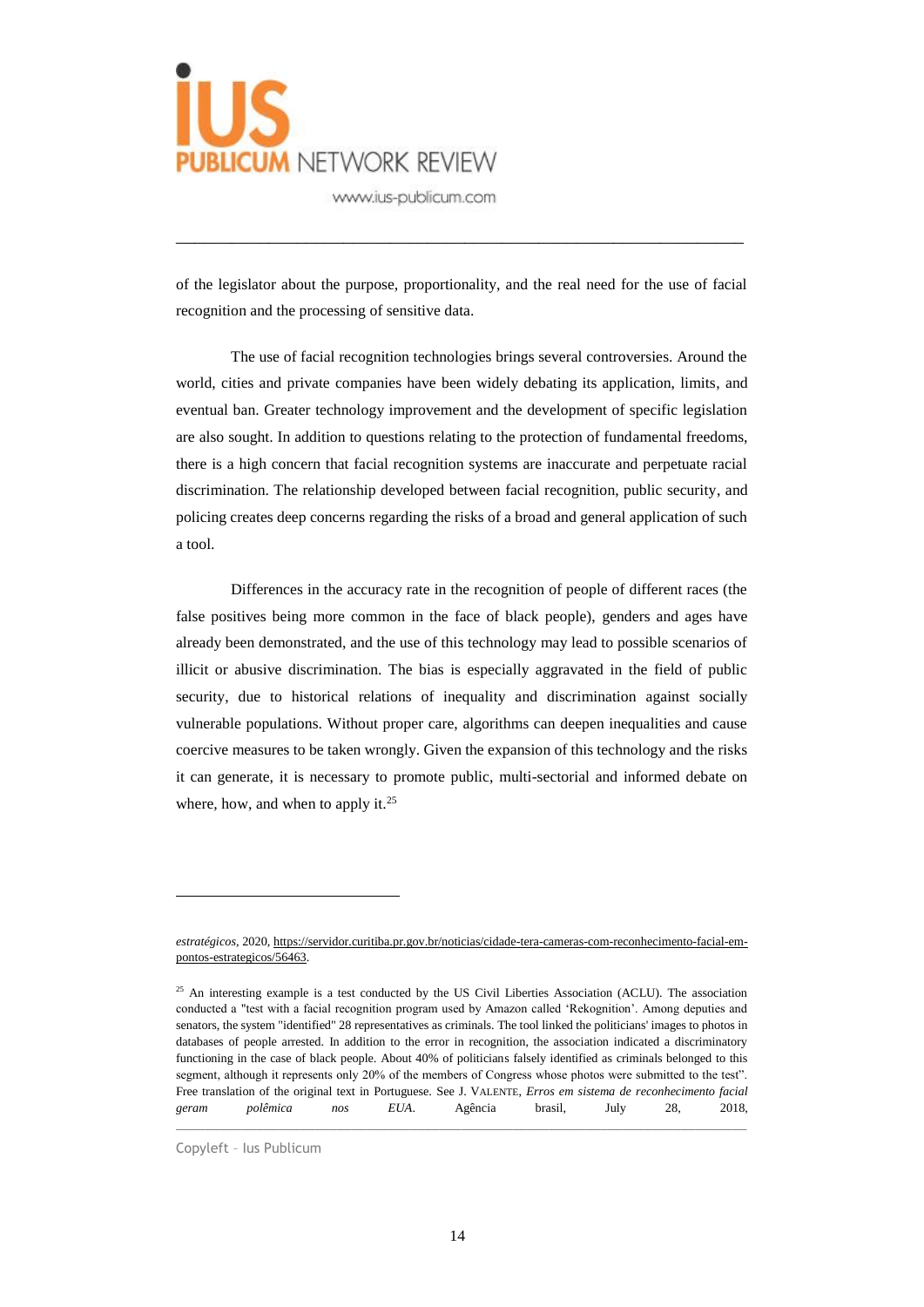

Undoubtedly, the use of facial recognition tools, in the state of the art in which they are found, is surrounded by controversies for affecting several issues related to fundamental freedoms and equality. However, completely prohibiting its use can undermine collective and public interest issues, such as those concerning the prevention of terrorism and the containment of urban violence. Therefore, measures such as regulatory impact analysis report, data protection impact assessment, prior judicial authorization, restrictions on the imposition of real-time surveillance and constant investment in technology improvement are suggested.

\_\_\_\_\_\_\_\_\_\_\_\_\_\_\_\_\_\_\_\_\_\_\_\_\_\_\_\_\_\_\_\_\_\_\_\_\_\_\_\_\_\_\_\_\_\_\_\_\_\_\_\_\_\_\_\_\_\_\_\_\_

In April 2021, the European Commission unveiled a new proposal for an EU regulatory framework on artificial intelligence, which has been intensely debated by researchers worldwide:

The proposal sets harmonised rules for the development, placement on the market and use of AI systems in the Union following a proportionate risk-based approach. (…) Certain particularly harmful AI practices are prohibited as contravening Union values, while specific restrictions and safeguards are proposed in relation to certain uses of remote biometric identification systems for the purpose of law enforcement. The proposal lays down a solid risk methodology to define "high-risk" AI systems that pose significant risks to the health and safety or fundamental rights of persons. Those AI systems will have to comply with a set of horizontal mandatory requirements for trustworthy AI and follow conformity assessment procedures before those systems can be placed on the Union market. Predictable, proportionate, and clear obligations are also placed on providers and users of those systems to ensure safety and respect of existing legislation protecting fundamental rights throughout the whole AI systems' lifecycle. (…) Technical inaccuracies of AI systems intended for the remote biometric identification of natural persons can lead to biased results and entail discriminatory effects. This is particularly relevant when it comes to age, ethnicity, sex or

 $\_$  , and the set of the set of the set of the set of the set of the set of the set of the set of the set of the set of the set of the set of the set of the set of the set of the set of the set of the set of the set of th

[https://agenciabrasil.ebc.com.br/internacional/noticia/2018-07/erros-em-sistema-de-reconhecimento-facial-geram](about:blank)[polemica-nos-eua.](about:blank) 

Copyleft – Ius Publicum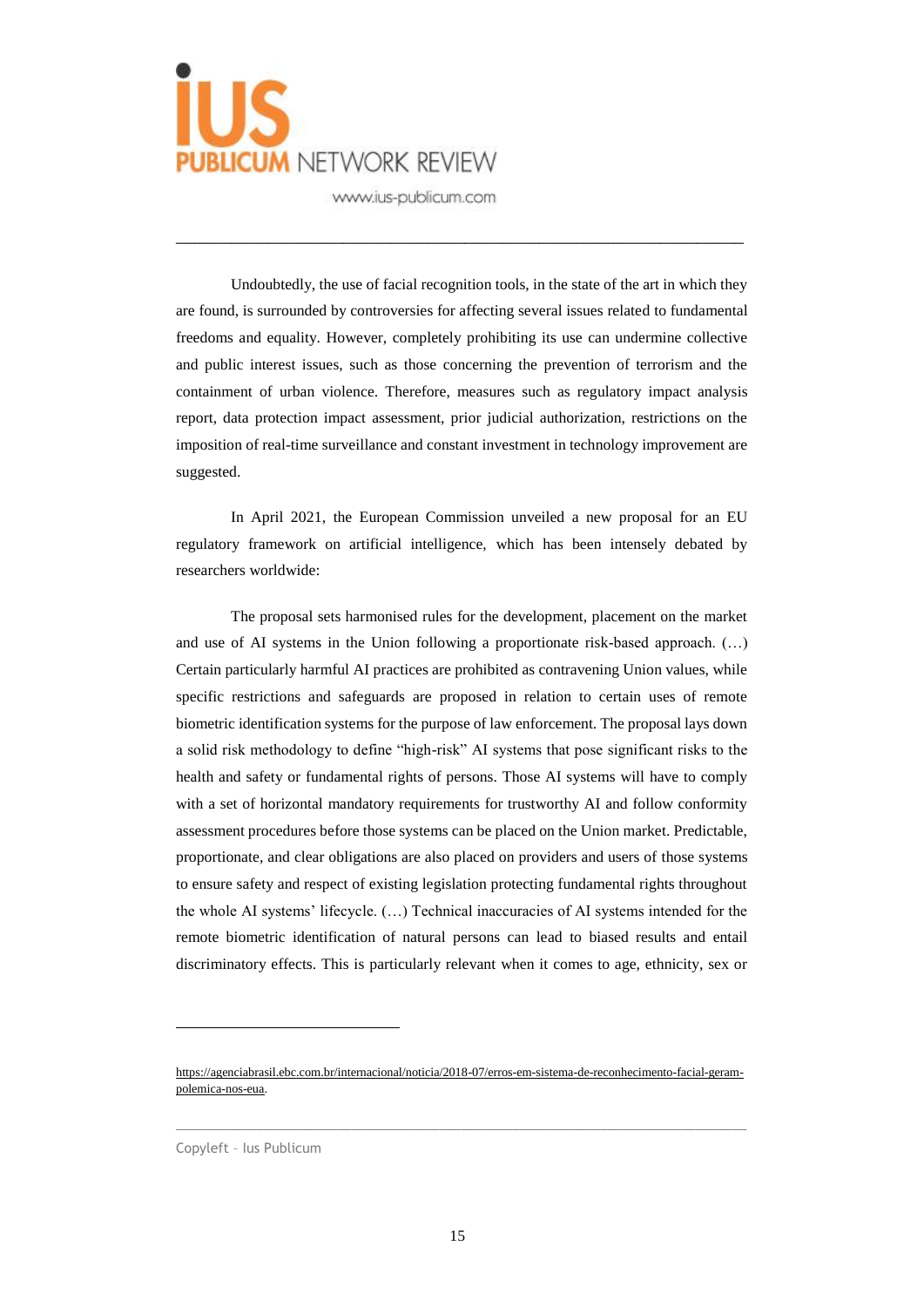

disabilities. Therefore, 'real-time' and 'post' remote biometric identification systems should be classified as high-risk. In view of the risks that they pose, both types of remote biometric identification systems should be subject to specific requirements on logging capabilities and human oversight.<sup>26</sup>

\_\_\_\_\_\_\_\_\_\_\_\_\_\_\_\_\_\_\_\_\_\_\_\_\_\_\_\_\_\_\_\_\_\_\_\_\_\_\_\_\_\_\_\_\_\_\_\_\_\_\_\_\_\_\_\_\_\_\_\_\_

Facial recognition technologies (FRTs) are used by private or public actors for verification, identification, and categorization purposes. The proposal introduces rules for *biometric* technologies and differentiates them according to their risk levels and characteristics. According to the text, many FRTs would be considered "high risk" systems that would be prohibited or need to comply with strict requirements (being permitted only for specific exceptions). The use of real-time facial recognition<sup>27</sup> systems in publicly accessible spaces for the purpose of law enforcement would be prohibited unless Member States choose to authorize<sup>28</sup> them for important public security reasons and the appropriate judicial or administrative authorizations are granted.<sup>29</sup> Taking into account the text of the

 $\_$  , and the set of the set of the set of the set of the set of the set of the set of the set of the set of the set of the set of the set of the set of the set of the set of the set of the set of the set of the set of th

<sup>26</sup> EUR-Lex, *Proposal for a Regulation of the European Parliament and of the Council laying down harmonised rules on artificial intelligence (Artificial Intelligence Act) and amending certain union legislative acts*. *COM/2021/206 final* (2021)[, https://eur-lex.europa.eu/legal-content/EN/TXT/?uri=CELEX%3A52021PC0206.](https://eur-lex.europa.eu/legal-content/EN/TXT/?uri=CELEX%3A52021PC0206)

<sup>&</sup>lt;sup>27</sup> For the purpose of this Regulation, the following definitions apply: "(36)'remote biometric identification system' means an AI system for the purpose of identifying natural persons at a distance through the comparison of a person's biometric data with the biometric data contained in a reference database, and without prior knowledge of the user of the AI system whether the person will be present and can be identified; (37)''real-time" remote biometric identification system' means a remote biometric identification system whereby the capturing of biometric data, the comparison and the identification all occur without a significant delay. This comprises not only instant identification, but also limited short delays in order to avoid circumvention. (38)''post' remote biometric identification system' means a remote biometric identification system other than a 'real-time' remote biometric identification system;". *Id*., at 42.

<sup>&</sup>lt;sup>28</sup> "(22) Furthermore, it is appropriate to provide, within the exhaustive framework set by this Regulation that such use in the territory of a Member State in accordance with this Regulation should only be possible where and in as far as the Member State in question has decided to expressly provide for the possibility to authorise such use in its detailed rules of national law. Consequently, Member States remain free under this Regulation not to provide for such a possibility at all or to only provide for such a possibility in respect of some of the objectives capable of justifying authorised use identified in this Regulation." *Id*., at 22-23.

<sup>&</sup>lt;sup>29</sup> "The use of AI systems for 'real-time' remote biometric identification of natural persons in publicly accessible spaces for the purpose of law enforcement is considered particularly intrusive in the rights and freedoms of the concerned persons, to the extent that it may affect the private life of a large part of the population, evoke a feeling

Copyleft – Ius Publicum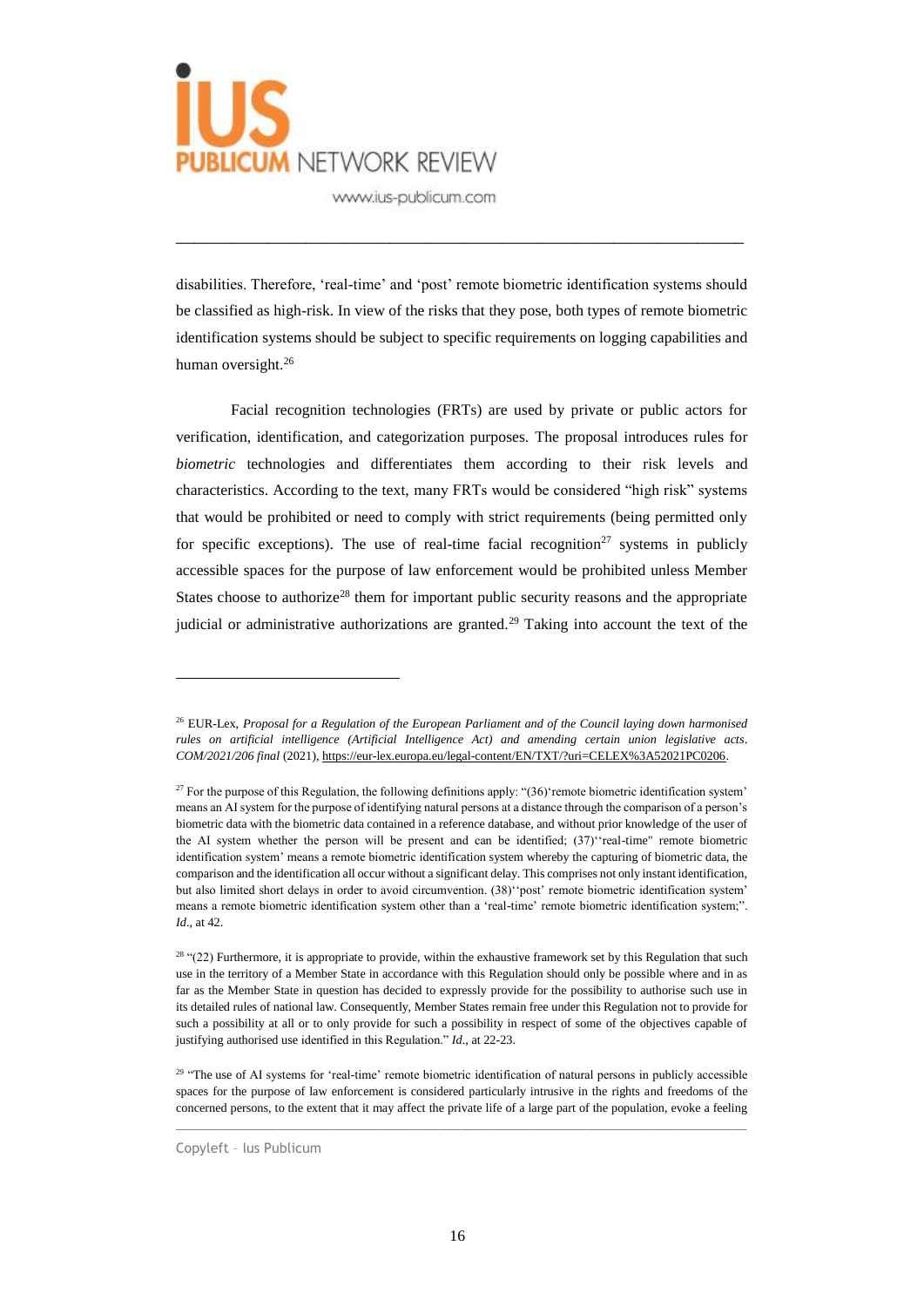

proposal, Madiega and Mildebrath<sup>30</sup> point out with concern that a range of facial recognition technologies used for purposes other than law enforcement (e.g., border control, market places, public transportation and schools) would be permitted, but subject to a conformity assessment and compliance with some safety requirements, before entering the EU market.

\_\_\_\_\_\_\_\_\_\_\_\_\_\_\_\_\_\_\_\_\_\_\_\_\_\_\_\_\_\_\_\_\_\_\_\_\_\_\_\_\_\_\_\_\_\_\_\_\_\_\_\_\_\_\_\_\_\_\_\_\_

In June 2021 the European data protection board (EDPB) and the European Data Protection Supervisor (EDPS) published the Joint Opinion5/2021 on the proposal for an AI Regulation.<sup>31</sup> The EDPB and EDPS stressed:

Remote biometric identification of individuals in publicly accessible spaces poses a high-risk of intrusion into individuals' private lives, with severe effects on the populations' expectation of being anonymous in public spaces. For these reasons, the EDPB and the EDPS call for a general ban on any use of AI for an automated recognition of human features in publicly accessible spaces - such as of faces but also of gait, fingerprints, DNA, voice, keystrokes and other biometric or behavioural signals - in any context. A ban is equally recommended on AI systems categorizing individuals from biometrics into clusters according to ethnicity, gender, as well as political or sexual orientation, or other grounds for discrimination under Article 21 of the Charter. Furthermore, the EDPB and the EDPS

 $\_$  , and the set of the set of the set of the set of the set of the set of the set of the set of the set of the set of the set of the set of the set of the set of the set of the set of the set of the set of the set of th

Copyleft – Ius Publicum

of constant surveillance and indirectly dissuade the exercise of the freedom of assembly and other fundamental rights. In addition, the immediacy of the impact and the limited opportunities for further checks or corrections in relation to the use of such systems operating in 'real-time' carry heightened risks for the rights and freedoms of the persons that are concerned by law enforcement activities." See EUR-Lex, *supra* note 27.

<sup>30</sup> T. ANDRÉ MADIEGA, H. ALEXANDER MILDEBRATH, *Regulating facial recognition in the EU*, 2021, [https://www.europarl.europa.eu/thinktank/en/document/EPRS\\_IDA\(2021\)698021.](https://www.europarl.europa.eu/thinktank/en/document/EPRS_IDA(2021)698021)

<sup>31</sup> European Data Protection Board, *EDPB & EDPS call for ban on use of AI for automated recognition of human features in publicly accessible spaces, and some other use of AI that can lead to unfair discrimination*, 2021, [https://edpb.europa.eu/news/news/2021/edpb-edps-call-ban-use-ai-automated-recognition-human-features](https://edpb.europa.eu/news/news/2021/edpb-edps-call-ban-use-ai-automated-recognition-human-features-publicly-accessible_en)[publicly-accessible\\_en.](https://edpb.europa.eu/news/news/2021/edpb-edps-call-ban-use-ai-automated-recognition-human-features-publicly-accessible_en)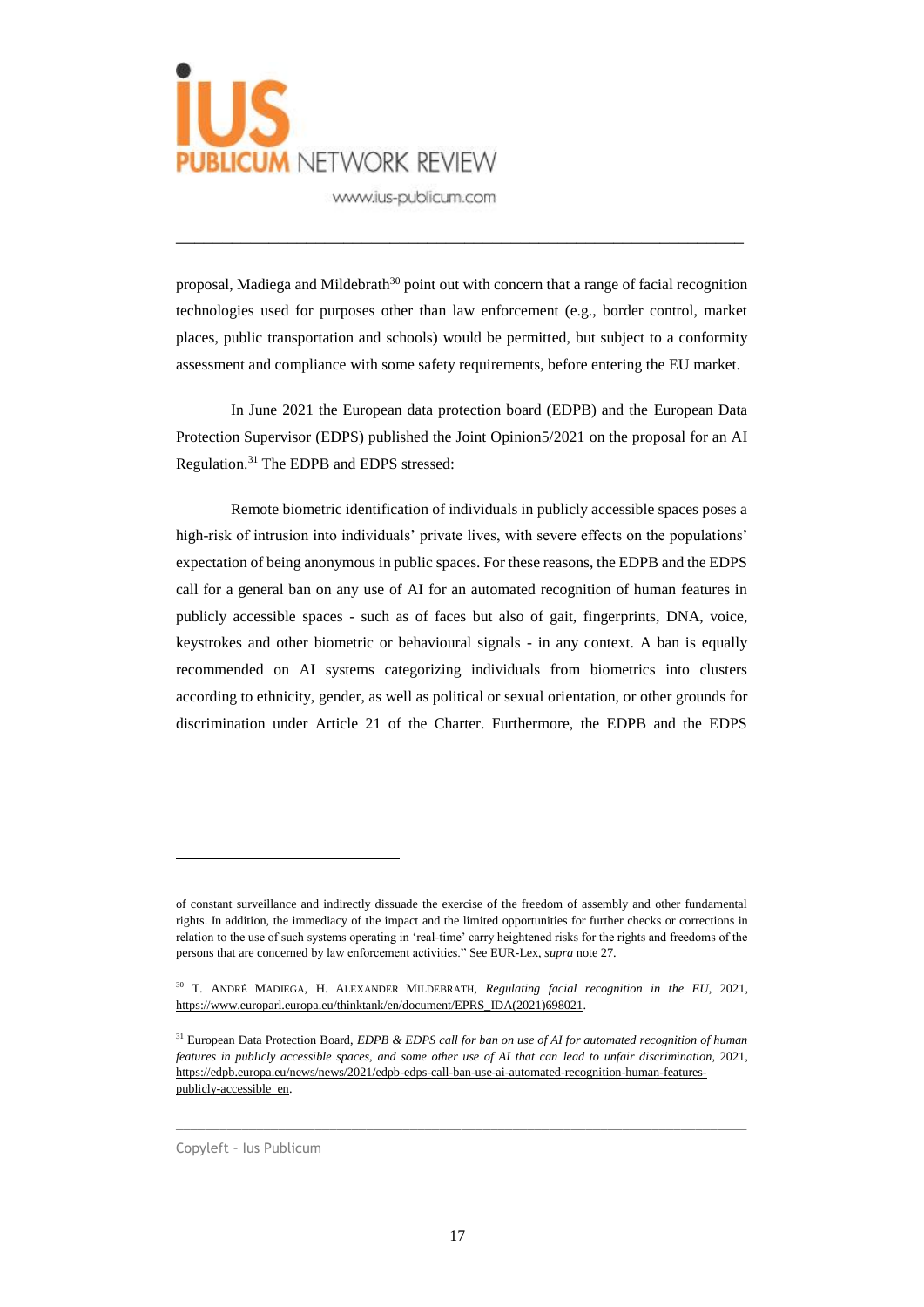

consider that the use of AI to infer emotions of a natural person is highly undesirable and should be prohibited.<sup>32</sup>

\_\_\_\_\_\_\_\_\_\_\_\_\_\_\_\_\_\_\_\_\_\_\_\_\_\_\_\_\_\_\_\_\_\_\_\_\_\_\_\_\_\_\_\_\_\_\_\_\_\_\_\_\_\_\_\_\_\_\_\_\_

At the same time, the Council of Europe released Guidelines on facial recognition, which provide a set of reference measures that governments, facial recognition systems developers, manufacturers, service providers, and user organizations should apply to ensure that this technology does not adversely affect the human dignity.<sup>33</sup>

Later, the European Parliament resolution of 6 October 2021 on artificial intelligence in criminal law and its use by the police and judicial authorities in criminal matters highlighted that:

(...) strongly believes that the deployment of facial recognition systems by law enforcement should be limited to clearly warranted purposes in full respect of the principles of proportionality and necessity and the applicable law; reaffirms that as a minimum, the use of facial recognition technology must comply with the requirements of data minimisation, data accuracy, storage limitation, data security and accountability, as well as being lawful, fair and transparent, and following a specific, explicit and legitimate purpose that is clearly defined in Member State or Union law; is of the opinion verification and authentication systems can only continue to be deployed and used successfully if their adverse effects can be mitigated and the above criteria fulfilled; 26. Calls, furthermore, for the permanent prohibition of the use of automated analysis and/or recognition in publicly accessible spaces of other human features, such as gait, fingerprints, DNA, voice, and other biometric and behavioural signals; 27. Calls, however, for a moratorium on the deployment of facial

 $\_$  , and the set of the set of the set of the set of the set of the set of the set of the set of the set of the set of the set of the set of the set of the set of the set of the set of the set of the set of the set of th

Copyleft – Ius Publicum

<sup>&</sup>lt;sup>32</sup> European Data Protection Board, *EDPB-EDPS Joint Opinion 5/2021 on the proposal for a Regulation of the European Parliament and of the Council laying down harmonised rules on artificial intelligence (Artificial Intelligence Act)* (2021) at 2-3, [https://edpb.europa.eu/system/files/2021-06/edpb](https://edpb.europa.eu/system/files/2021-06/edpb-edps_joint_opinion_ai_regulation_en.pdf)[edps\\_joint\\_opinion\\_ai\\_regulation\\_en.pdf.](https://edpb.europa.eu/system/files/2021-06/edpb-edps_joint_opinion_ai_regulation_en.pdf)

<sup>33</sup> Council of Europe, *Guidelines on facial recognition* (2021), [https://edoc.coe.int/en/artificial-intelligence/9753](https://edoc.coe.int/en/artificial-intelligence/9753-guidelines-on-facial-recognition.html) [guidelines-on-facial-recognition.html.](https://edoc.coe.int/en/artificial-intelligence/9753-guidelines-on-facial-recognition.html)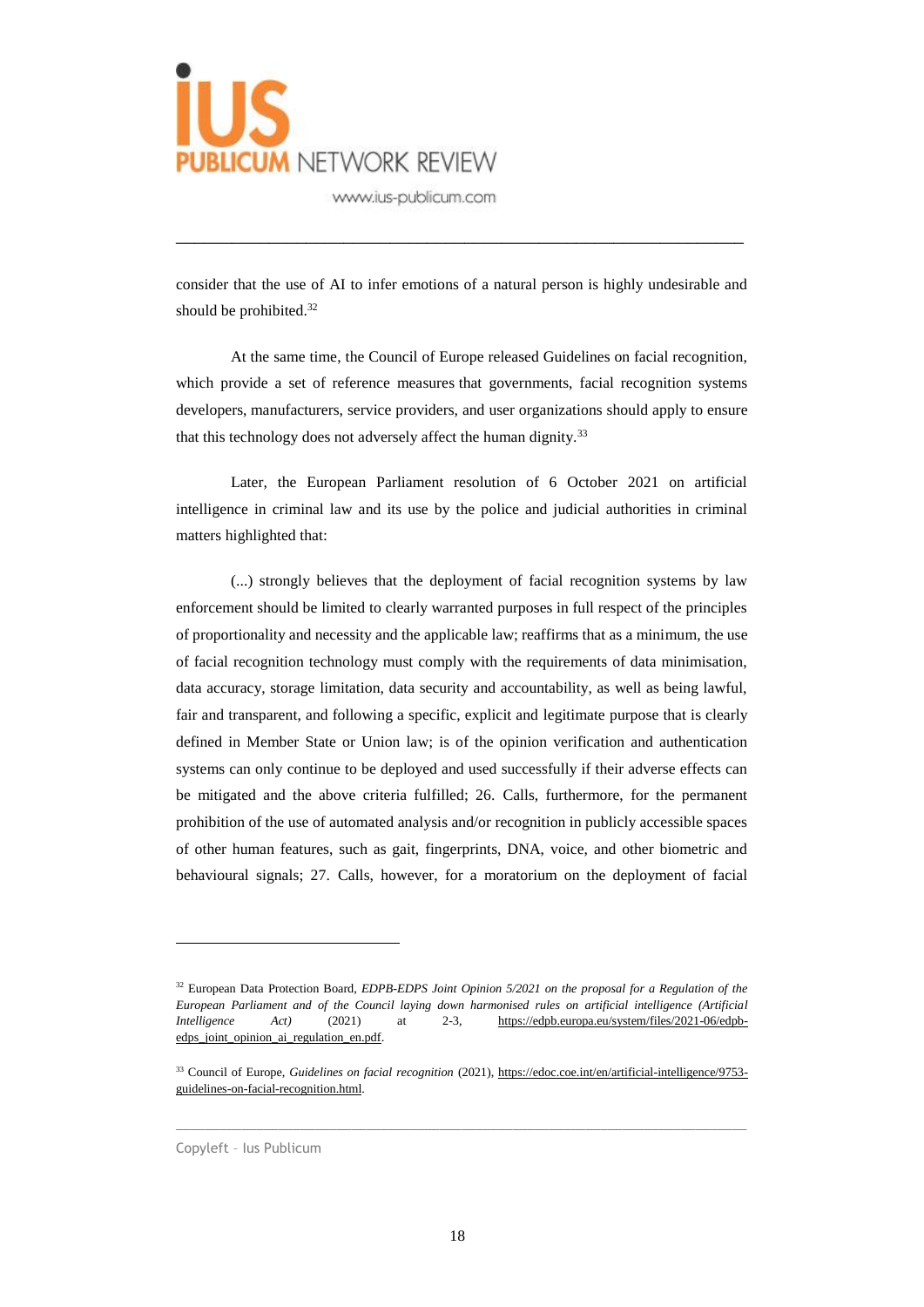

recognition systems for law enforcement purposes that have the function of identification, unless strictly used for the purpose of identification of victims of crime*,* until the technical standards can be considered fully fundamental rights compliant, results derived are nonbiased and non-discriminatory, the legal framework provides strict safeguards against misuse and strict democratic control and oversight, and there is empirical evidence of the necessity and proportionality for the deployment of such technologies; notes that where the above criteria are not fulfilled, the systems should not be used or deployed; 28. Expresses its great concern over the use of private facial recognition databases by law enforcement actors and intelligence services, such as Clearview AI  $(...)$ .<sup>34</sup>

\_\_\_\_\_\_\_\_\_\_\_\_\_\_\_\_\_\_\_\_\_\_\_\_\_\_\_\_\_\_\_\_\_\_\_\_\_\_\_\_\_\_\_\_\_\_\_\_\_\_\_\_\_\_\_\_\_\_\_\_\_

Outside Europe, we find binding rules applicable to FRTs even in countries that have a high concern about public safety, such as the USA and China. Policy and lawmakers around the world have the opportunity to discuss – in multilateral and bilateral contexts – how to put in place more or less strict controls on the use of these systems. Considering foreign experiences and current debates, Brazil should follow the most advanced AI strategies to develop laws that effectively protect human rights.

It is known that with the expansion of facial recognition for public security purposes, the State will be able to track its citizens, verify which places they frequent, and maintain databases with information on participants in political demonstrations or people with different political opinions. The collection of images of faces may end up being carried out without the effective knowledge of individuals, opening the door for collective, opaque, and non-transparent biometric surveillance. This imposes necessary care with the observance of legal norms and codes of ethics, being relevant also the continuous supervision and accountability by the agents responsible for the technology and its use. In fact, "political

 $\_$  , and the set of the set of the set of the set of the set of the set of the set of the set of the set of the set of the set of the set of the set of the set of the set of the set of the set of the set of the set of th

<sup>34</sup> European Parliament, *Artificial Intelligence in criminal law and its use by the police and judicial authorities in criminal matters* (2021), [https://www.europarl.europa.eu/doceo/document/TA-9-2021-0405\\_EN.html.](https://www.europarl.europa.eu/doceo/document/TA-9-2021-0405_EN.html)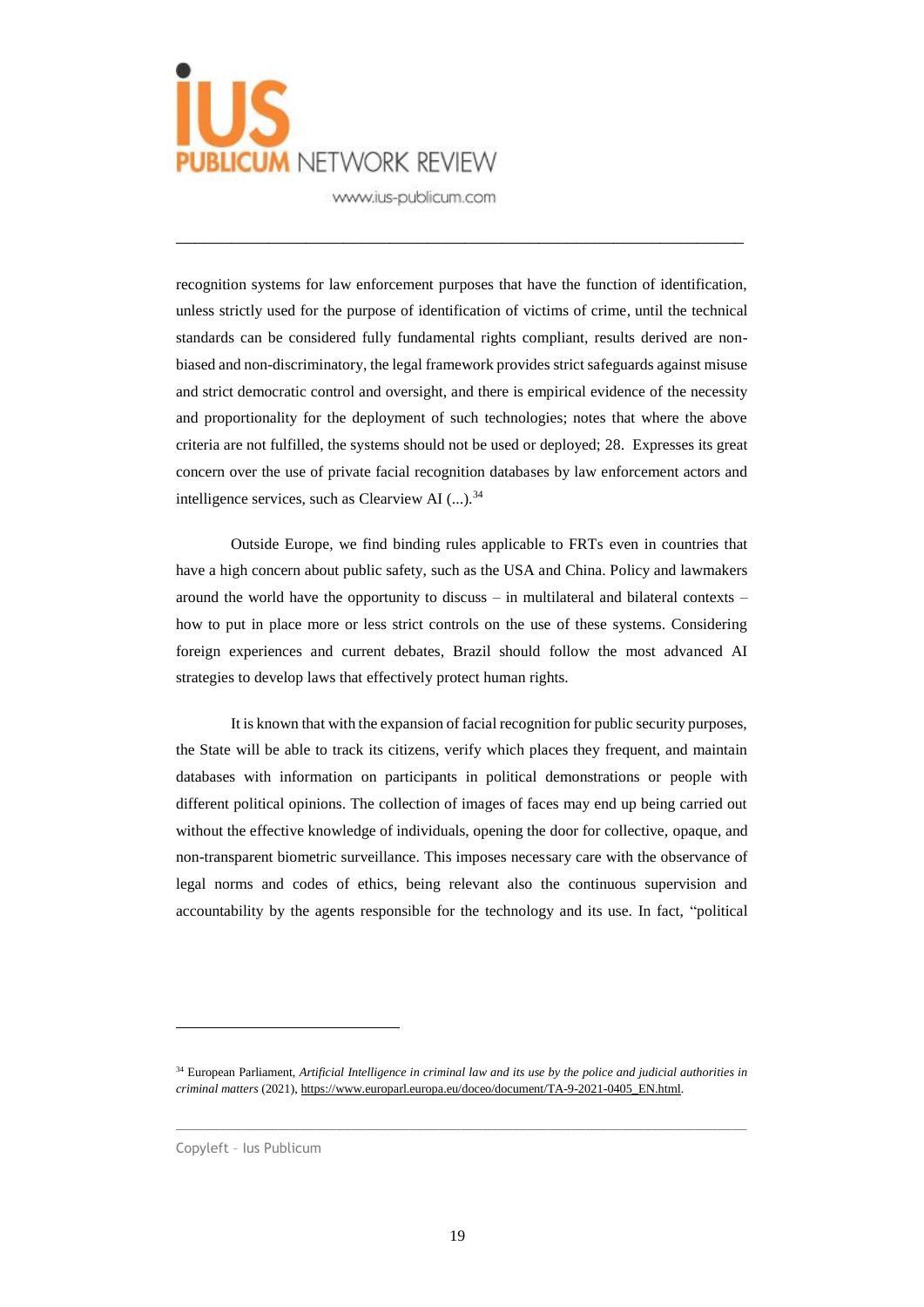

manifestations, social interaction, basic freedom and the equal treatment of individuals will remain in check if specific parameters for the use of such technology are not drawn up."<sup>35</sup>

\_\_\_\_\_\_\_\_\_\_\_\_\_\_\_\_\_\_\_\_\_\_\_\_\_\_\_\_\_\_\_\_\_\_\_\_\_\_\_\_\_\_\_\_\_\_\_\_\_\_\_\_\_\_\_\_\_\_\_\_\_

## **3. THE AUTONOMY AND RELEVANCE OF CITIES IN BRAZILIAN FEDERATION: A STUDY OF THE LEGISLATIVE POWERS ON THE TECHNOLOGIES OF FACIAL RECOGNITION APPLIED TO PUBLIC SECURITY**

The Brazilian Federation comprises the Union, the states, the municipalities, and the Federal District, all of them endowed with autonomy, as stated in article 18 of the Constitution. It adopts the cooperative model<sup>36</sup> that lay down, together with matters of exclusive and private competences of the Union, areas in which the federative entities act and legislate side by side as follows: the Union enacts general rules, principles, and standards, whereas the subnational units (states, municipalities, and the Federal District) legislate and execute public policies according to the federal guidelines defined by the Union.

Cooperative federalism has a democratic nature. In Brazil, it is to primarily support the equalization of structural inequalities in the Federation. For instance, the Constitution of 1988 provides for mechanisms of cooperation among the federal entities, within the wide range of common administrative powers, which embrace the fundamental objectives of the Republic, such as poverty and discrimination eradication and the promotion of national development.

 $\_$  , and the set of the set of the set of the set of the set of the set of the set of the set of the set of the set of the set of the set of the set of the set of the set of the set of the set of the set of the set of th

Copyleft – Ius Publicum

<sup>35</sup> C. SPADACCINI DE TEFFÉ, ELORA FERNANDES, *Tratamento de dados sensíveis por tecnologias de reconhecimento facial: proteção e limites*, in O direito civil na era da inteligência artific, ial v. 1, Gustavo Tepedino & Rodrigo da Guia Silva org., 2020.

<sup>36</sup> M. PIANCASTELLI, *Federal Republic of Brazil*, in *Distribution of powers and responsibilities in federal countries. A global dialogue on federalism* v. II, Akhtar Majeed *et al* eds., 2006.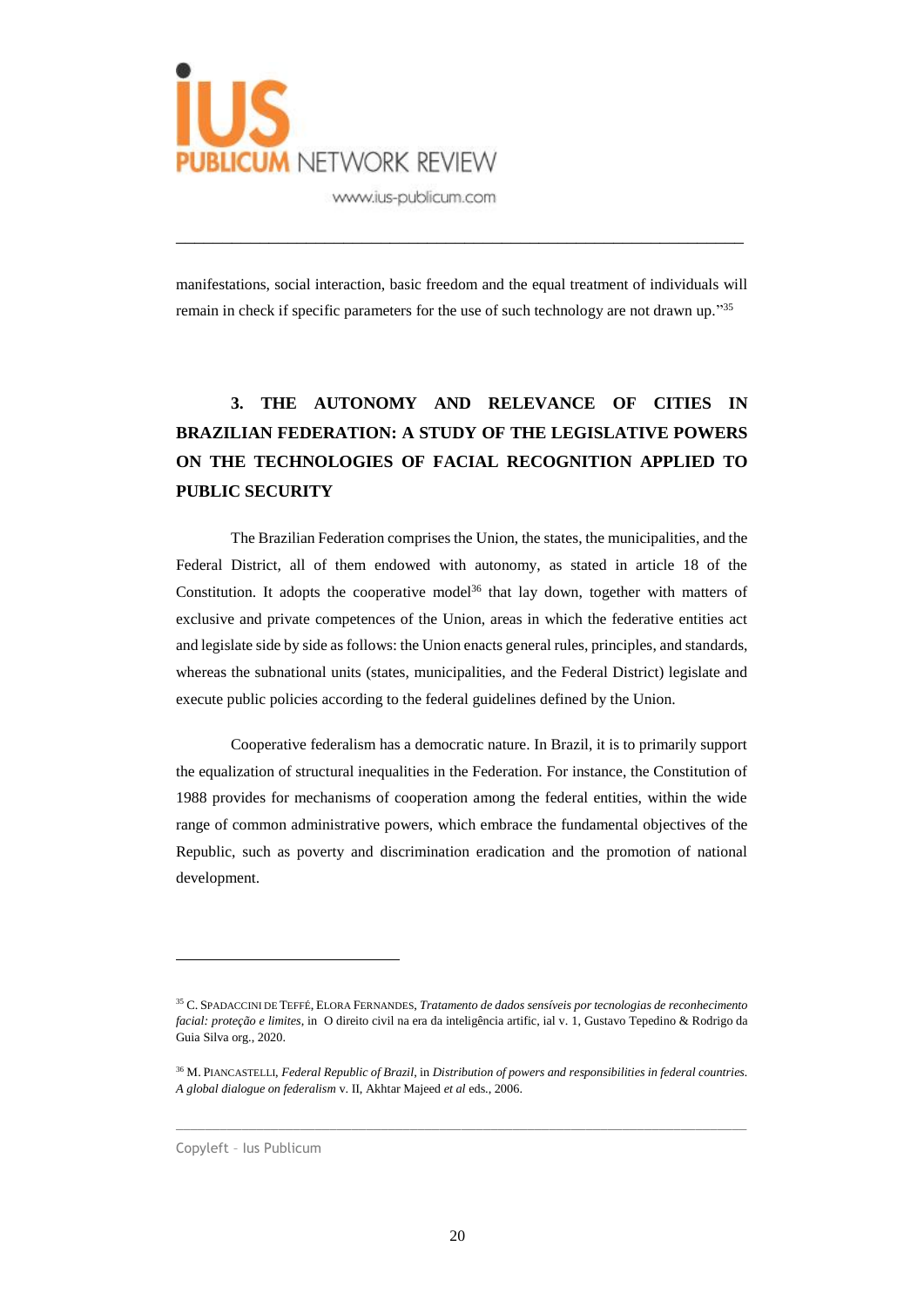

This cooperative character of Brazilian federalism does not prevent the arise of disputes or even conflicts between its entities. In fact, in addition to cooperation, they are stimulated to formulate practices and public policies to compete among themselves for citizens, investments, political influence, and better responses to global challenges. The COVID-19 pandemic in Brazil serves to illustrate this argument. Since the beginning of the sanitary crisis, there weren't enough measures to prevent and combat the disease by the federal government. In this context, the Federal Supreme Court recognized the power of states and municipalities to act and adopt legal measures to control and minimize the harmful impact of coronavirus on their territories. As consequence, new crisis management public policies have emerged, as well as competition among the states for a faster and more efficient vaccination of the respective populations $37$ .

\_\_\_\_\_\_\_\_\_\_\_\_\_\_\_\_\_\_\_\_\_\_\_\_\_\_\_\_\_\_\_\_\_\_\_\_\_\_\_\_\_\_\_\_\_\_\_\_\_\_\_\_\_\_\_\_\_\_\_\_\_

The Federation is a space of coexistence among autonomous spheres of government. It is the Federal Constitution that guarantees the harmonious unity between the federative entities, by introducing effective mechanisms for resolving conflicts and a solid power distribution system. The model of division of competences of any Federation is based on the premise that there is no hierarchy between the federal units. The Brazilian Constitution presents a complex system of power division, which combines the explicit enumeration of administrative, legislative and tax competences to the federative entities and fields of shared competences between them. The allocation of powers among the Union, states, municipalities, and Federal District is grounded in the principle of predominant interest, according to which the federative unit that has the predominant interest in a certain matter, will the competent entity to handle it.

The matters reserved to the Union's private legislative competences in article 22 of the Constitution are extremely broad, as they cover a significant part of subjects related to

 $\_$  , and the set of the set of the set of the set of the set of the set of the set of the set of the set of the set of the set of the set of the set of the set of the set of the set of the set of the set of the set of th

<sup>37</sup> E. MESQUITA CEIA, *Subsidiariedade, poder local e crises globais*, in C*adernos adenauer: eleições municipais e os desafions de 2020*, v. XXI 2. ed. (Fundação Konrad Adenauer org., 2020). M. PEREIRA JORGE, *Gincana da vacina*. *Folha de são paulo* (June 15, 2021), [www1.folha.uol.com.br/colunas/marilizpereirajorge/2021/06/gincana-da](about:blank)[vacina.shtml.](about:blank)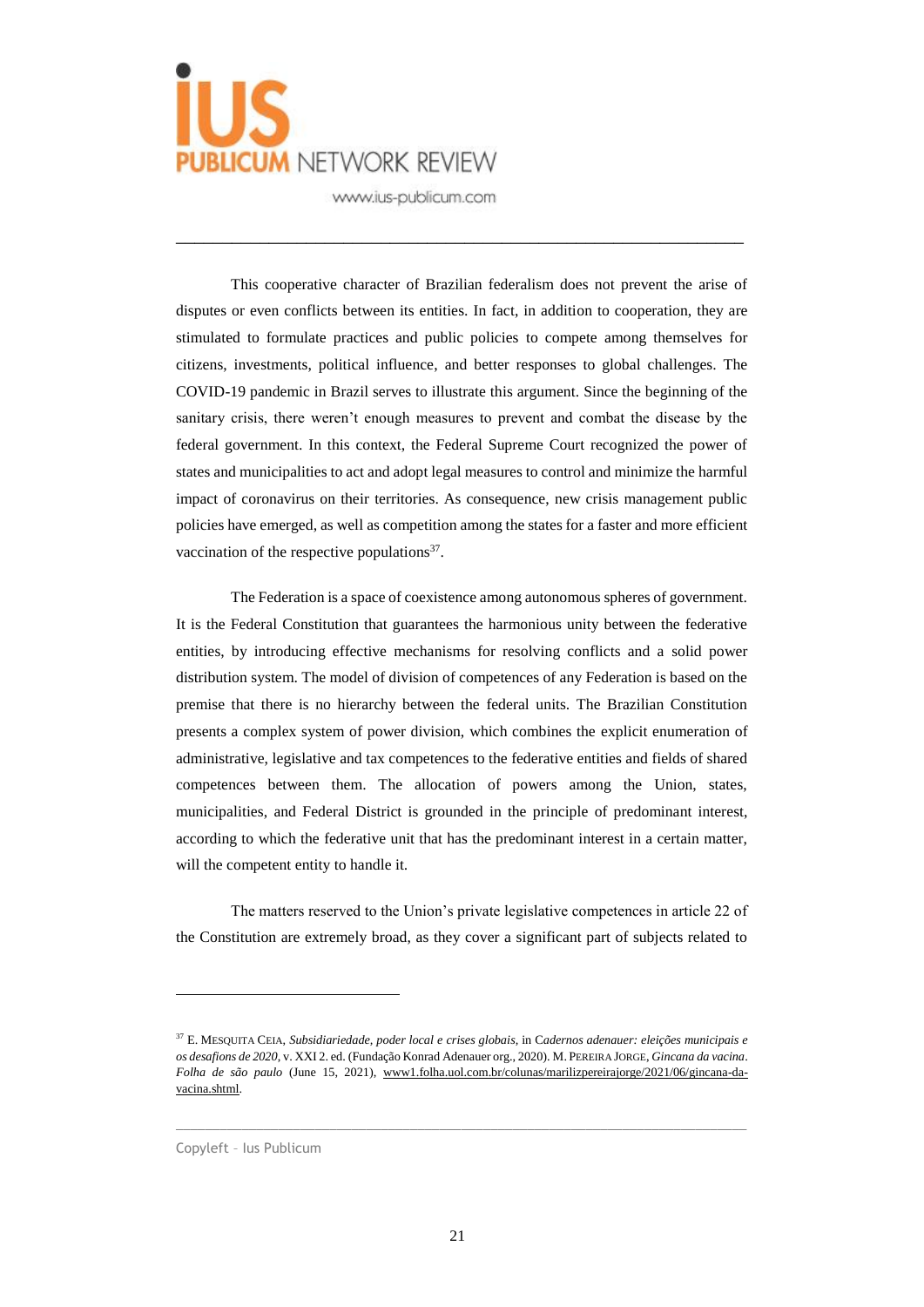

the Law. The Constitution allows the Union, through federal complementary legislation, to delegate to the states and the Federal District legislative power to regulate specific issues regarding the matters enumerated by article 22. In this respect, the Brazilian Federation is centralized, since there is a larger number of competences conferred on the central than on the subnational entities, "what to a great extent erodes the cooperative nature of the Brazilian federalism"<sup>38</sup>. To the states the Constitution allocates the following powers: the private legislative competence<sup>39</sup>; the concurrent and supplementary competences on the subjects listed in article 24; and the residual competences<sup>40</sup>. To the municipalities are conferred private and supplementary competences on matters of local interest<sup>41</sup> and, to the Federal District, in turn, are reserved the powers attributed to the states and the municipalities by its hybrid nature<sup>42</sup>.

\_\_\_\_\_\_\_\_\_\_\_\_\_\_\_\_\_\_\_\_\_\_\_\_\_\_\_\_\_\_\_\_\_\_\_\_\_\_\_\_\_\_\_\_\_\_\_\_\_\_\_\_\_\_\_\_\_\_\_\_\_

The Brazilian Constitution assigns also to the Union legislative powers next to the other federative unities. In the matters that fall within this domain (listed in article 24) the entities have the competence to legislate but under different conditions. In the area of concurrent legislative competence, the states, and the Federal District "shall exercise full legislative competence to provide for their peculiarities, if there is no federal law on general

 $\_$  , and the set of the set of the set of the set of the set of the set of the set of the set of the set of the set of the set of the set of the set of the set of the set of the set of the set of the set of the set of th

Copyleft – Ius Publicum

<sup>38</sup> Free translation of the original text in Portuguese. See V. AFONSO DA SILVA, *Direito Constitucional Brasileiro* 2021, p. 354.

<sup>&</sup>lt;sup>39</sup> Article 25, paragraph 2, of the Constitution, declares: "The states shall have the power to operate, directly or by means of con- cession, the local services of piped gas, as provided by law; governors are forbidden to issue any provisional decree for its regulation (CA 5, 1995)". See Brazil, *Constitution of the Federative Republic of Brazil of 1988* (2020) at 34[, http://www.stf.jus.br/arquivo/cms/legislacaoConstituicao/anexo/brazil\\_federal\\_constitution.pdf.](about:blank)

<sup>40</sup> Article 25, paragraph 1, of the Constitution, states: "All powers that this Constitution does not prohibit the states from exercising shall be conferred upon them". *Id*.

<sup>&</sup>lt;sup>41</sup> Article 30 I and II of the Constitution declares: "The municipalities have the power to: I – legislate upon matters of local interest; II – supplement federal and state legislation where pertinent". *Id*., at 40.

<sup>42</sup> J. DOLINGER, L. ROBERTO BARROSO, *Federalism and Legal Unification in Brazil*, in *Federalism and legal unification: a comparative empirical investigation of twenty systems*, Daniel Halberstam & Mathias Reimann eds., 2014.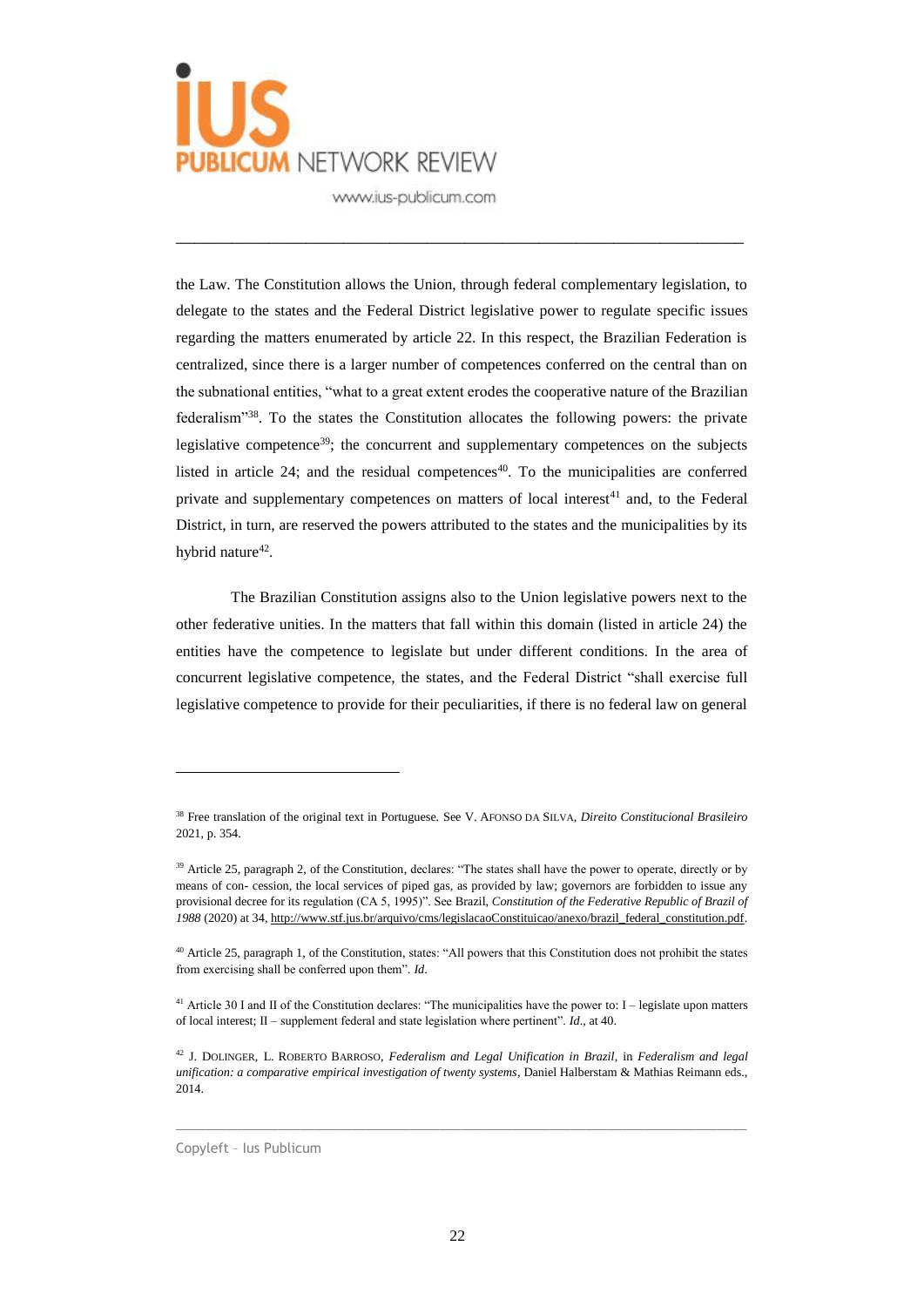

rules"<sup>43</sup>. The later issue of a federal law on general rules suspends the effectiveness of a state or district law to the extent they are contrary to it.<sup>44</sup> In turn, in supplementary legislative competence, the Union sets up general rules, guidelines and principles that orientate and uniform the legal system, whereas the states, the Federal District and the municipalities enact specific rules in order to supplement federal legislation. It is worth underlining that the municipalities have only supplementary competences on matters listed in article 24, pursuant the clause of local interest as foreseen in article 30 I of the Constitution.

\_\_\_\_\_\_\_\_\_\_\_\_\_\_\_\_\_\_\_\_\_\_\_\_\_\_\_\_\_\_\_\_\_\_\_\_\_\_\_\_\_\_\_\_\_\_\_\_\_\_\_\_\_\_\_\_\_\_\_\_\_

Therefore, states and municipalities must have priority in enacting specific rules, to respond to the demands of their population, which vary according to socioeconomic factors, provided that federal legislation is observed. State, district, and municipal rules contrary to federal legislation are unconstitutional and, consequently, must have their effects suspended. Likewise, article 24 of the Constitution constrains the performance of the Union:

If the central authority oversteps the limits of its legislative competence, the resulting law will be unconstitutional and, as a consequence, void. (...) in areas of concurrent jurisdiction, the Union shall only enact general rules. The enactment of specific rules – invading the states' jurisdiction – violates the allocation of legislative jurisdiction set forth in the Constitution.<sup>45</sup>

Given the above considerations, it is important to analyze the fact that cities have been becoming more relevant over the last decades, by emerging as significant actors in decision-making processes on diverse topics. The urbanization process has caused the relocation of political and economic power in favor of local governments responsible for managing these urban areas. Some cities have become a true metropolis, where new identities

 $\overline{a}$ 

<sup>43</sup> Article 24, paragraph 3. See Brasil, *supra* note 40.

<sup>44</sup> Article 24, paragraph 4. *Id*.

<sup>45</sup> Dolinger & Barroso, *supra* note 43, at 157-158.

Copyleft – Ius Publicum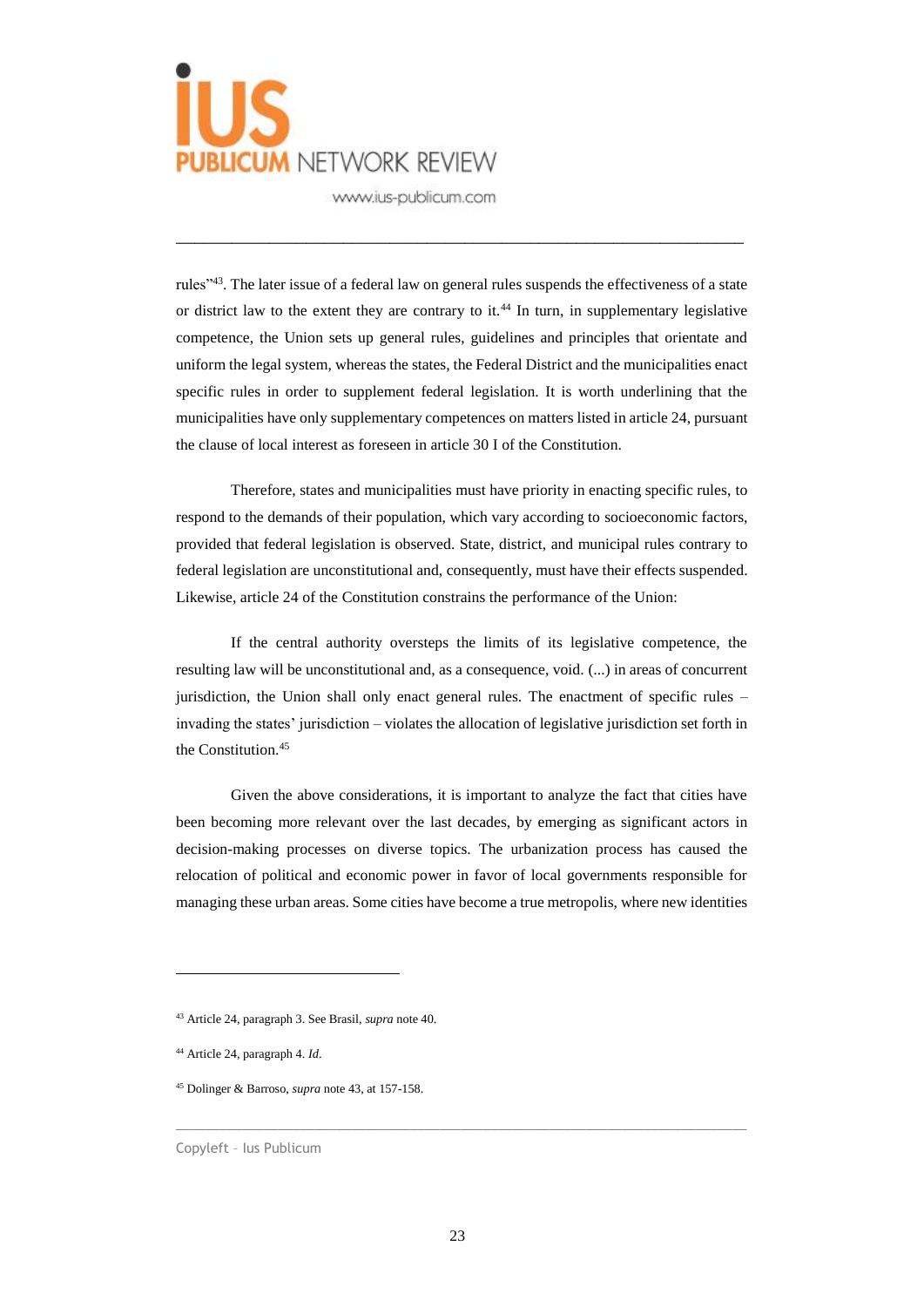

and centers of power arise<sup>46</sup>. It is in this context that cities can reveal themselves as spaces of democracy, efficiency, and innovation. The central power, increasingly seen as bureaucratic and distant from the citizens, has been losing ground to the local power. The cities start experimenting successfully with welfare, environmental, and minority protection programs and, consequently, play an active role in global governance<sup>47</sup>.

\_\_\_\_\_\_\_\_\_\_\_\_\_\_\_\_\_\_\_\_\_\_\_\_\_\_\_\_\_\_\_\_\_\_\_\_\_\_\_\_\_\_\_\_\_\_\_\_\_\_\_\_\_\_\_\_\_\_\_\_\_

However, constitutional law did not follow this trend. Not only in theory but also in constitutional practice there is a "fundamental void"<sup>48</sup> characterized by the lack of studies and debates on the massive process of urbanization and the appearance of the so-called megacities<sup>49</sup>. In general, cities do not have the constitutional status as autonomous federated units. In most Federations, they are mere decentralizations dependent on the states.

Most constitutional orders currently in existence treat cities, including some of the world's most significant urban centers, as "creatures of the state", fully submerged within a Westphalian constitutional framework, and assigned limited administrative local governance authority. Their *constitutional* statuses range anywhere from secondary to nonexistent.<sup>50</sup>

 $\_$  , and the set of the set of the set of the set of the set of the set of the set of the set of the set of the set of the set of the set of the set of the set of the set of the set of the set of the set of the set of th

<sup>50</sup> *Id*., at 10.

 $\overline{a}$ 

Copyleft – Ius Publicum

<sup>46</sup> G. DILL, *O município em tempos de globalização*, in Federalismo na alemanha e no brasil. Série debates n. 22, Wilhelm Hofmeister & José Mário Brasiliense Carneiro org., 2001.

<sup>47</sup> Y. BLANK, *Federalism, Subsidiarity, and the role of local governments in an age of global multilevel governance*, Fordham urban law journal, 2010, 37.

<sup>48</sup> Hirschl, *supra* note 4, at 1.

 $49$  Megacities are cities with 5 million inhabitants or more or cities whose metropolitan zone has at least 10 million people. *Id*., at 6.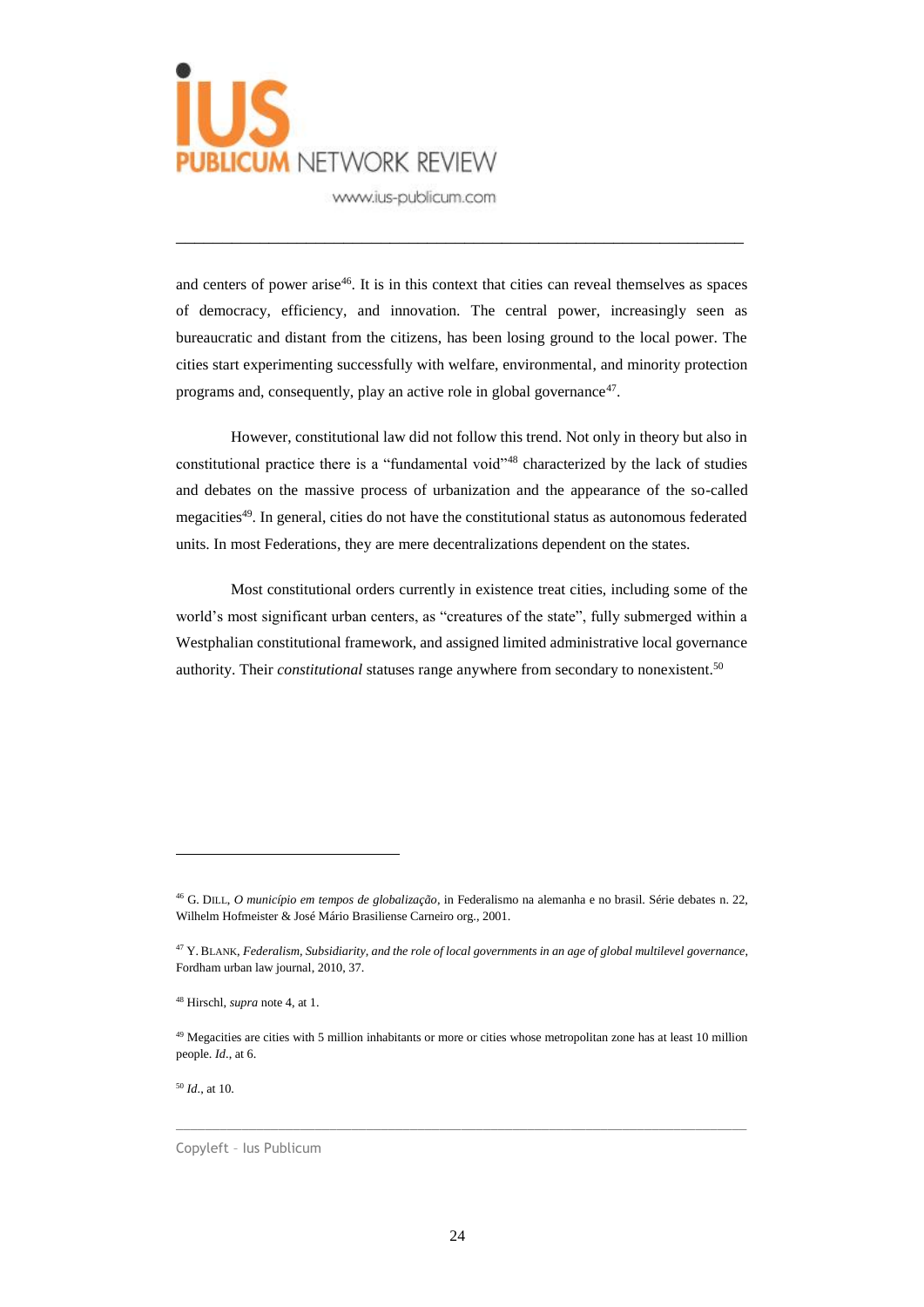

In this perspective, the Brazilian federalism is an exception<sup>51</sup>, since it is a case of "*deep federalism*" that takes the role of municipalities seriously<sup>52</sup>. The Brazilian Constitution assigns cities a prominent position compared with other federative constitutions. It provides for the implementation of an urban development policy that prioritizes the social function of cities and the public welfare<sup>53</sup>. Indeed, the recognition of municipal constitutional autonomy took over core relevance in the constituent and redemocratization process of 1988.<sup>54</sup>

\_\_\_\_\_\_\_\_\_\_\_\_\_\_\_\_\_\_\_\_\_\_\_\_\_\_\_\_\_\_\_\_\_\_\_\_\_\_\_\_\_\_\_\_\_\_\_\_\_\_\_\_\_\_\_\_\_\_\_\_\_

Nonetheless, in accordance with the constitutional rules that govern the Brazilian Federation, the municipal autonomy is more limited than the state one. In contrast to the states, the Brazilian municipalities do not have a constitution, but rather are organized by ordinary organic laws. They do not have a strong political representation in federal level as states do. Then, municipalities do not participate in the constitutional reform process nor in the system of abstract constitutional review before the Federal Supreme Court. Furthermore, the exercise of municipal competences is subject to the Federal Constitutional as well as to the state constitution and the Brazilian municipalities are financially dependent on the

 $\overline{a}$ 

 $\_$  , and the set of the set of the set of the set of the set of the set of the set of the set of the set of the set of the set of the set of the set of the set of the set of the set of the set of the set of the set of th

Copyleft – Ius Publicum

<sup>51</sup> Silva, *supra* note 39.

<sup>52</sup> L. KING, *Cities, subsidiarity, and federalism*, in Federalism and subsidiarity, James E. Fleming & Jacob T. Levy eds., 2014.

<sup>53</sup> Article 182 of the Brazilian Constitution: "The urban development policy carried out by the municipal government, according to general guidelines set forth by law, is aimed at ordaining the full development of the social functions of cities and ensuring the wellbeing of its inhabitants." See Brazil, *supra* note 40, at 149. The implementation of article 182 is regulated by the so-called City Statute (Law No. 10,275/2011) which defines binding guidelines to federal, state, and local governments towards the realization of a sustainable and democratic municipal administration with the active participation of civil society.

<sup>54</sup> "As has been the case throughout Brazil's constitutional history, tensions between the different orders of government have persisted, and what occurred after the 1988 constitutional reform has been no exception. These tensions became more evident as the municipalities were granted full autonomy by the new Constitution. The drafters, mainly from opposition parties, emphasized a decentralization process with the major aim of bringing power closer to the people in the ultimate hope of enhancing democratic institutions". See Piancastelli, *supra* note 37, at 75.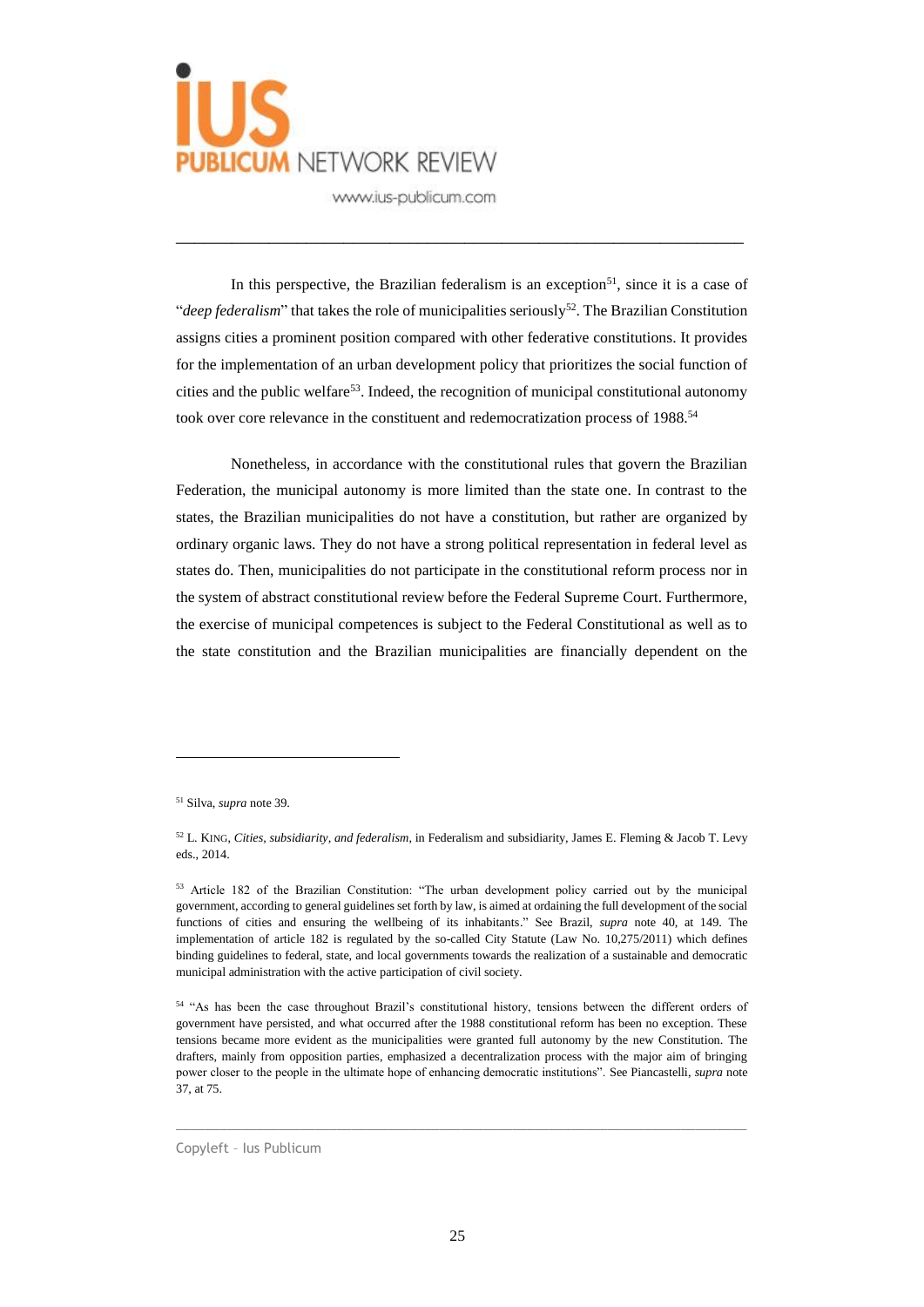

resources distributed by the Union and the states<sup>55</sup>. In practice, the funding for urban development projects depends to a large extent on the political alignment between federal, state, and municipal governments<sup>56</sup>.

\_\_\_\_\_\_\_\_\_\_\_\_\_\_\_\_\_\_\_\_\_\_\_\_\_\_\_\_\_\_\_\_\_\_\_\_\_\_\_\_\_\_\_\_\_\_\_\_\_\_\_\_\_\_\_\_\_\_\_\_\_

Article 29 of the Brazilian Constitution sets forth the municipal self-government and legislative and administrative prerogatives, including financial management. Cities have the supplementary legislative power under the matters enumerated in article 24, to address local demands and needs through the enactment of specific rules in line with the existing federal and state legislations. Moreover, cities legislate on matters of local interest, for instance, garbage collection and opening hours of commercial businesses and establishments<sup>57</sup>. Some doctrines defend a broad interpretation of the term "local interest" to ensure the effectiveness of constitutional attributions to the municipalities and the constitutional value of decentralization. Otherwise, few competences would remain to the municipalities, given the extensive competences of the Union and the residual powers reserved to the states. Hence, the term "local interest" is not restricted to subjects of exclusive interest of a certain city, without any effect on other federated units, but rather encompasses any subject that proves necessary to establish local policies, even though it indirectly affects other federated units<sup>58</sup>.

Within this hermeneutic perspective, the principle of subsidiarity is of fundamental importance. Subsidiarity is a notion present in federation structures that acknowledge the cities a special status<sup>59</sup>, such as the Brazilian federalism. The principle of subsidiarity

 $\overline{a}$ 

<sup>55</sup> Dolinger & Barroso, *supra* note 43.

<sup>56</sup> Hirschl, *supra* note 4.

<sup>57</sup> Dolinger & Barroso, *supra* note 43.

<sup>58</sup> R. HERMANY, *(Re)Discutindo as políticas públicas no espaço local: interconexões entre federalismo, subsidiariedade e direito social no Brasil*, in Federalismo e constituição: estudos comparados, Antonio Moreira Maués org., 2012.

<sup>59</sup> Blank, *supra* note 48.

Copyleft – Ius Publicum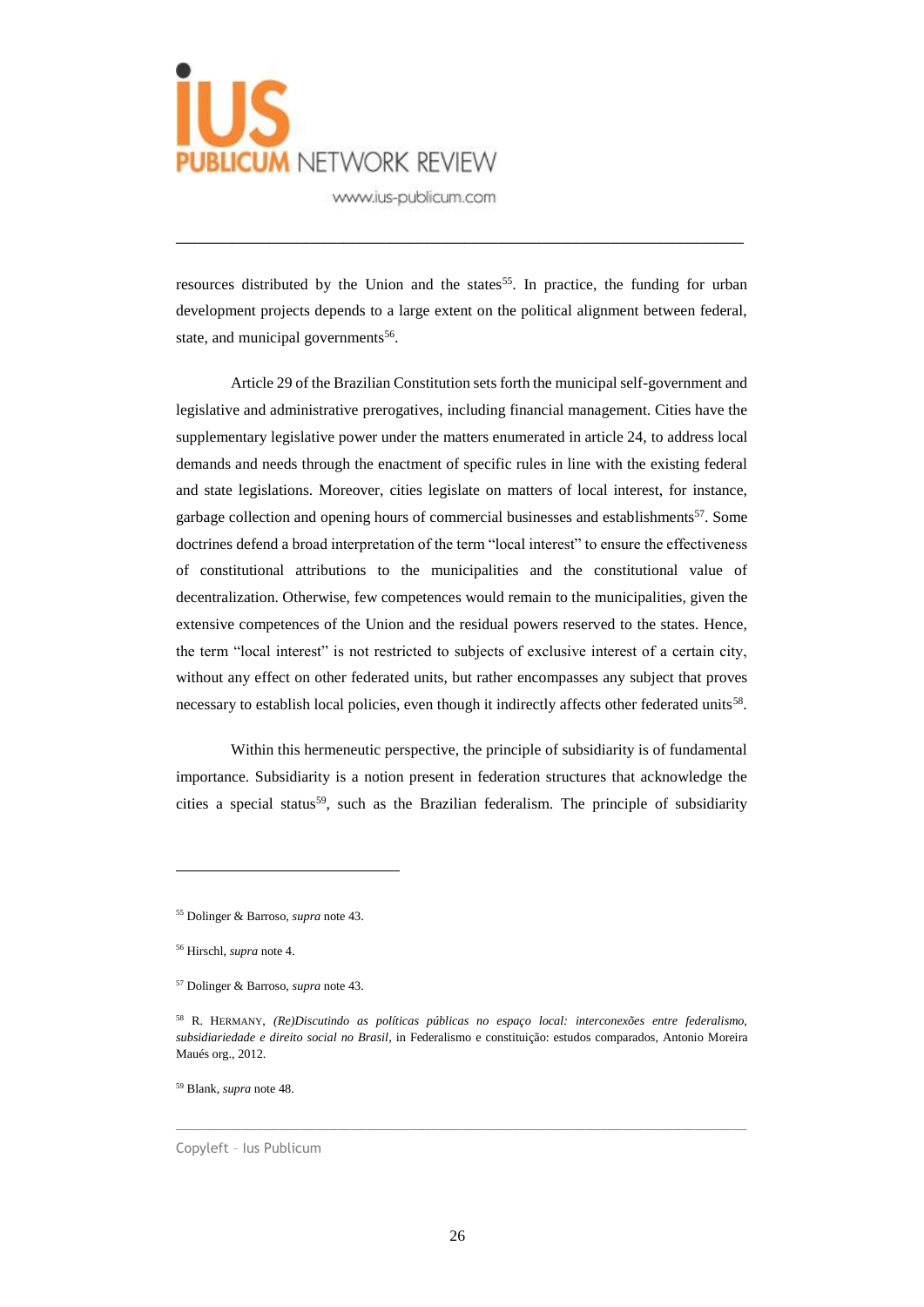

declares that the central government shall exercise its powers only to support the subnational entities, in other words, shall act only if subnational governments are unable to perform on their own the task to be carried out<sup>60</sup>. When applied in the context of allocation of powers between federated entities, the principle of subsidiarity serves to conciliate uniformity and flexibility regarding regional and local realities, "emphasizing a more pluralistic and spatially-consciousness view of public law"<sup>61</sup>. Concerning municipal legislative competence, the notion of subsidiarity gives precedence to the achievement of local interest in accordance with the existing federal and state legislation $62$ .

\_\_\_\_\_\_\_\_\_\_\_\_\_\_\_\_\_\_\_\_\_\_\_\_\_\_\_\_\_\_\_\_\_\_\_\_\_\_\_\_\_\_\_\_\_\_\_\_\_\_\_\_\_\_\_\_\_\_\_\_\_

At times, difficulties of interpretation arise by defining the competences of each entity. A subject of civil law – which falls under the private legislative power of the Union – can be, at the same time, a matter of local interest of a certain municipality. The Brazilian Federal Supreme Court plays an important role in solving conflicts between the jurisdictions of the federated entities. The Court is criticized by some legal experts for not having developed clear criteria regarding the resolution of conflicts among federative entities<sup>63</sup>.

In any case, by analyzing its jurisprudence, one can note that the Court usually rules in favor of the Union on controversies related to matters that fall within the federal private legislative powers<sup>64</sup>. With respect to concurrent and supplementary competences, the Federal Supreme Court "rarely declares a federal law unconstitutional based on the allegation that its

 $\overline{a}$ 

<sup>60</sup> D. HALBERSTAM, *Federal powers and the principle of subsidiarity*, in Global perspectives on constitutional law, Vikram David Amar & Mark V. Tushnet eds., 2009.

<sup>61</sup> Hirschl, *supra* note 4, at 15.

<sup>62</sup> M. MONT'ALVERNE BARRETO LIMA, *Art. 29*, in Comentários à constituição do brasil, J. J. Gomes Canotilho *et al* coords., 2013.

<sup>63</sup> Silva, *supra* note 39.

<sup>64</sup> Dolinger & Barroso, *supra* note 43, at 159.

Copyleft – Ius Publicum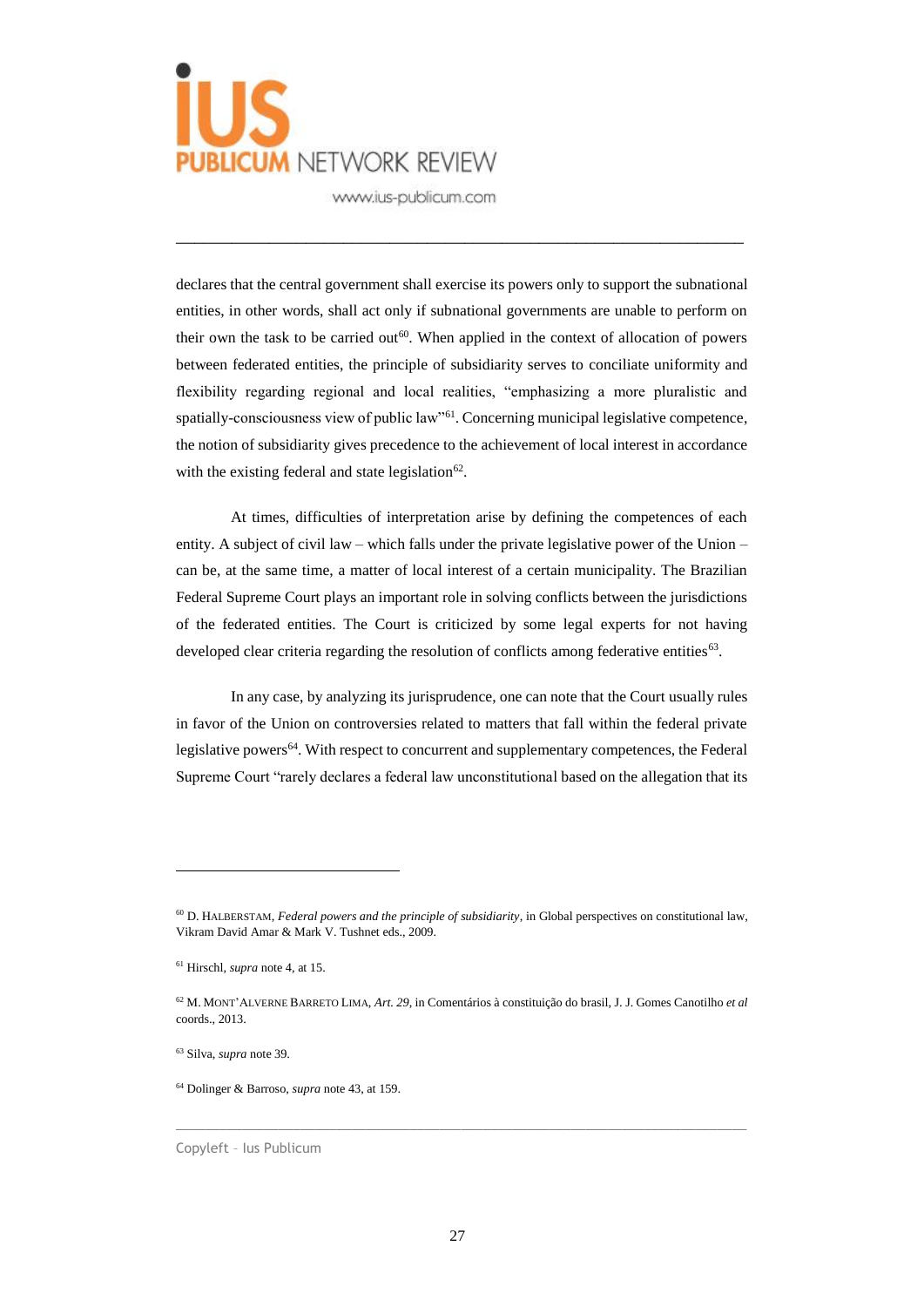

provisions are not general<sup>"65</sup>. However, in certain cases, the Court applies the principles of subsidiarity and cooperation and thus guarantees the exercise of competences by the municipalities considering their respective realities. The ruling on Direct Action of Unconstitutionality No. 3,921 is a good example.

\_\_\_\_\_\_\_\_\_\_\_\_\_\_\_\_\_\_\_\_\_\_\_\_\_\_\_\_\_\_\_\_\_\_\_\_\_\_\_\_\_\_\_\_\_\_\_\_\_\_\_\_\_\_\_\_\_\_\_\_\_

In this judgment of 2020 the Federal Supreme Court, by the majority of votes, declared Law No. 10,501/1997 of the state of Santa Catarina constitutional with *erga omnes* effects. The law obliges banks and financial institutions located in this state to install security systems, such as guards, security doors and alarms. The rapporteur, Justice Edson Fachin, in his vote, followed by most judges, dismissed the action and declared the state law constitutional based on the legislative power of the states, Federal District and municipalities on the subject of public security.

The Constitution uses the phrase "is duty of the state" to deal with specific themes, namely public security<sup>66</sup>, health<sup>67</sup>, education<sup>68</sup> and sports<sup>69</sup>. Health, education, and sports are listed as matters which fall under the concurrent and supplementary legislative competences

 $\_$  , and the set of the set of the set of the set of the set of the set of the set of the set of the set of the set of the set of the set of the set of the set of the set of the set of the set of the set of the set of th

Copyleft – Ius Publicum

<sup>65</sup> Free translation of the original text in Portuguese. See Silva, *supra* note 39, at 371.

<sup>66</sup> Article 144 of the Constitution states: "Public security, the **duty of the State** and the right and responsibility of all, is exercised to preserve public order and the safety of people and property, by means of the following agencies […]" [our emphasis]. See Brazil, *supra* note 40, at 120.

<sup>67</sup> Article 196 of the Constitution states: "Health is a right of all and a **duty of the State** and shall be guaranteed by means of social and economic policies aimed at reducing the risk of illness and other hazards and at the universal and equal access to actions and services for its promotion, protection and recovery" [our emphasis]. *Id*., at 157.

<sup>68</sup> Article 205 of the Constitution states: "Education, which is the right of all and **duty of the State** and the family, shall be promoted and fostered with the cooperation of society, with a view to the full development of people, their preparation for the exercise of citizenship and their qualification for work" [our emphasis]. And article 208 declares: "The **duty of the State** towards education shall be fulfilled by ensuring the following: […]" [our emphasis]. *Id*., at 163-164.

<sup>69</sup> Article 217 of the Constitution states: "**The State has the duty** to foster the practice of formal and informal sports, as a right of each person, with due regard for: […]" [our emphasis]. *Id*., at 170.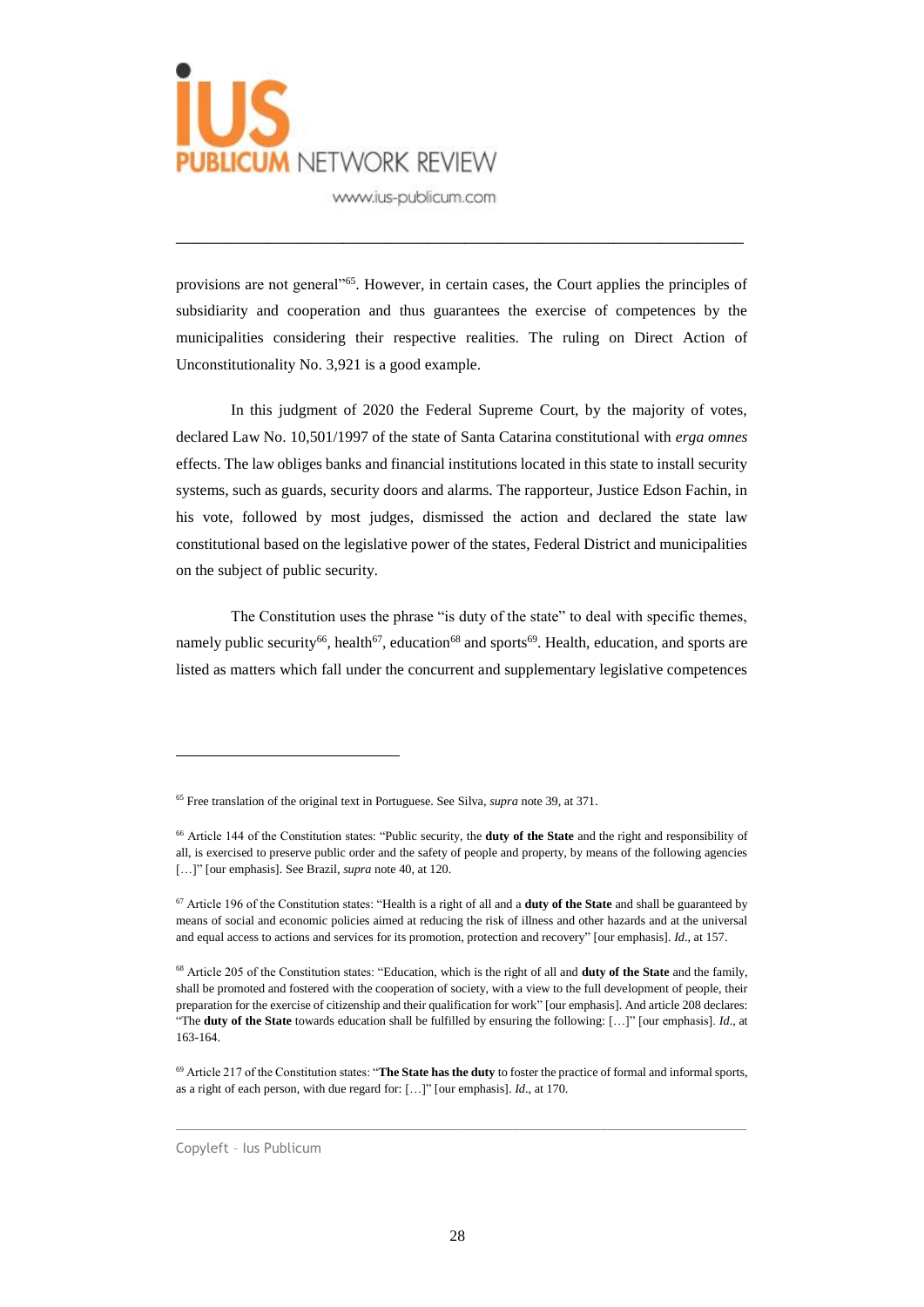

of the states, Federal District, and municipalities<sup>70</sup>. In line with this consideration, the Court understands that the Constitution likewise grants the subject of public security the qualification of a matter that falls within the legislative competences of the states, Federal District, and municipalities<sup>71</sup>.

\_\_\_\_\_\_\_\_\_\_\_\_\_\_\_\_\_\_\_\_\_\_\_\_\_\_\_\_\_\_\_\_\_\_\_\_\_\_\_\_\_\_\_\_\_\_\_\_\_\_\_\_\_\_\_\_\_\_\_\_\_

Justice Fachin clarifies that the state law of Santa Catarina covers two main topics, specifically financial institutions and public security. On one hand, the Union has private competence to legislate on financial institutions<sup>72</sup> and, on the other hand, the states have concurrent and supplementary power to legislate on public security (article 24, IX and XII). In such cases, Justice Fachin warns that doubts about the exercise of legislative competences by the federative entities can emerge and the principle of predominant interest does not always offer a satisfactory solution. As a result, the interpreter must invoke other principles of Brazilian federalism, namely the subsidiarity and the cooperation, to resolve the conflict of competence.

Therefore, the Brazilian Constitution of 1988 is a historic milestone regarding the political decentralization in favor of cities. Based on the system of division of federative competences entrenched in the Constitution, cities became responsible for the implementation of most social policies and services, aside from exercising new legislative powers related to matters of local interest. Nevertheless, the Brazilian Federation continues to be characterized as centralized not only because of the financial dependency of most municipalities on the federal transfers of revenues – to respond to the needs of the population

 $\_$  , and the set of the set of the set of the set of the set of the set of the set of the set of the set of the set of the set of the set of the set of the set of the set of the set of the set of the set of the set of th

 $70$  Article 24 IX and XII of the Constitution states: "The Union, states and Federal District have the power to legislate concurrently on: […] IX – **education**, culture, teaching, **sports**, science, technology, research, development, and innovation; (CA 85, 2015) […] XII – social security, **protection, and defense of health**; [our emphasis]". *Id*., at 34.

<sup>71</sup> Brazil, *Direct Action of Unconstitutionality No. 3,921/Santa Catarina. Vote Rapporteur Justice Edson Fachin*, 2020.

<sup>&</sup>lt;sup>72</sup> Article 22 VI and VII of the Constitution states: "The Union has the exclusive power to legislate on:  $[...]$  VI – the monetary and measures systems, metal certificates and guarantees; VII – policies for credit, foreign exchange, insurance, and transfer of values". See Brazil, *supra* note 40, at 32.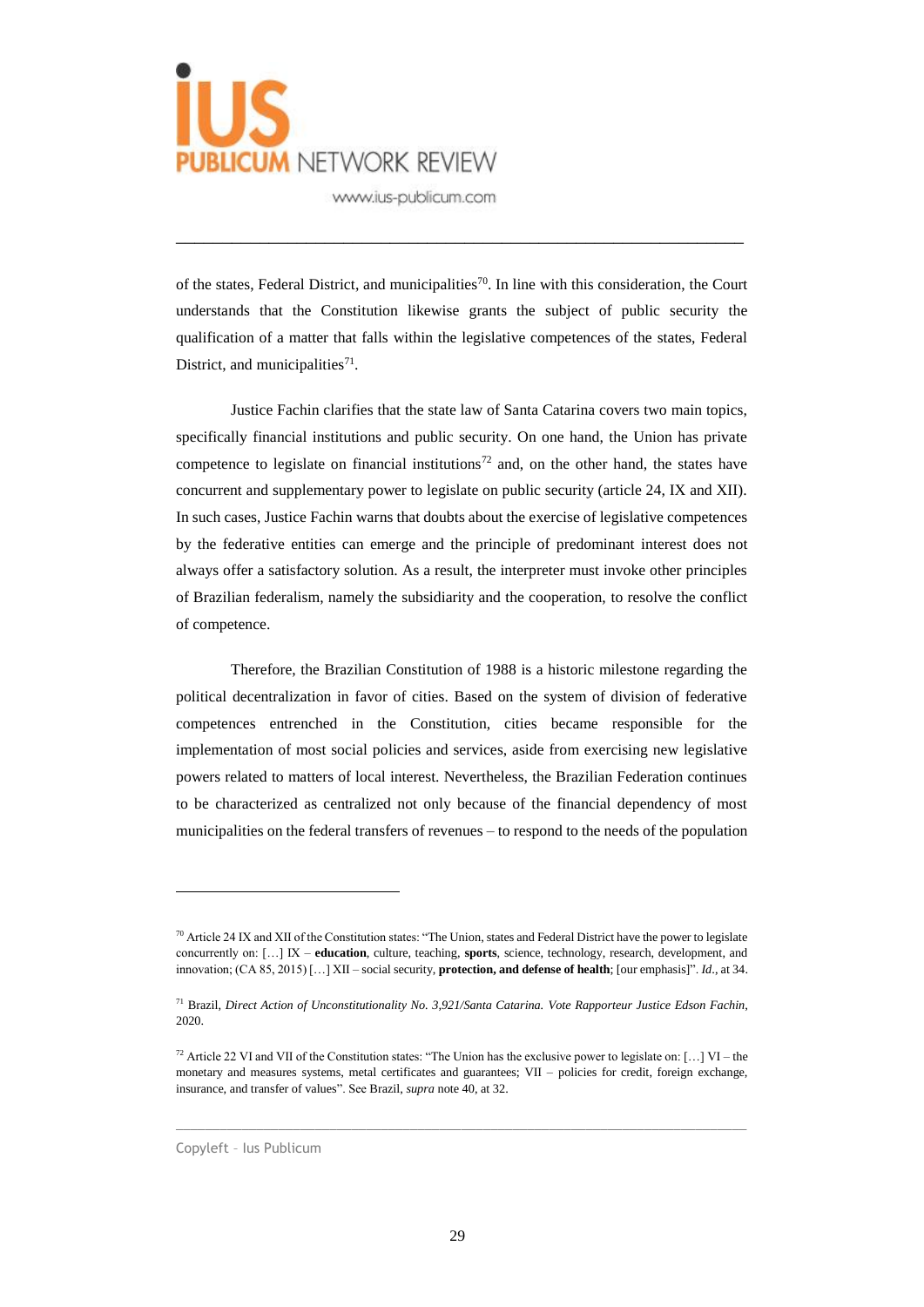

– but also because of the large legislative competences of the Union in defining general rules and guidelines to be observed by the municipalities in the execution of social policies and services<sup>73</sup>.

\_\_\_\_\_\_\_\_\_\_\_\_\_\_\_\_\_\_\_\_\_\_\_\_\_\_\_\_\_\_\_\_\_\_\_\_\_\_\_\_\_\_\_\_\_\_\_\_\_\_\_\_\_\_\_\_\_\_\_\_\_

As discussed in section 1, there are several concerns about the use of facial recognition systems in cities, for example, the dangers of mass surveillance and the violation of individual freedoms as well as the lack of transparency on the technology implementation and the methods applied to deal with sensitive data. Accordingly, specific regulation on the use of facial recognition technologies is essential, which should combine the harnessing of the potential of this new technology with the protection of fundamental rights.

In the context of Brazilian federalism, the following question arises: which is the federated entity responsible for legislating the use of systems of facial recognition for the purpose of public security? This issue has not been discussed by the Federal Supreme Court yet, nor has received special attention from constitutional scholars. Despite the Union has not enacted general rules on the subject, some states and municipalities have been at the forefront of passing specific legislation to meet their demands.

In any event, the answer to the question must be justified by constitutional rules concerning the distribution of federative competences and core principles that guide the application of those rules, namely the principles of predominant interest and subsidiarity. The first step is identifying the dominant subject in the specific matter of the use of facial recognition technologies for the purpose of public security. This is important, at the next stage, to point out which federated unit has a predominant interest in the subject based on the federative constitutional rules and principles.

The difficulty resides in the identification of the dominant subject related to the use of facial recognition technologies for the purpose of public security. It is possible to spot two

 $\overline{a}$ 

<sup>73</sup> Piancastelli, *supra* note 37.

Copyleft – Ius Publicum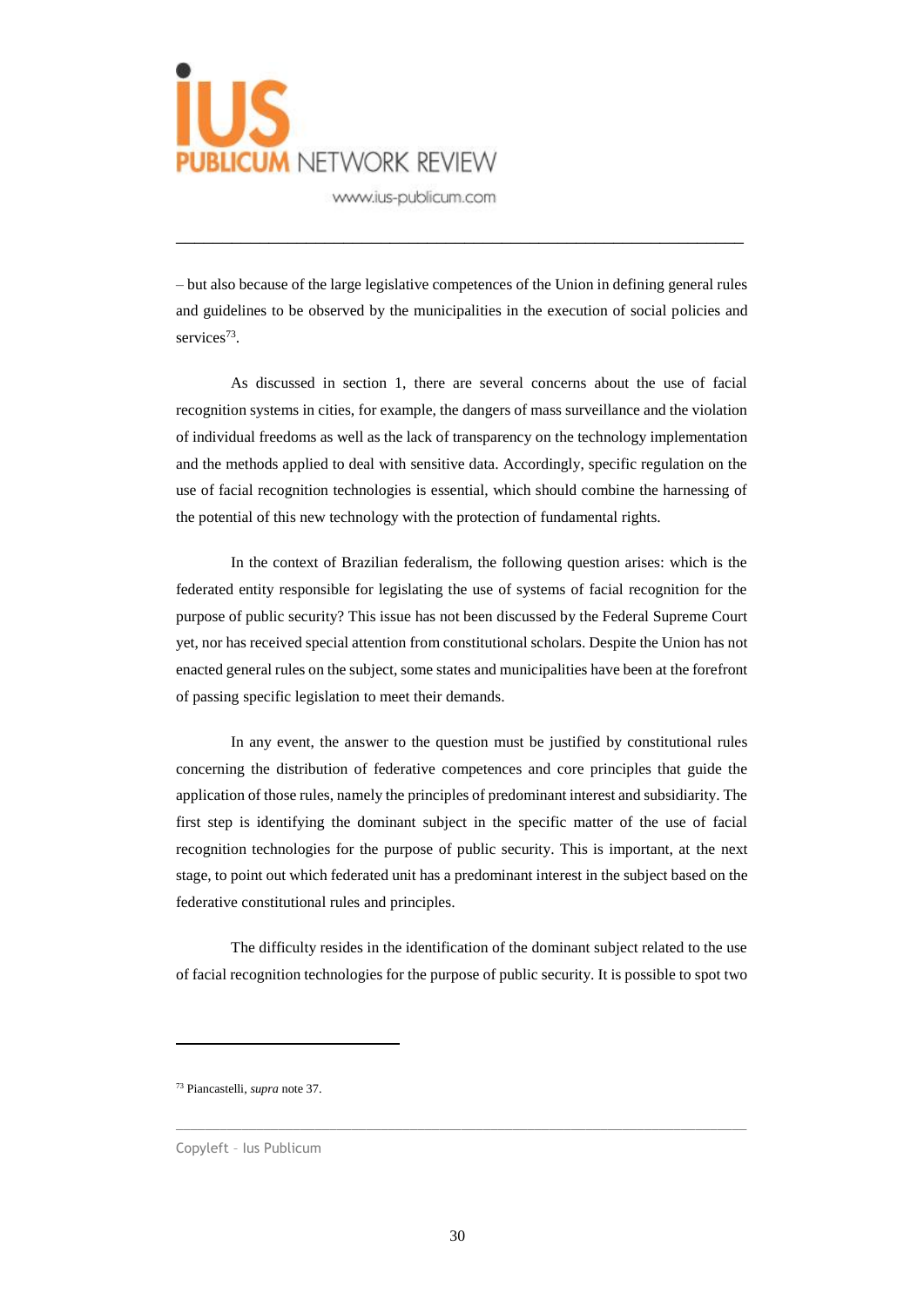

major themes in this matter: a) civil law, since it relates to a technology whose operation depends on personal data treatment and, consequently, deals with personality Rights foreseen in the Brazilian Civil Code; and b) public security, because the prevention and combat of crimes are the specific intended purposes by the systems of facial recognition through personal data treatment.

\_\_\_\_\_\_\_\_\_\_\_\_\_\_\_\_\_\_\_\_\_\_\_\_\_\_\_\_\_\_\_\_\_\_\_\_\_\_\_\_\_\_\_\_\_\_\_\_\_\_\_\_\_\_\_\_\_\_\_\_\_

If civil law is the dominant subject, the Union will have the power to legislate on the use of facial recognition technologies for the purpose of public security in accordance with article 22, I, of the Constitution. In this scenario, states and the Federal District could only legislate on specific issues regarding the use of facial recognition technologies for the purpose of public security, when authorized by the Union by means of a supplementary law<sup>74</sup>. At present, there is no current supplementary law of this kind. In turn, to the municipalities is not assigned any competence on the matters enumerated in article 22, including civil law, and hence to them would not be recognized legislative powers on the use of facial recognition technologies for the purpose of public security.

In February 2022, Constitutional Amendment No. 115 entered into force and added item XXX to article 22 to establish the private competence of the Union to legislate on the protection and treatment of personal data. The goal is to uniform the legislation due to the existence of various state and municipal draft bills on the subject and, consequently, to prevent normative fragmentation and multiplicity of criteria defined by each region and city<sup>75</sup> .

 $\_$  , and the set of the set of the set of the set of the set of the set of the set of the set of the set of the set of the set of the set of the set of the set of the set of the set of the set of the set of the set of th

<sup>74</sup> Article 22, sole paragraph, of the Brazilian Constitution: "*A supplementary law may authorize the states to legislate upon specific topics related to the matters listed in this Article*". See Brazil, *supra* note 40, at 33.

<sup>&</sup>lt;sup>75</sup> The Constitutional Amendment No. 115/22 has also included the item XXVI to article 21, to determine the exclusive competence of the Union to organize and supervise the protection and treatment of personal data, under the terms of the law. Câmara dos Deputados, *Promulgada PEC que inclui a proteção de dados pessoais entre direitos fundamentais do cidadão* (2022), https://www.camara.leg.br/noticias/850028-promulgada-pec-que-incluia-protecao-de-dados-pessoais-entre-direitos-fundamentais-do-cidadao/.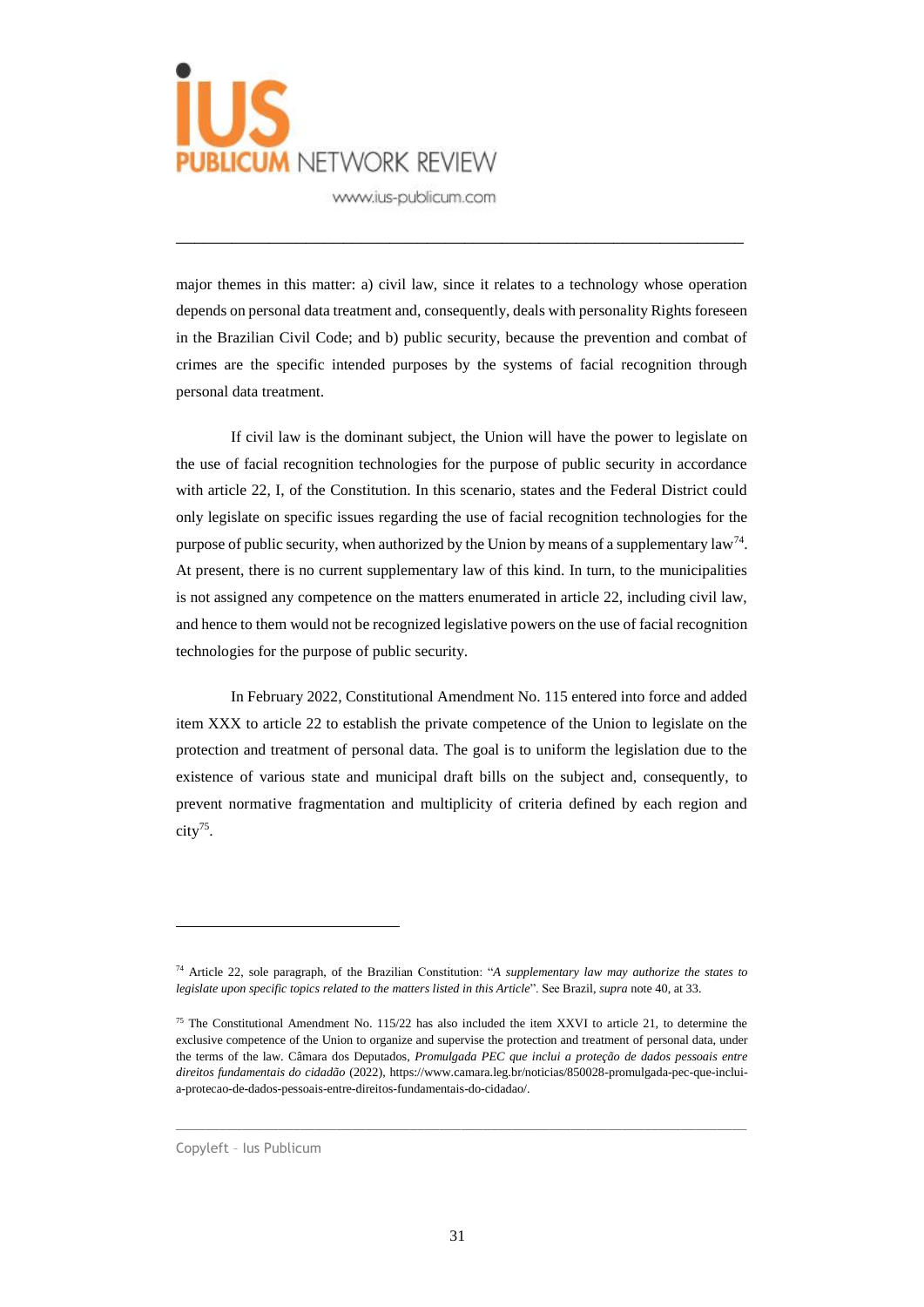

However, the present work follows the position of the Federal Supreme Court laid out in the above outlined ruling on Direct Action of Unconstitutionality No. 3,921: "In cases where there is doubt about identifying the legislative competence, because more than one subject falls under the legal provision in question, the court must choose the interpretation which does not impair the competence that smaller entities have to legislate on a particular matter"<sup>76</sup>.

\_\_\_\_\_\_\_\_\_\_\_\_\_\_\_\_\_\_\_\_\_\_\_\_\_\_\_\_\_\_\_\_\_\_\_\_\_\_\_\_\_\_\_\_\_\_\_\_\_\_\_\_\_\_\_\_\_\_\_\_\_

We argue that the dominant subject related to the use of facial recognition technologies for the purpose of public security shall be, indeed, public security. On this matter states, the Federal District and municipalities have concurrent and supplementary powers to legislate next to the Union, as decided by Federal Supreme Court. In his vote, Justice Alexandre de Moraes stressed that:

When applied in the context of the Brazilian Federation the principle of subsidiarity (...) must enhance the preponderant action of the federated entity within its sphere of competence in proportion to its greater capacity to solve matters of public concern, considering the regional peculiarities. The greater state autonomy to legislate on subjects related to public and prison security will enable a better observance of regional peculiarities and efficiency in fighting organized crime, including inside penitentiary facilities $77$ .

Before the National Congress is currently running the Proposal of Constitutional Amendment No. 33/2014, which intends to amend articles 23 and 24, to textually insert the subject of public security within the scope of common, concurrent, and supplementary competences of the federative entities. In the justification of the proposal, the authors explain that the amendment serves the purpose of only rectifying the omission of the original

 $\_$  , and the set of the set of the set of the set of the set of the set of the set of the set of the set of the set of the set of the set of the set of the set of the set of the set of the set of the set of the set of th

<sup>76</sup> Free translation of the original text in Portuguese. See Brazil, *Direct Action of Unconstitutionality No. 3,921/Santa Catarina. Full text of the decision. Rapporteur Justice Edson Fachin* (2020), at 3.

<sup>77</sup> Free translation of the original text in Portuguese. See Brazil, *Direct Action of Unconstitutionality No. 3,921/Santa Catarina. Vote Justice Alexandre de Moraes* (2020), at 11.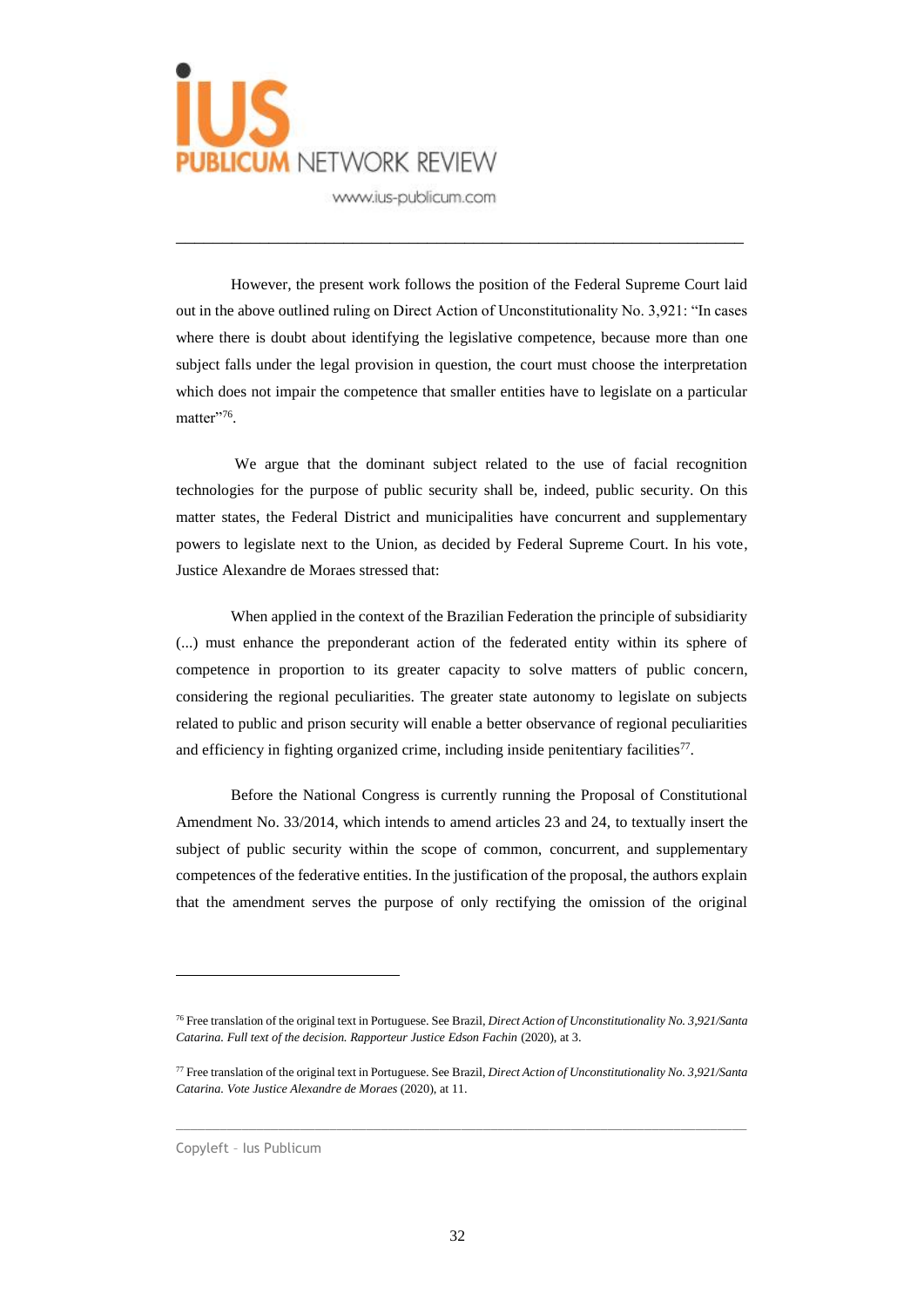

constituent<sup>78</sup>. Likewise, Justice Fachin emphasizes in his vote that the Proposal of Constitutional Amendment No. 33/2014 "thus seeks to make explicit what already derives from a systematic interpretation of the Constitution"<sup>79</sup>, namely the legislative power of subnational entities besides the Union on the subject of public security.

\_\_\_\_\_\_\_\_\_\_\_\_\_\_\_\_\_\_\_\_\_\_\_\_\_\_\_\_\_\_\_\_\_\_\_\_\_\_\_\_\_\_\_\_\_\_\_\_\_\_\_\_\_\_\_\_\_\_\_\_\_

In conclusion, we argue that all entities of Brazilian Federation have the competence to legislate on the specific matter of the use of facial recognition technologies for the purpose of public security. On the one hand, the Union will be responsible for establishing by law principles, limits, and general rules on the subject according to article 4, paragraph 1, of Brazilian General Data Protection Law, and, on the other hand, states, the Federal District, and municipalities may supplement federal legislation through the enactment of specific rules to meet regional and local needs in the area of public security.

### **4. FACIAL RECOGNITION AND PUBLIC SECURITY IN THE CITY OF RIO DE JANEIRO**

In addition to the risks and ethical concerns associated with the use of facial recognition technology, the high rate of misunderstandings undermines its reliability and effectiveness in reducing crime. The literature exemplifies this problem in cases of application of this technology in several cities around the world, mainly reaching traditionally discriminated and more vulnerable groups.<sup>80</sup> As a case study, this paper examines the

 $\_$  , and the set of the set of the set of the set of the set of the set of the set of the set of the set of the set of the set of the set of the set of the set of the set of the set of the set of the set of the set of th

<sup>78</sup> Brazil, *Proposal of Constitutional Amendment No. 33* (2014), [https://www25.senado.leg.br/web/atividade/materias/-/materia/144585.](about:blank)

<sup>79</sup> Free translation of the original text in Portuguese. See Brazil, *supra* note 72, at 6.

<sup>80</sup> B. DIAS FRANQUEIRA, I. A. HARTMANN, L. ABBAS DA SILVA, *O que os olhos não veem, as câmeras monitoram: reconhecimento facial para segurança pública e regulação na América Latina*, 8 Revista digital de direito administrativo 1, 2021. F. TAUTE, *Reconhecimento facial e suas controvérsias*, Heinrich böll stiftung, 2020, [https://br.boell.org/pt-br/2020/02/05/reconhecimento-facial-e-suas-controversias#\\_ednref1.](about:blank)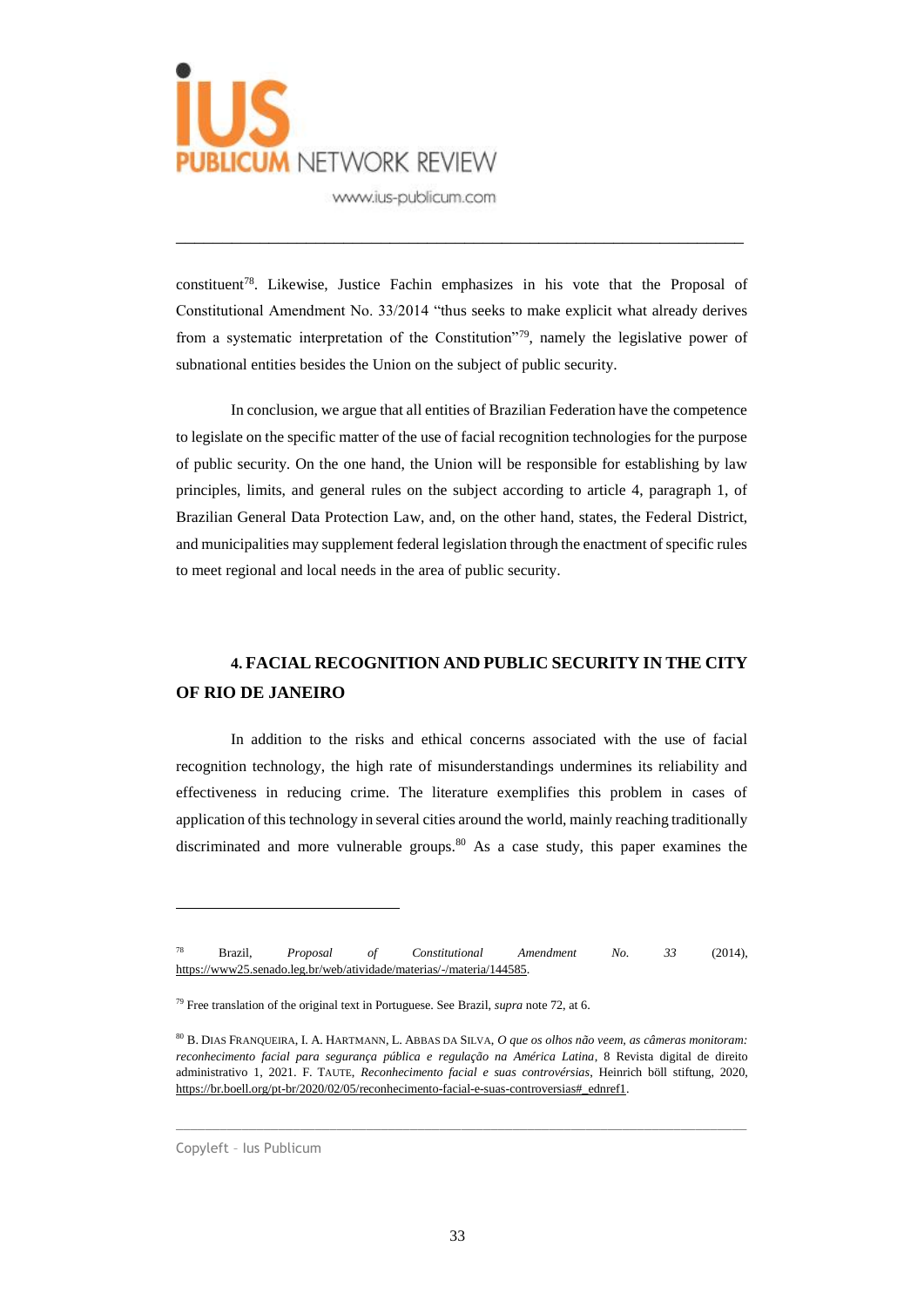

experience of the city of Rio de Janeiro (capital of the state of Rio de Janeiro, Brazil) with the use of facial recognition systems in the field of public security.

\_\_\_\_\_\_\_\_\_\_\_\_\_\_\_\_\_\_\_\_\_\_\_\_\_\_\_\_\_\_\_\_\_\_\_\_\_\_\_\_\_\_\_\_\_\_\_\_\_\_\_\_\_\_\_\_\_\_\_\_\_

On the one hand, few Brazilian cities have legislation to regulate the use of facial recognition technology, on the other hand, many cities have been using such technology for various purposes: to promote public security, control entrances into the territory, control access to restricted areas and curb the misuse of gratuities and crime in public transport, football stadiums, toll booths and public spaces. In some cases, the application of this technology takes place based on the regulations of the respective state in which the municipality is located.

The state of Rio de Janeiro presents some bills, under analysis in its Legislative Assembly, on the use of facial recognition systems in different applications. The bills deal with the installation of surveillance cameras with facial recognition technology in the subway, bus, train, and ferry stations, as well as in toll booths, with the following purposes: to identify suspects and wanted by the courts; curb the illegal sale of products; and control the undue use of gratuities and tariff benefits.

Besides this, there are two laws in force in the state of Rio de Janeiro related to the topic of the use of technologies in public security. Law No. 4,291/04 (amended by Law No. 7,123/2015) determines the control of gratuities and tariff benefits in public transport services, through biometrics, but without specifically mentioning facial recognition technology $81$ . Also, in the state of Rio de Janeiro, Law No. 9,167/21 provides that the

 $\_$  , and the set of the set of the set of the set of the set of the set of the set of the set of the set of the set of the set of the set of the set of the set of the set of the set of the set of the set of the set of th

<sup>81 &</sup>quot;Paragraphs 1 and 2 of Article 9 of Law No. 4,291/04 (amended by Law No. 7,123/2015) of the state of Rio de Janeiro establishes: "(...) Paragraph 1 - The control of gratuities and tariff benefits will use technologically adequate means, including biometrics, obligatorily paid by concessionaires and licensees of public passenger transport services by bus, to ensure its legitimate exercise, prohibiting, in any event, the cost of implementing the technology to be transferred to the public service tariff or to the Granting Authority in the form of economic and financial rebalancing. Paragraph 2 - The implementation of biometric control, preferably facial or other technologically appropriate, will be carried out through means of registration or re-registration of users, considering the definition of validity periods of the electronic card at the discretion of the Grantor." Free translation of the original text in Portuguese.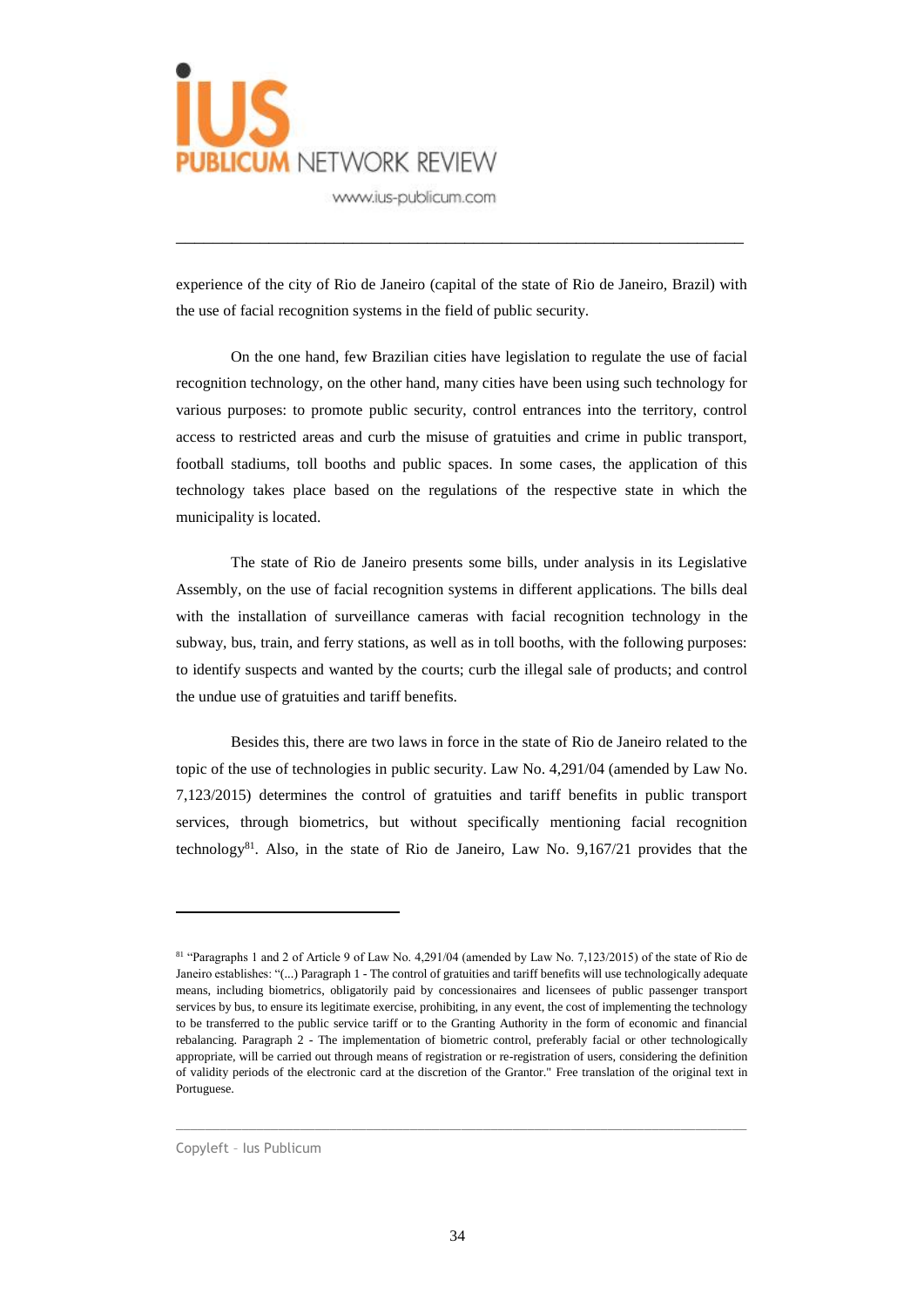

Executive Branch may establish the Database for Facial and Digital Recognition of Missing Children and Adolescents, linked to Detran/ $RI^{82}$ . None of these documents specifically address the guarantee of rights and accountability of agents for possible abuses in the handling of facial recognition systems.

\_\_\_\_\_\_\_\_\_\_\_\_\_\_\_\_\_\_\_\_\_\_\_\_\_\_\_\_\_\_\_\_\_\_\_\_\_\_\_\_\_\_\_\_\_\_\_\_\_\_\_\_\_\_\_\_\_\_\_\_\_

Facial recognition technology began to be used more intensively in the city of Rio de Janeiro in 2019 when a cooperation agreement was signed between the State Secretariat of Military Police of the state of Rio de Janeiro and the telephone company Oi. The objective was to implement facial recognition technologies in activities related to public security. The program worked in connection with the Command and Control Center of the Military Police of the state of Rio de Janeiro, which received the images in real-time and performed their cross-referencing with the state's Civil Police database, which gathers data from fugitives from justice. The pilot project was applied during the Carnival of the same year, with the installation of 34 cameras and specific training for police officers. During this period, in Copacabana, three arrest warrants and five arrest warrants for teenagers were served, as well as three stolen vehicles were recovered. The use of facial recognition technology during Carnival in Rio showed an error rate of 90%. Later, the project was expanded in the city and the number of cameras increased significantly. The use of such technology resulted in the arrest of people, against whom there were open arrest warrants, but also in the occurrence of false positives. In the Copacabana neighborhood, for example, a woman was wrongly identified as a criminal who was already in prison. The woman was taken to the police station, as she did not have an identity document at the time of the police approach. After verifying

 $\_$  , and the set of the set of the set of the set of the set of the set of the set of the set of the set of the set of the set of the set of the set of the set of the set of the set of the set of the set of the set of th

Copyleft – Ius Publicum

<sup>82</sup> Departamento de Trânsito do Estado do Rio de Janeiro – DETRAN. Traffic Department of the State of Rio de Janeiro.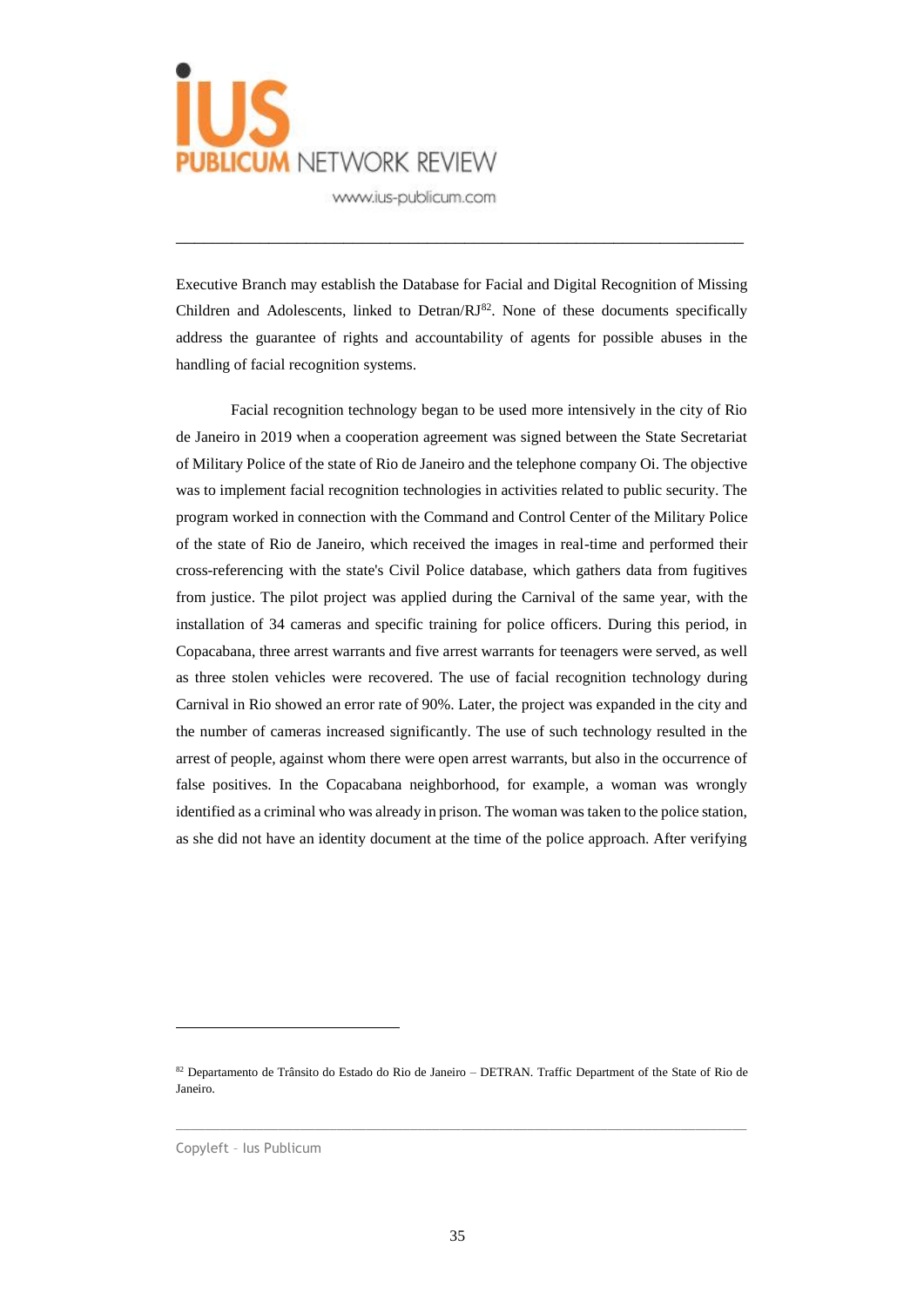

her identity at the police station, the woman was released. This case exposes another problem related to the use of the system in the city of Rio de Janeiro: the use of outdated databases.<sup>83</sup>

\_\_\_\_\_\_\_\_\_\_\_\_\_\_\_\_\_\_\_\_\_\_\_\_\_\_\_\_\_\_\_\_\_\_\_\_\_\_\_\_\_\_\_\_\_\_\_\_\_\_\_\_\_\_\_\_\_\_\_\_\_

In 2019, 184 arrests were made using facial recognition technology. In 90% of them, the people arrested were black and were detained for crimes of low violence, such as petty theft and robbery. $84$  Even though facial recognition has been increased, some questions concern us: how is monitoring carried out? What is the location of the cameras? Do they work 24 hours a day? Is the data analyzed in real-time? Where does the data processed by the devices go? What is the retention time? Who can access the information? How are people identified? Which database is used to identify people? Creating more diverse databases to train machines and artificial intelligence, seeking diversity in teams, working inclusive codes, auditing technologies, and avoiding discriminatory practices are essential practices for the development of more inclusive, fair, and ethical technologies.

In January 2020, the city of Rio de Janeiro announced the signing of an agreement with the Ministry of Justice, which establishes the sharing of images captured by individual cameras installed in the uniform of Municipal Guard agents with facial recognition technology, to identify fugitives from justice and stolen vehicles.<sup>85</sup> The initiative of R\$ 3.8 million in total will be funded by the Special Fund for Public Order, created by Municipal Law No. 6,235 of 2017, whose objective is to provide resources for activities in the interest of public order in the city of Rio de Janeiro. It is worth mentioning that, in 2019, the Ministry of Justice and Public Security issued Ordinance No. 793, which encourages the

 $\_$  , and the set of the set of the set of the set of the set of the set of the set of the set of the set of the set of the set of the set of the set of the set of the set of the set of the set of the set of the set of th

Copyleft – Ius Publicum

<sup>83</sup> Taute, *supra* note 81. A. LUIZA ALBUQUERQUE, *Em fase de testes, reconhecimento facial no Rio falha no 2º dia*, Folha de são paulo, July 17, 2019, [https://www1.folha.uol.com.br/cotidiano/2019/07/em-fase-de-testes](about:blank)[reconhecimento-facial-no-rio-falha-no-2o-dia.shtml.](about:blank)

<sup>84</sup> Câmara Rio, *Identificação facial é tema de audiência de Comissão Especial*, 2021, [http://www.camara.rio/comunicacao/noticias/394-identificacao-facial-e-tema-de-audiencia-de-comissao-especial.](about:blank)

<sup>85</sup> Rio Prefeitura, *Município estende Rio+Seguro à Zona Oeste com câmeras de reconhecimento facial*, 2020, [https://prefeitura.rio/cidade/municipio-estende-rioseguro-a-zona-oeste-com-cameras-de-reconhecimento-facial/.](about:blank)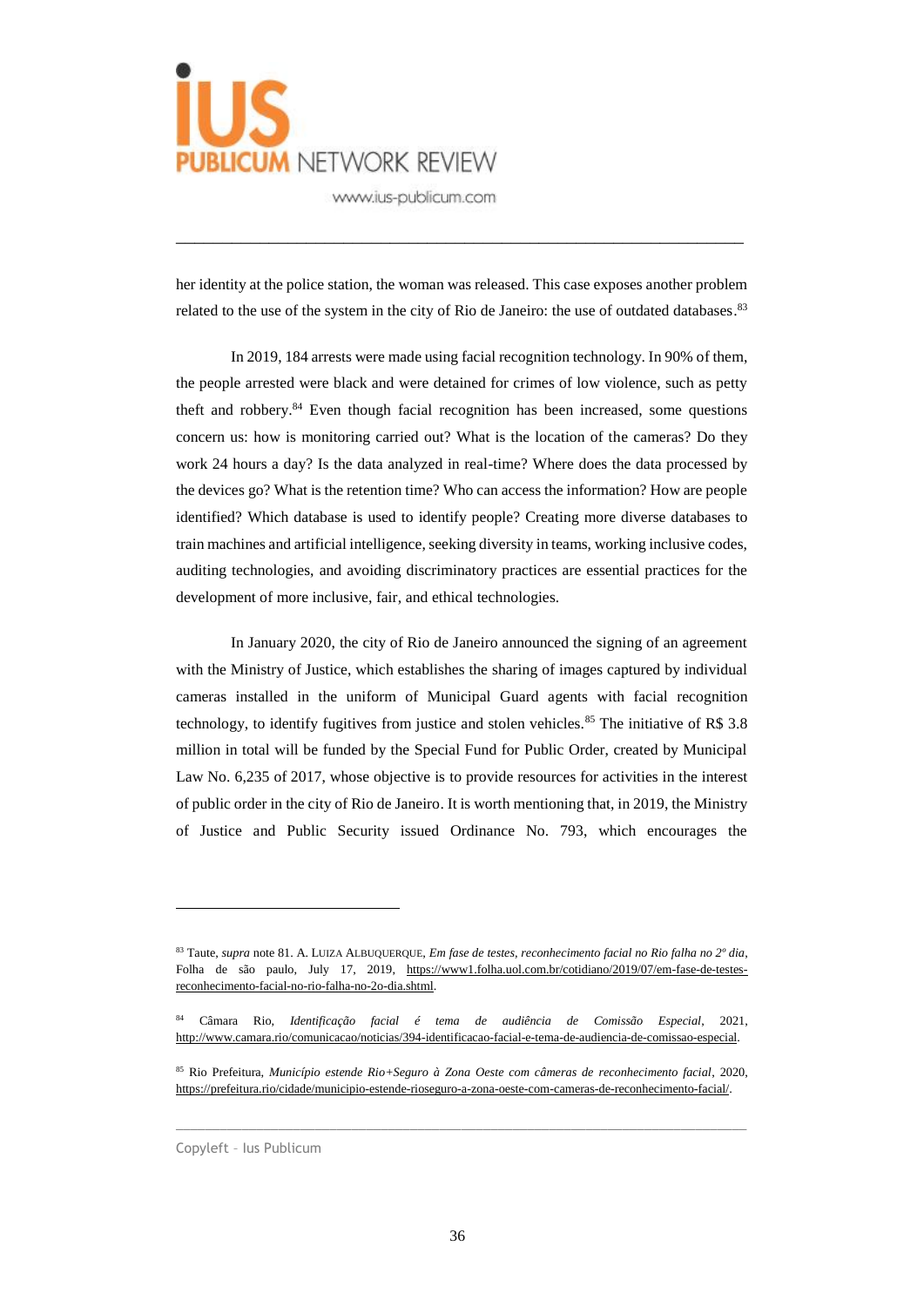

implementation of video surveillance systems with facial recognition in territories with high crime rates in the country.<sup>86</sup>

\_\_\_\_\_\_\_\_\_\_\_\_\_\_\_\_\_\_\_\_\_\_\_\_\_\_\_\_\_\_\_\_\_\_\_\_\_\_\_\_\_\_\_\_\_\_\_\_\_\_\_\_\_\_\_\_\_\_\_\_\_

In June 2021, a public hearing was held at the City Council to discuss a publicprivate partnership for the modernization of public lighting and connectivity in the city in the years to come. This is the *Luz Maravilha* Program, through *Rioluz*, a municipal energy and lighting company, and the Municipal Infrastructure. The project foresees the installation of 10,002 cameras, 40% of which are equipped with facial recognition technology. On that occasion, councilors and civil society representatives expressed concern about the impact of the use of this technology, especially on the black population. $87$ 

Also in June 2021, the City of Rio announced that it will start a project to expand and modernize the Rio Operations Center (*Centro de Operações Rio* - COR), the largest urban monitoring center in Latin America. The expansion of the agency, located in Cidade Nova, in the central region of the city, will cover 1,400 square meters – which represents an increase of about 50% to the total area currently built. The project is one of the results of the Public-Private Partnership for public lighting in the city of Rio de Janeiro, mentioned above. The program also provides for 5,000 Wi-Fi points and around 9,000 georeferenced sensors, among other gains for the municipality.

With the expansion, COR will have more human and technological resources capable of developing solutions related to the Internet of Things and smart cities. According to institutional information, these points will work with intelligent sensors capable of generating data that will be processed by a technical team to transform them into service for

 $\_$  , and the set of the set of the set of the set of the set of the set of the set of the set of the set of the set of the set of the set of the set of the set of the set of the set of the set of the set of the set of th

<sup>&</sup>lt;sup>86</sup> As a reaction to the mass implementation of facial recognition, it is worth mentioning Federal Bill 604/2021, which amends Decree-Law No. 3689/41 (Code of Criminal Procedure) and Law No. 7,960/89, to prohibit preventive detention based exclusively on recognition by photographic identification.

<sup>87</sup> Câmara Rio, *supra* note 85.

Copyleft – Ius Publicum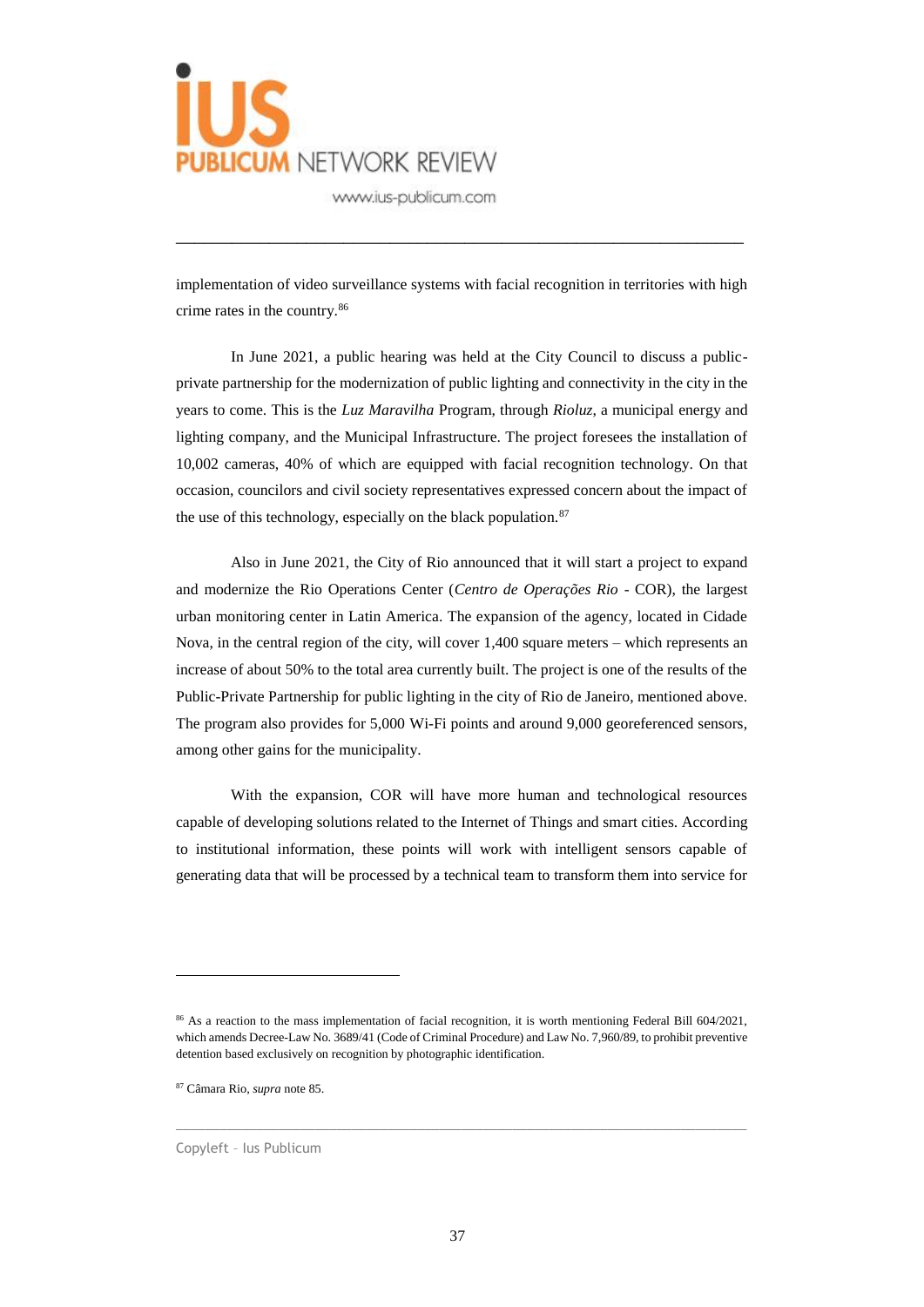

the citizen. The aim is to use technology to make the operation increasingly predictive and less reactive, anticipating crisis and improving the prompt response to occurrences.<sup>88</sup>

\_\_\_\_\_\_\_\_\_\_\_\_\_\_\_\_\_\_\_\_\_\_\_\_\_\_\_\_\_\_\_\_\_\_\_\_\_\_\_\_\_\_\_\_\_\_\_\_\_\_\_\_\_\_\_\_\_\_\_\_\_

#### **5. CONCLUDING REMARKS**

The urbanization process has led cities to occupy a prominent position in the global scenario. The central government, increasingly seen as bureaucratic and distant from the citizens, has been losing ground to the local power, which is closer to individuals. Through responsive leadership and good practices, cities start experimenting successfully with economic, social, and environmental programs. Hence, cities can reveal themselves as spaces of democracy, efficiency, and innovation. From this perspective, it is of great importance the concept of smart cities, which use new technologies to implement public policies and boost processes that guarantee the quality of life for citizens, sustainability, greater efficiency in services, and competitiveness.

Urban violence is a common problem in megacities, especially in those situated in the Global South. For this reason, is more and more frequent the use of new technologies in the fight against crime by local authorities, for instance, facial recognition technologies. As highlighted in this work there are several concerns associated with the use of facial recognition systems, such as mass surveillance, undue treatment of sensitive personal data, violation and inhibitory effects on the exercise of fundamental rights (like freedom of speech and assembly), high rates of error (particularly against certain groups and minorities) and lack of transparency. These risks are exacerbated in societies characterized by social inequality and racial discrimination, such as Brazilian society. Therefore, facial recognition technologies need, apart from in-depth multisectoral discussions and more refined

 $\_$  , and the set of the set of the set of the set of the set of the set of the set of the set of the set of the set of the set of the set of the set of the set of the set of the set of the set of the set of the set of th

<sup>88</sup> Rio Prefeitura, *Com expansão do COR, Rio avança no conceito de cidades inteligentes*, 2021, [https://prefeitura.rio/cidade/com-expansao-do-cor-rio-avanca-no-conceito-de-cidades-inteligentes/.](about:blank)

Copyleft – Ius Publicum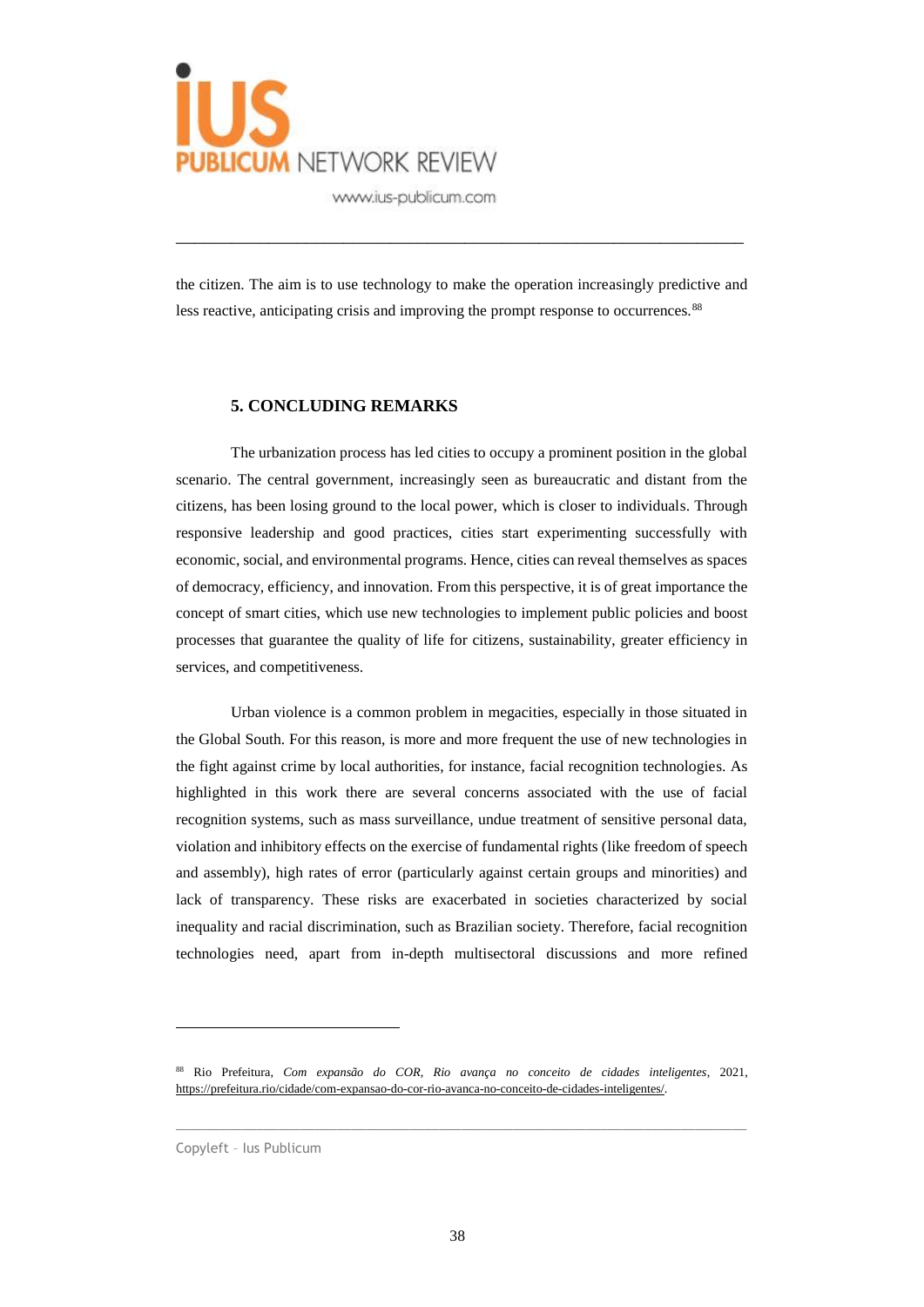

development and analysis, a framework regulation that carefully observes the protection of fundamental rights, international human rights norms, and ethical considerations.

\_\_\_\_\_\_\_\_\_\_\_\_\_\_\_\_\_\_\_\_\_\_\_\_\_\_\_\_\_\_\_\_\_\_\_\_\_\_\_\_\_\_\_\_\_\_\_\_\_\_\_\_\_\_\_\_\_\_\_\_\_

The report on the experience of the city of Rio de Janeiro exposes the dangers and problems directly related to the use of facial recognition technologies in the context of public security. Rio is more and more committed to initiatives that involve these technologies but needs to implement greater attention and specific criteria for their responsible use.

Based on the constitutional norms in force and on the recent jurisprudence of the Federal Supreme Court, we conclude that all entities of the Brazilian Federation have the competence to legislate on the specific matter of the use of facial recognition technologies for public security. The Union will be responsible for establishing by Law principles and general rules on the subject, whereas states, the Federal District, and municipalities may supplement federal legislation through the enactment of specific rules to respond to their peculiar demands.

As explained before there is no federal law on the use of facial recognition systems in force in Brazil yet. Within this legal vacuum states and municipalities have enacted specific laws to regulate the matter. We argue that these laws are constitutional since they fall under the lawful exercise of legislative powers on the matter of public security in accordance with articles 24 and 30, I, of the Constitution. If posteriorly federal law over general rules on the subject enters in force, state or municipal legislation will have their effectiveness suspended to the extent they are contrary to the federal law.

For the harmonic coexistence among the different legislations, it will be essential that, on the one hand, the Union issues only general rules on the subject – and not usurp the competence of subnational entities through the enactment of specific rules – and, on the other hand, states, the Federal District, and municipalities enforce specific laws respecting the federal general rules. The municipalities shall also observe the existing state legislation. The position in favor of the legislative competence of all Brazilian federative entities on the use of facial recognition technologies for the purpose of public security reflects the will of the